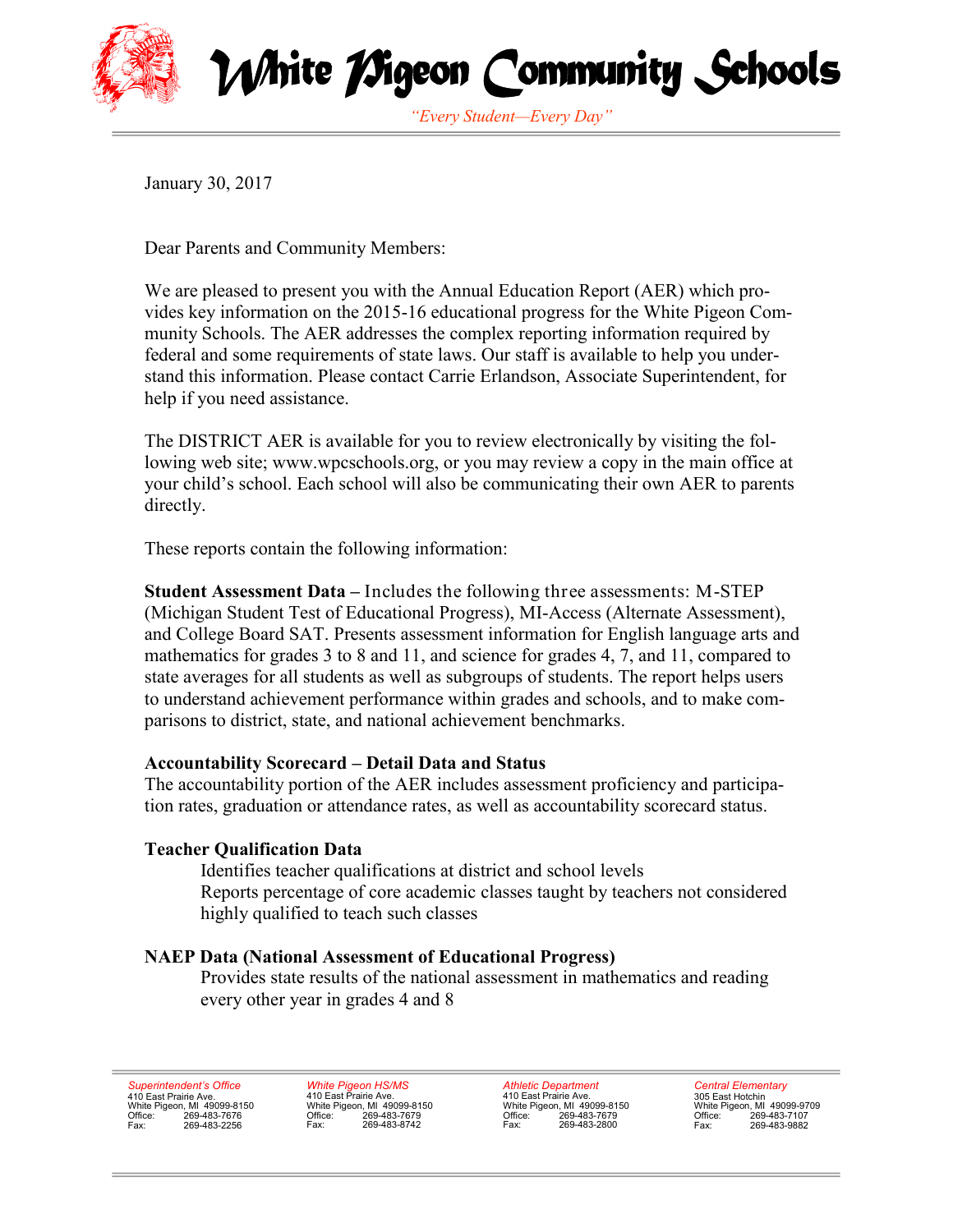



*"Every Student—Every Day"*

Review the table below listing our schools. For the 2016-17 year, no new Priority or Focus schools were named; some Priority or Focus schools did exit their status because they met the exit criteria. New Reward schools were identified using school rankings and Beating the Odds information. A Focus school is one that has a large achievement gap between the highest and lowest achieving 30% of schools. A Priority school is one whose achievement and growth is in the lowest 5% of all schools in the state. A Reward school is one that has achieved one or more of the following distinctions: top 5% of schools on the Top-to-Bottom School Rankings, top 5% of schools making the greatest gains in achievement (improvement metric), or "Beating the Odds" by outperforming the school's predicted ranking and/or similar schools. Some schools are not identified with any of these labels. In these cases no status label is given.

| <b>School Name</b> | <b>Status Label</b> | Key Initiative to Accelerate<br>Achievement |
|--------------------|---------------------|---------------------------------------------|
| Central Elementary | no label            | <b>Reading Street</b>                       |
| WP Jr/Sr High      | no label            | <b>MTSS</b>                                 |
|                    |                     |                                             |

Student achievement has and will continue to be the most important thing we do at White Pigeon Community schools. We have worked very hard as an entire staff to increase student achievement at all levels. We are committed to following our strategic plan and our slogan **Every Student, Every Day** is now district culture. It is our mission to continue to increase student achievement and making White Pigeon Community Schools the best it can be.

Sincerely,

Jon Keyer Carrie Erlandson Superintendent Associate Superintendent

*Superintendent's Office* 410 East Prairie Ave. White Pigeon, MI 49099-8150 Office: 269-483-7676<br>Fax: 269-483-2256 Fax: 269-483-2256

*White Pigeon HS/MS* 410 East Prairie Ave. White Pigeon, MI 49099-8150<br>Office: 269-483-7679 Office: 269-483-7679<br>Fax: 269-483-8742 Fax: 269-483-8742

*Athletic Department* Authoric Experience White Pigeon, MI 49099-8150 Office: 269-483-7679 Fax: 269-483-2800

*Central Elementary* 305 East Hotchin White Pigeon, MI 49099-9709 Office: 269-483-7107<br>Fax: 269-483-9882 Fax: 269-483-9882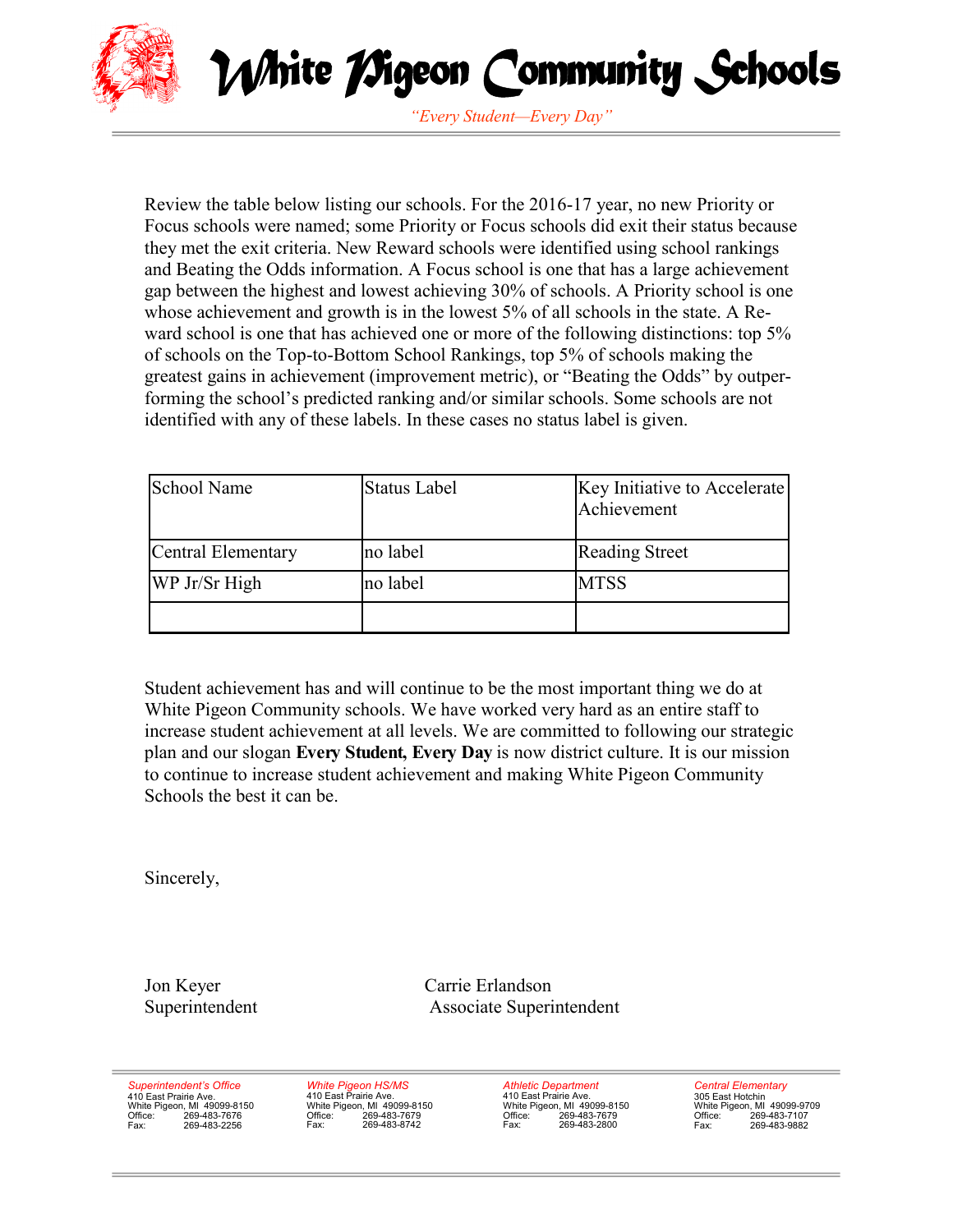

| Subject    | Grade                | Testing Group School Year     |         | <b>State Percent</b><br><b>Students</b><br>Proficient | <b>District</b><br>Percent<br><b>Students</b><br>Proficient | Percent<br>Advanced | Percent<br>Proficient | Percent<br>Partially<br>Proficient | <b>Percent Not</b><br>Proficient |
|------------|----------------------|-------------------------------|---------|-------------------------------------------------------|-------------------------------------------------------------|---------------------|-----------------------|------------------------------------|----------------------------------|
| <b>ELA</b> | 3rd Grade<br>Content | <b>All Students</b>           | 2014-15 | 50.0%                                                 | 30.0%                                                       | 8.0%                | 22.0%                 | 26.0%                              | 44.0%                            |
| <b>ELA</b> | 3rd Grade<br>Content | All Students                  | 2015-16 | 46.0%                                                 | 20.0%                                                       | 8.3%                | 11.7%                 | 26.7%                              | 53.3%                            |
| <b>ELA</b> | 3rd Grade<br>Content | Hispanic of Any<br>Race       | 2014-15 | 37.2%                                                 | < 10                                                        | < 10                | < 10                  | < 10                               | < 10                             |
| <b>ELA</b> | 3rd Grade<br>Content | Hispanic of Any<br>Race       | 2015-16 | 33.5%                                                 | < 10                                                        | $<\!10$             | < 10                  | < 10                               | $<10$                            |
| <b>ELA</b> | 3rd Grade<br>Content | Two or More<br>Races          | 2014-15 | 47.7%                                                 | < 10                                                        | $<\!10$             | $<10$                 | < 10                               | $<\!10$                          |
| <b>ELA</b> | 3rd Grade<br>Content | Two or More<br>Races          | 2015-16 | 42.9%                                                 | <10                                                         | $<\!10$             | $<10$                 | < 10                               | $<\!10$                          |
| <b>ELA</b> | 3rd Grade<br>Content | White                         | 2014-15 | 58.2%                                                 | 34.1%                                                       | 9.8%                | 24.4%                 | 24.4%                              | 41.5%                            |
| ELA        | 3rd Grade<br>Content | White                         | 2015-16 | 53.9%                                                 | 22.0%                                                       | 10.0%               | 12.0%                 | 22.0%                              | 56.0%                            |
| <b>ELA</b> | 3rd Grade<br>Content | Female                        | 2014-15 | 54.7%                                                 | 31.6%                                                       | 15.8%               | 15.8%                 | 26.3%                              | 42.1%                            |
| <b>ELA</b> | 3rd Grade<br>Content | Female                        | 2015-16 | 49.5%                                                 | 13.8%                                                       | 6.9%                | 6.9%                  | 31.0%                              | 55.2%                            |
| <b>ELA</b> | 3rd Grade<br>Content | Male                          | 2014-15 | 45.5%                                                 | 29.0%                                                       | 3.2%                | 25.8%                 | 25.8%                              | 45.2%                            |
| <b>ELA</b> | 3rd Grade<br>Content | Male                          | 2015-16 | 42.6%                                                 | 25.8%                                                       | 9.7%                | 16.1%                 | 22.6%                              | 51.6%                            |
| <b>ELA</b> | 3rd Grade<br>Content | Economically<br>Disadvantaged | 2014-15 | 35.3%                                                 | 33.3%                                                       | 8.3%                | 25.0%                 | 27.8%                              | 38.9%                            |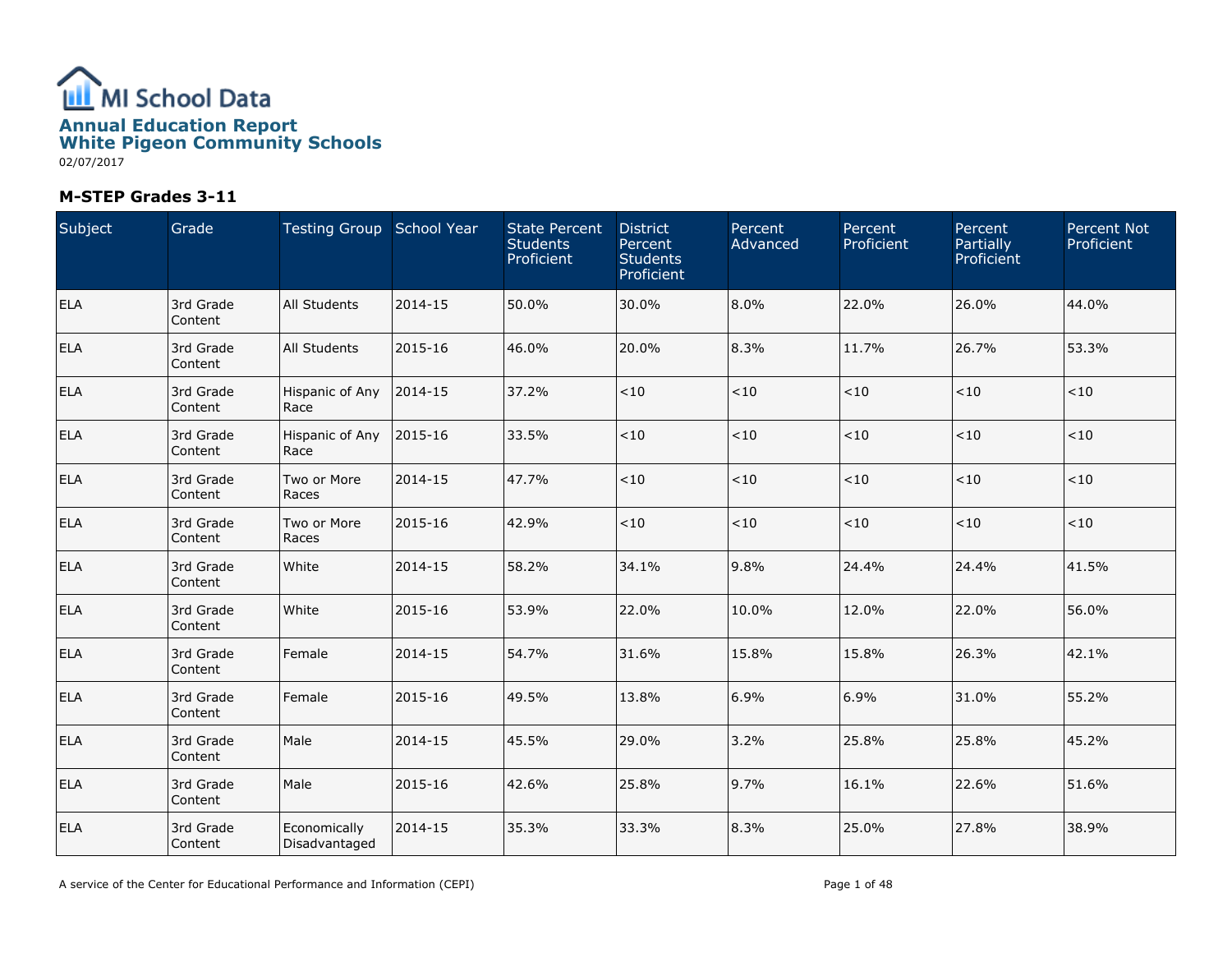

| <b>ELA</b> | 3rd Grade<br>Content | Economically<br>Disadvantaged                 | 2015-16 | 31.1% | 14.6%   | 4.9%  | 9.8%  | 29.3% | 56.1%   |
|------------|----------------------|-----------------------------------------------|---------|-------|---------|-------|-------|-------|---------|
| <b>ELA</b> | 3rd Grade<br>Content | Students With<br><b>Disabilities</b>          | 2014-15 | 23.3% | $<10$   | < 10  | < 10  | < 10  | ${<}10$ |
| <b>ELA</b> | 3rd Grade<br>Content | Students With<br><b>Disabilities</b>          | 2015-16 | 20.7% | $<10$   | < 10  | < 10  | < 10  | $<10$   |
| <b>ELA</b> | 4th Grade<br>Content | All Students                                  | 2014-15 | 46.6% | 42.6%   | 19.7% | 23.0% | 19.7% | 37.7%   |
| <b>ELA</b> | 4th Grade<br>Content | All Students                                  | 2015-16 | 46.3% | 26.3%   | 14.0% | 12.3% | 31.6% | 42.1%   |
| ELA        | 4th Grade<br>Content | American Indian 12014-15<br>lor Alaska Native |         | 36.9% | < 10    | ~10   | <10   | ~10   | ~10     |
| <b>ELA</b> | 4th Grade<br>Content | Hispanic of Any<br>Race                       | 2014-15 | 33.2% | $<\!10$ | < 10  | < 10  | < 10  | $<10$   |
| <b>ELA</b> | 4th Grade<br>Content | Hispanic of Any<br>Race                       | 2015-16 | 34.4% | $<\!10$ | < 10  | < 10  | < 10  | $<10$   |
| <b>ELA</b> | 4th Grade<br>Content | Two or More<br>Races                          | 2014-15 | 45.5% | $<\!10$ | < 10  | < 10  | < 10  | $<10$   |
| <b>ELA</b> | 4th Grade<br>Content | Two or More<br>Races                          | 2015-16 | 43.6% | < 10    | < 10  | < 10  | < 10  | $<10$   |
| <b>ELA</b> | 4th Grade<br>Content | White                                         | 2014-15 | 53.9% | 46.2%   | 23.1% | 23.1% | 15.4% | 38.5%   |
| <b>ELA</b> | 4th Grade<br>Content | White                                         | 2015-16 | 53.9% | 29.8%   | 17.0% | 12.8% | 31.9% | 38.3%   |
| <b>ELA</b> | 4th Grade<br>Content | Female                                        | 2014-15 | 51.5% | 51.6%   | 29.0% | 22.6% | 16.1% | 32.3%   |
| <b>ELA</b> | 4th Grade<br>Content | Female                                        | 2015-16 | 50.9% | 21.7%   | 13.0% | 8.7%  | 39.1% | 39.1%   |
| <b>ELA</b> | 4th Grade<br>Content | Male                                          | 2014-15 | 41.8% | 33.3%   | 10.0% | 23.3% | 23.3% | 43.3%   |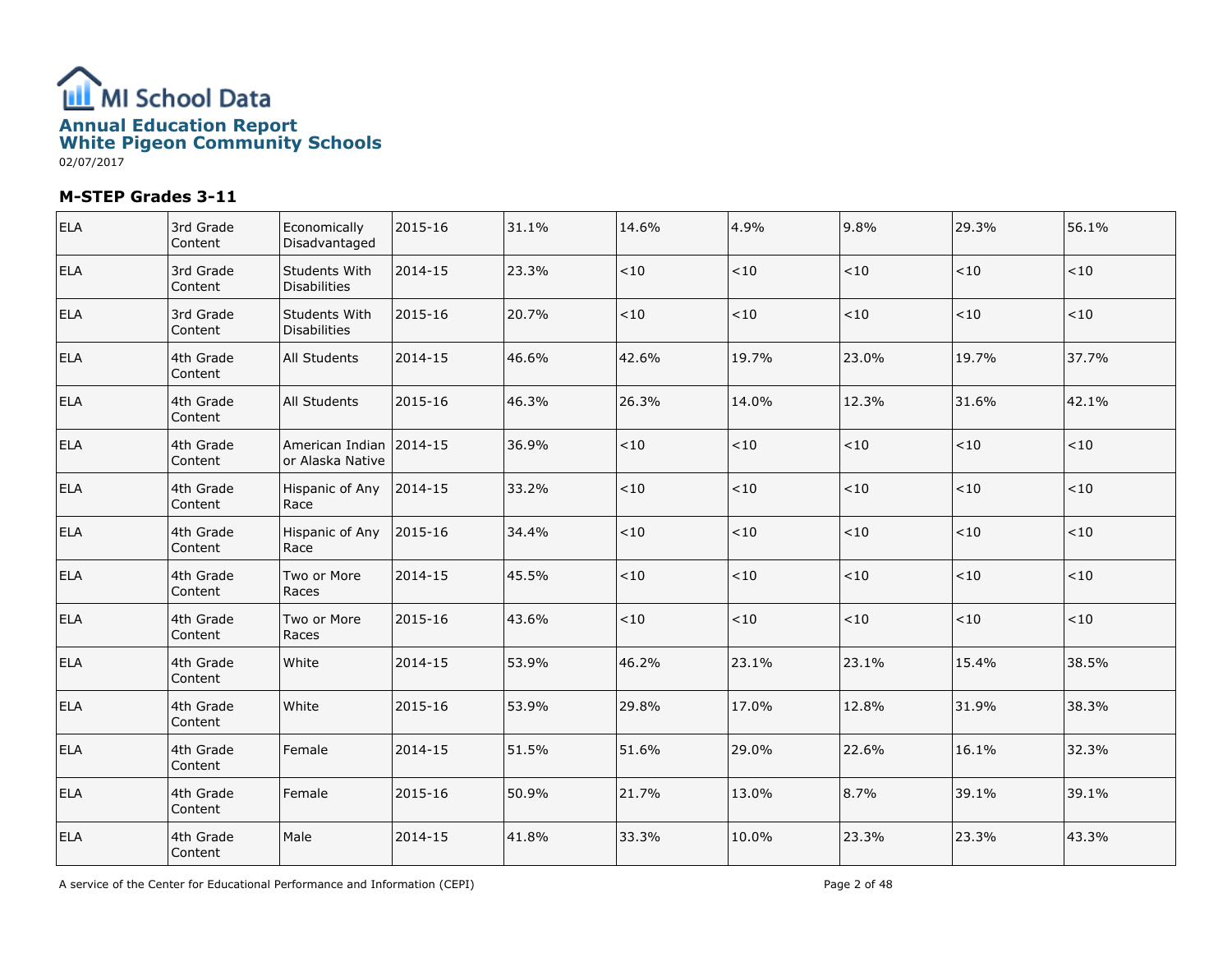

| <b>ELA</b> | 4th Grade<br>Content | Male                          | 2015-16 | 41.8% | 29.4% | 14.7% | 14.7%  | 26.5%   | 44.1% |
|------------|----------------------|-------------------------------|---------|-------|-------|-------|--------|---------|-------|
| <b>ELA</b> | 4th Grade<br>Content | Economically<br>Disadvantaged | 2014-15 | 30.9% | 34.8% | 8.7%  | 26.1%  | 17.4%   | 47.8% |
| <b>ELA</b> | 4th Grade<br>Content | Economically<br>Disadvantaged | 2015-16 | 30.8% | 27.9% | 16.3% | 11.6%  | 34.9%   | 37.2% |
| <b>ELA</b> | 4th Grade<br>Content | Students With<br>Disabilities | 2014-15 | 17.2% | ~10   | $<10$ | <10    | $<10$   | < 10  |
| <b>ELA</b> | 4th Grade<br>Content | Students With<br>Disabilities | 2015-16 | 17.5% | $<10$ | $<10$ | $<$ 10 | $<\!10$ | $<10$ |
| <b>ELA</b> | 5th Grade<br>Content | All Students                  | 2014-15 | 48.7% | 50.0% | 6.9%  | 43.1%  | 25.9%   | 24.1% |
| <b>ELA</b> | 5th Grade<br>Content | All Students                  | 2015-16 | 50.6% | 49.2% | 18.6% | 30.5%  | 23.7%   | 27.1% |
| <b>ELA</b> | 5th Grade<br>Content | Hispanic of Any<br>Race       | 2014-15 | 35.4% | $<10$ | $<10$ | < 10   | $<\!10$ | < 10  |
| <b>ELA</b> | 5th Grade<br>Content | Hispanic of Any<br>Race       | 2015-16 | 38.4% | $<10$ | $<10$ | < 10   | $<\!10$ | < 10  |
| <b>ELA</b> | 5th Grade<br>Content | Two or More<br>Races          | 2014-15 | 47.6% | < 10  | $<10$ | < 10   | $<\!10$ | $<10$ |
| <b>ELA</b> | 5th Grade<br>Content | Two or More<br>Races          | 2015-16 | 49.0% | < 10  | < 10  | $<$ 10 | < 10    | < 10  |
| <b>ELA</b> | 5th Grade<br>Content | White                         | 2014-15 | 55.7% | 52.9% | 5.9%  | 47.1%  | 27.5%   | 19.6% |
| <b>ELA</b> | 5th Grade<br>Content | White                         | 2015-16 | 58.1% | 56.0% | 22.0% | 34.0%  | 18.0%   | 26.0% |
| <b>ELA</b> | 5th Grade<br>Content | Female                        | 2014-15 | 54.3% | 54.2% | 12.5% | 41.7%  | 29.2%   | 16.7% |
| <b>ELA</b> | 5th Grade<br>Content | Female                        | 2015-16 | 55.8% | 64.5% | 22.6% | 41.9%  | 16.1%   | 19.4% |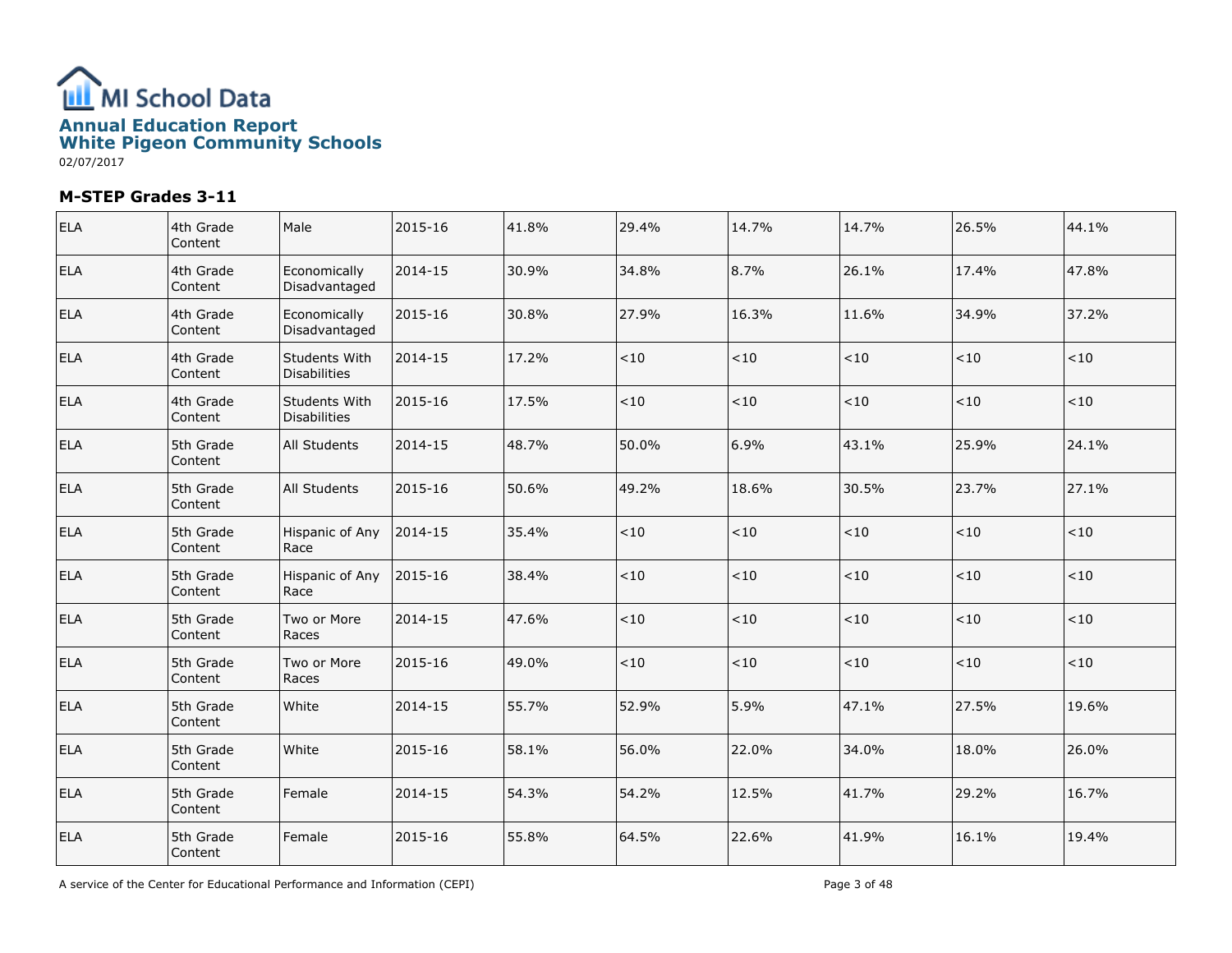

| <b>ELA</b> | 5th Grade<br>Content | Male                                 | 2014-15 | 43.3% | 47.1%   | 2.9%  | 44.1% | 23.5% | 29.4%  |
|------------|----------------------|--------------------------------------|---------|-------|---------|-------|-------|-------|--------|
| ELA        | 5th Grade<br>Content | Male                                 | 2015-16 | 45.5% | 32.1%   | 14.3% | 17.9% | 32.1% | 35.7%  |
| <b>ELA</b> | 5th Grade<br>Content | Economically<br>Disadvantaged        | 2014-15 | 32.6% | 39.0%   | 4.9%  | 34.1% | 29.3% | 31.7%  |
| <b>ELA</b> | 5th Grade<br>Content | Economically<br>Disadvantaged        | 2015-16 | 34.4% | 39.5%   | 9.3%  | 30.2% | 25.6% | 34.9%  |
| <b>ELA</b> | 5th Grade<br>Content | English<br>Language<br>Learners      | 2015-16 | 23.1% | $<10$   | < 10  | < 10  | < 10  | < 10   |
| ELA        | 5th Grade<br>Content | Students With<br><b>Disabilities</b> | 2014-15 | 14.6% | $<\!10$ | ~10   | < 10  | <10   | < 10   |
| <b>ELA</b> | 6th Grade<br>Content | All Students                         | 2014-15 | 44.7% | 45.1%   | 9.9%  | 35.2% | 32.4% | 22.5%  |
| <b>ELA</b> | 6th Grade<br>Content | <b>All Students</b>                  | 2015-16 | 45.0% | 40.0%   | 5.5%  | 34.5% | 40.0% | 20.0%  |
| <b>ELA</b> | 6th Grade<br>Content | Asian                                | 2014-15 | 70.9% | $<\!10$ | $<10$ | < 10  | < 10  | < 10   |
| <b>ELA</b> | 6th Grade<br>Content | Hispanic of Any<br>Race              | 2014-15 | 32.0% | $<10$   | < 10  | < 10  | <10   | $<$ 10 |
| <b>ELA</b> | 6th Grade<br>Content | Hispanic of Any<br>Race              | 2015-16 | 31.7% | $<\!10$ | $<10$ | < 10  | < 10  | $<10$  |
| <b>ELA</b> | 6th Grade<br>Content | Two or More<br>Races                 | 2014-15 | 42.4% | $<10$   | < 10  | < 10  | <10   | < 10   |
| ELA        | 6th Grade<br>Content | Two or More<br>Races                 | 2015-16 | 42.1% | $<10$   | $<10$ | < 10  | < 10  | $<$ 10 |
| ELA        | 6th Grade<br>Content | White                                | 2014-15 | 51.2% | 41.0%   | 11.5% | 29.5% | 36.1% | 23.0%  |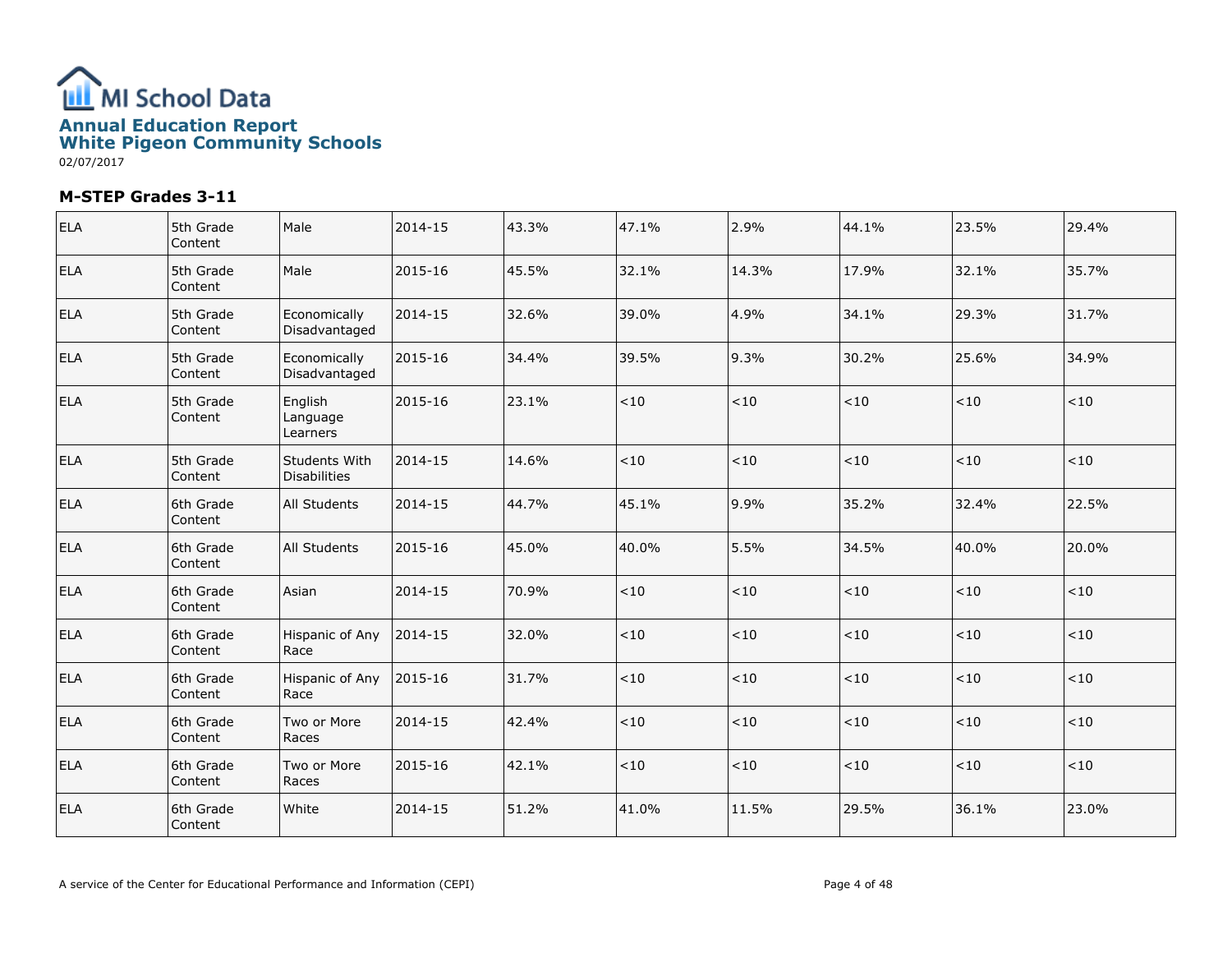

| <b>ELA</b> | 6th Grade<br>Content | White                                | 2015-16 | 51.9% | 38.8% | 4.1%  | 34.7%  | 40.8%   | 20.4% |
|------------|----------------------|--------------------------------------|---------|-------|-------|-------|--------|---------|-------|
| <b>ELA</b> | 6th Grade<br>Content | Female                               | 2014-15 | 51.1% | 55.6% | 13.9% | 41.7%  | 30.6%   | 13.9% |
| <b>ELA</b> | 6th Grade<br>Content | Female                               | 2015-16 | 49.8% | 43.5% | 8.7%  | 34.8%  | 39.1%   | 17.4% |
| <b>ELA</b> | 6th Grade<br>Content | Male                                 | 2014-15 | 38.6% | 34.3% | 5.7%  | 28.6%  | 34.3%   | 31.4% |
| <b>ELA</b> | 6th Grade<br>Content | Male                                 | 2015-16 | 40.4% | 37.5% | 3.1%  | 34.4%  | 40.6%   | 21.9% |
| <b>ELA</b> | 6th Grade<br>Content | Economically<br>Disadvantaged        | 2014-15 | 29.1% | 46.2% | 5.8%  | 40.4%  | 30.8%   | 23.1% |
| <b>ELA</b> | 6th Grade<br>Content | Economically<br>Disadvantaged        | 2015-16 | 28.3% | 37.5% | 7.5%  | 30.0%  | 37.5%   | 25.0% |
| <b>ELA</b> | 6th Grade<br>Content | <b>Students With</b><br>Disabilities | 2014-15 | 10.3% | < 10  | $<10$ | < 10   | $<10$   | < 10  |
| <b>ELA</b> | 6th Grade<br>Content | Students With<br>Disabilities        | 2015-16 | 10.8% | $<10$ | $<10$ | <10    | < 10    | < 10  |
| <b>ELA</b> | 7th Grade<br>Content | All Students                         | 2014-15 | 49.1% | 51.7% | 5.0%  | 46.7%  | 15.0%   | 33.3% |
| <b>ELA</b> | 7th Grade<br>Content | All Students                         | 2015-16 | 47.1% | 59.1% | 13.6% | 45.5%  | 28.8%   | 12.1% |
| <b>ELA</b> | 7th Grade<br>Content | Asian                                | 2015-16 | 71.6% | $<10$ | < 10  | < 10   | ~10     | < 10  |
| <b>ELA</b> | 7th Grade<br>Content | Hispanic of Any<br>Race              | 2014-15 | 35.4% | < 10  | $<10$ | <10    | $<10$   | < 10  |
| <b>ELA</b> | 7th Grade<br>Content | Hispanic of Any<br>Race              | 2015-16 | 35.3% | < 10  | $<10$ | $<$ 10 | $<\!10$ | < 10  |
| <b>ELA</b> | 7th Grade<br>Content | Two or More<br>Races                 | 2014-15 | 47.9% | $<10$ | $<10$ | $<$ 10 | $<\!10$ | < 10  |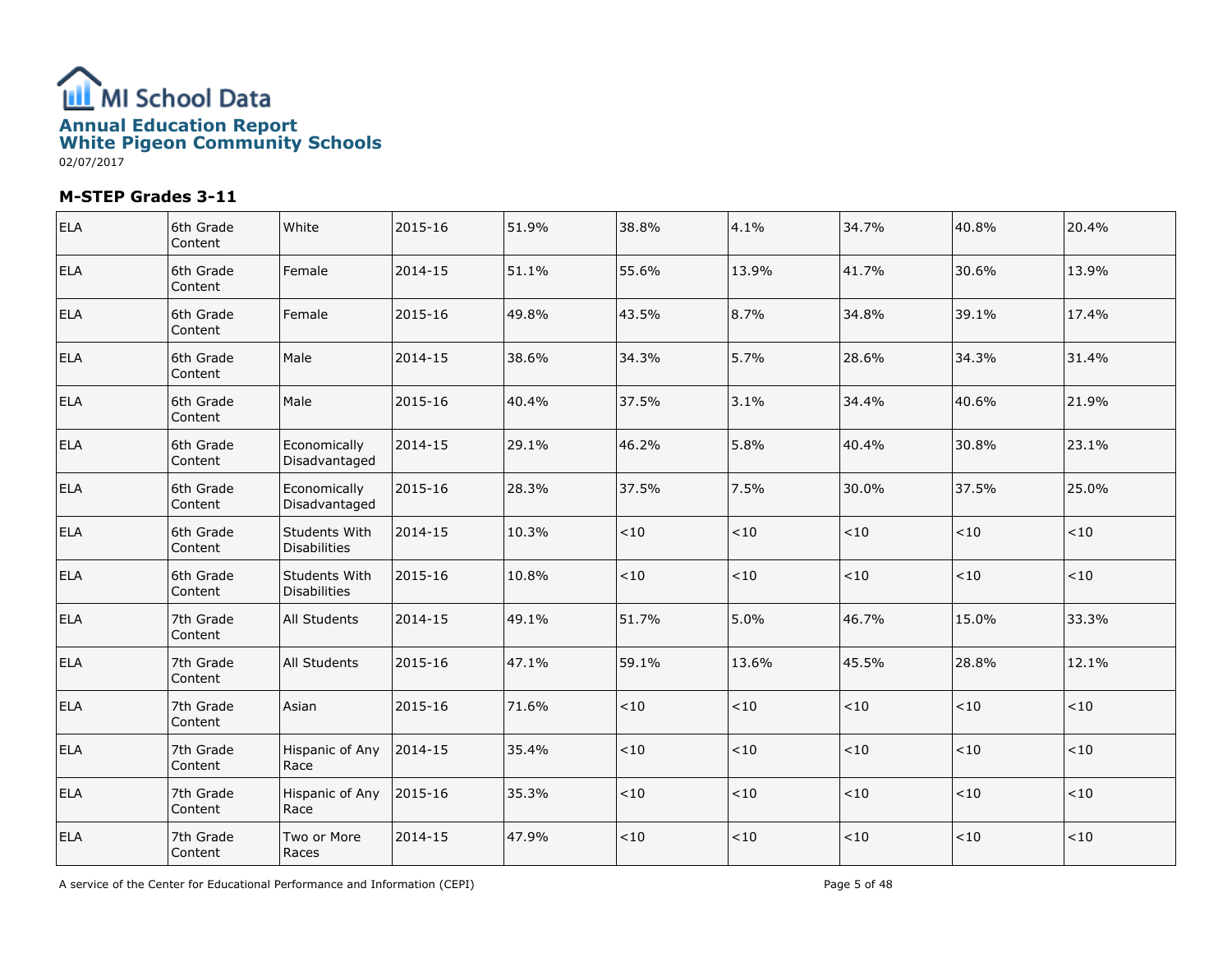

| ELA        | 7th Grade<br>Content | Two or More<br>Races                 | 2015-16 | 44.5% | < 10  | $<10$ | ~10   | <10   | ~10     |
|------------|----------------------|--------------------------------------|---------|-------|-------|-------|-------|-------|---------|
| <b>ELA</b> | 7th Grade<br>Content | White                                | 2014-15 | 55.4% | 54.5% | 5.5%  | 49.1% | 14.5% | 30.9%   |
| ELA        | 7th Grade<br>Content | White                                | 2015-16 | 53.7% | 58.9% | 14.3% | 44.6% | 28.6% | 12.5%   |
| ELA        | 7th Grade<br>Content | Female                               | 2014-15 | 56.3% | 50.0% | 5.6%  | 44.4% | 16.7% | 33.3%   |
| <b>ELA</b> | 7th Grade<br>Content | Female                               | 2015-16 | 53.8% | 75.0% | 21.9% | 53.1% | 21.9% | 3.1%    |
| ELA        | 7th Grade<br>Content | Male                                 | 2014-15 | 42.2% | 54.2% | 4.2%  | 50.0% | 12.5% | 33.3%   |
| <b>ELA</b> | 7th Grade<br>Content | Male                                 | 2015-16 | 40.6% | 44.1% | 5.9%  | 38.2% | 35.3% | 20.6%   |
| ELA        | 7th Grade<br>Content | Economically<br>Disadvantaged        | 2014-15 | 33.2% | 39.1% | 0.0%  | 39.1% | 17.4% | 43.5%   |
| ELA        | 7th Grade<br>Content | Economically<br>Disadvantaged        | 2015-16 | 30.7% | 56.0% | 10.0% | 46.0% | 28.0% | 16.0%   |
| ELA        | 7th Grade<br>Content | English<br>Language<br>Learners      | 2014-15 | 18.9% | $<10$ | $<10$ | ~10   | ~10   | $<\!10$ |
| ELA        | 7th Grade<br>Content | Students With<br><b>Disabilities</b> | 2014-15 | 10.9% | < 10  | $<10$ | ~10   | < 10  | < 10    |
| ELA        | 7th Grade<br>Content | Students With<br><b>Disabilities</b> | 2015-16 | 11.1% | < 10  | ~10   | < 10  | < 10  | $<10$   |
| <b>ELA</b> | 8th Grade<br>Content | All Students                         | 2014-15 | 47.6% | 15.6% | 0.0%  | 15.6% | 46.9% | 37.5%   |
| ELA        | 8th Grade<br>Content | All Students                         | 2015-16 | 48.9% | 58.6% | 8.6%  | 50.0% | 22.4% | 19.0%   |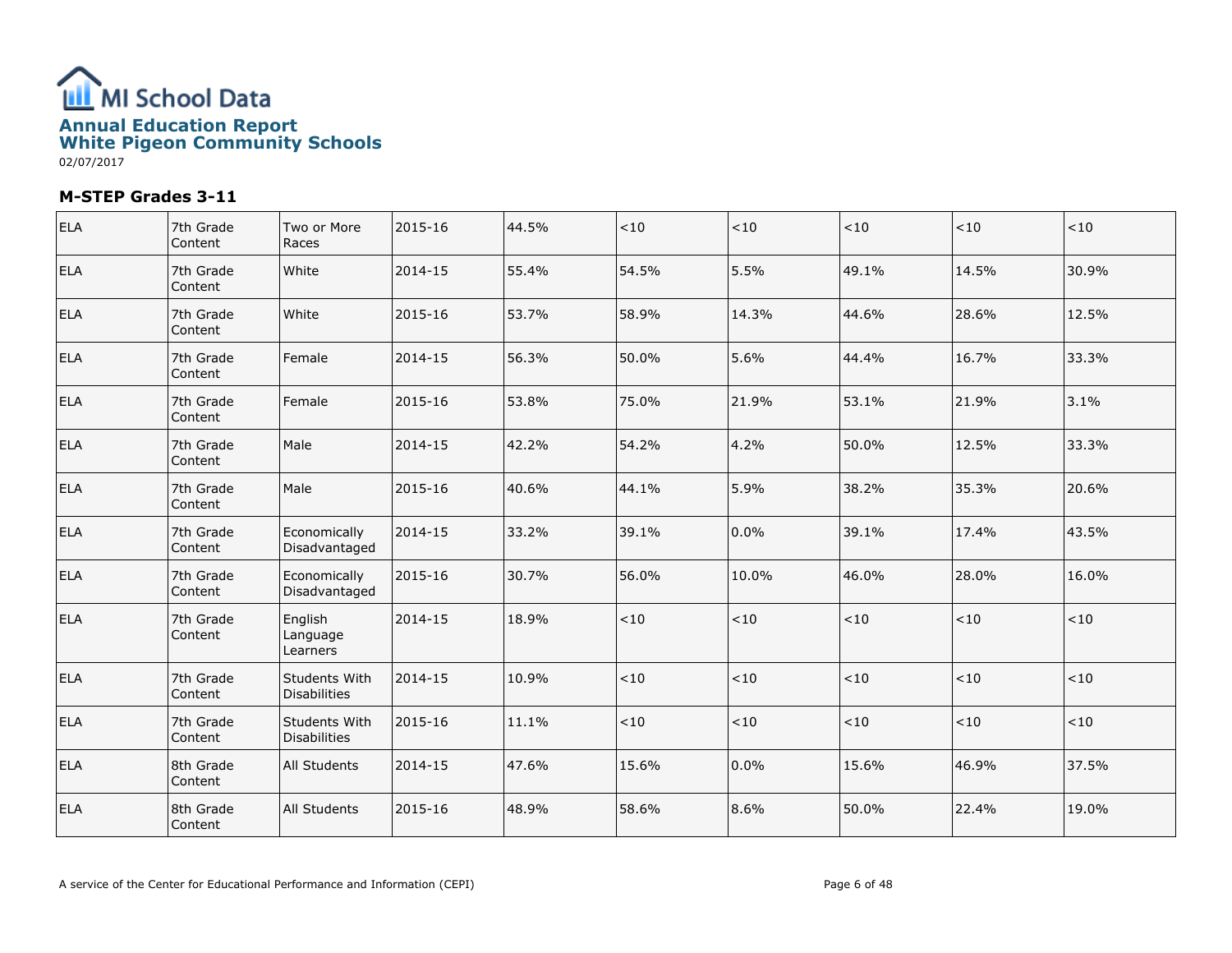

| <b>ELA</b> | 8th Grade<br>Content | Hispanic of Any<br>Race              | 2014-15 | 36.2% | $<10$   | $<10$    | < 10  | <10   | ~10    |
|------------|----------------------|--------------------------------------|---------|-------|---------|----------|-------|-------|--------|
| <b>ELA</b> | 8th Grade<br>Content | Hispanic of Any<br>Race              | 2015-16 | 35.2% | < 10    | ${<}10$  | < 10  | < 10  | $<$ 10 |
| <b>ELA</b> | 8th Grade<br>Content | Two or More<br>Races                 | 2014-15 | 44.7% | < 10    | $ $ < 10 | < 10  | < 10  | < 10   |
| <b>ELA</b> | 8th Grade<br>Content | Two or More<br>Races                 | 2015-16 | 47.8% | $<\!10$ | ${<}10$  | < 10  | <10   | < 10   |
| <b>ELA</b> | 8th Grade<br>Content | White                                | 2014-15 | 53.8% | 15.5%   | 0.0%     | 15.5% | 48.3% | 36.2%  |
| <b>ELA</b> | 8th Grade<br>Content | White                                | 2015-16 | 55.2% | 61.5%   | 9.6%     | 51.9% | 21.2% | 17.3%  |
| <b>ELA</b> | 8th Grade<br>Content | Female                               | 2014-15 | 54.2% | 19.2%   | 0.0%     | 19.2% | 42.3% | 38.5%  |
| <b>ELA</b> | 8th Grade<br>Content | Female                               | 2015-16 | 54.9% | 60.6%   | 12.1%    | 48.5% | 24.2% | 15.2%  |
| <b>ELA</b> | 8th Grade<br>Content | Male                                 | 2014-15 | 41.2% | 13.2%   | 0.0%     | 13.2% | 50.0% | 36.8%  |
| <b>ELA</b> | 8th Grade<br>Content | Male                                 | 2015-16 | 43.0% | 56.0%   | 4.0%     | 52.0% | 20.0% | 24.0%  |
| <b>ELA</b> | 8th Grade<br>Content | Economically<br>Disadvantaged        | 2014-15 | 31.8% | 9.8%    | 0.0%     | 9.8%  | 49.0% | 41.2%  |
| <b>ELA</b> | 8th Grade<br>Content | Economically<br>Disadvantaged        | 2015-16 | 32.5% | 46.5%   | 2.3%     | 44.2% | 27.9% | 25.6%  |
| <b>ELA</b> | 8th Grade<br>Content | English<br>Language<br>Learners      | 2015-16 | 17.3% | < 10    | < 10     | < 10  | < 10  | < 10   |
| <b>ELA</b> | 8th Grade<br>Content | Students With<br><b>Disabilities</b> | 2014-15 | 9.8%  | $<10$   | $<\!10$  | < 10  | < 10  | < 10   |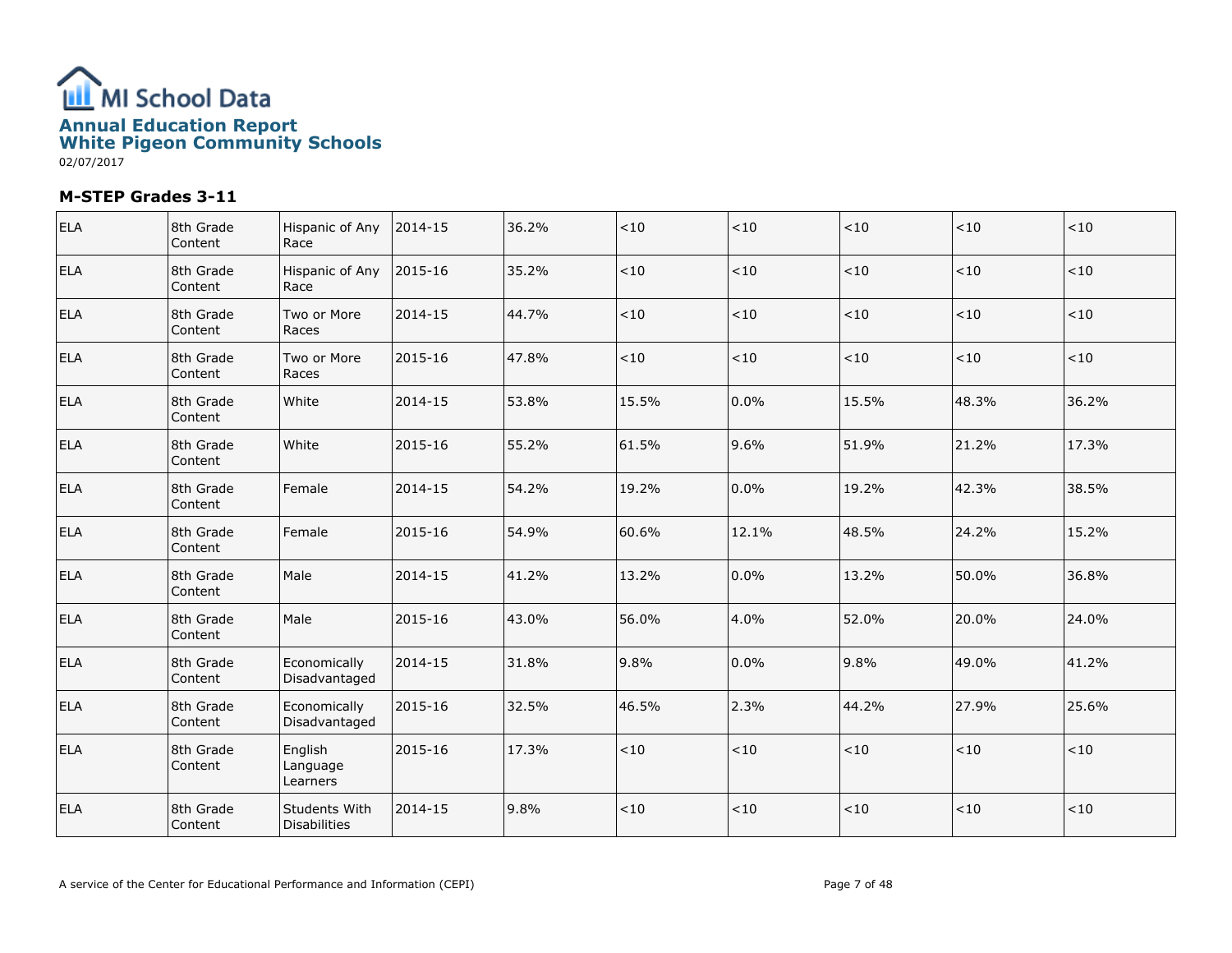

| ELA         | 8th Grade<br>Content  | Students With<br><b>Disabilities</b> | 2015-16 | 10.6% | $<\!10$ | ${<}10$ | < 10  | ~10     | ~10     |
|-------------|-----------------------|--------------------------------------|---------|-------|---------|---------|-------|---------|---------|
| <b>ELA</b>  | 11th Grade<br>Content | All Students                         | 2014-15 | 49.3% | 40.4%   | 11.5%   | 28.8% | 32.7%   | 26.9%   |
| ELA         | 11th Grade<br>Content | Asian                                | 2014-15 | 64.8% | $<10$   | ${<}10$ | ~10   | < 10    | < 10    |
| ELA         | 11th Grade<br>Content | Hispanic of Any<br>Race              | 2014-15 | 39.6% | $<10$   | $<10$   | ~10   | $<10$   | $<10$   |
| <b>ELA</b>  | 11th Grade<br>Content | Two or More<br>Races                 | 2014-15 | 49.1% | $<10$   | $<\!10$ | $<10$ | $<10$   | < 10    |
| ELA         | 11th Grade<br>Content | White                                | 2014-15 | 54.3% | 39.1%   | 8.7%    | 30.4% | 32.6%   | 28.3%   |
| <b>ELA</b>  | 11th Grade<br>Content | Female                               | 2014-15 | 55.4% | 48.0%   | 16.0%   | 32.0% | 32.0%   | 20.0%   |
| <b>ELA</b>  | 11th Grade<br>Content | Male                                 | 2014-15 | 43.3% | 33.3%   | 7.4%    | 25.9% | 33.3%   | 33.3%   |
| ELA         | 11th Grade<br>Content | Economically<br>Disadvantaged        | 2014-15 | 34.6% | 36.7%   | 10.0%   | 26.7% | 36.7%   | 26.7%   |
| <b>ELA</b>  | 11th Grade<br>Content | Students With<br><b>Disabilities</b> | 2014-15 | 12.6% | < 10    | < 10    | < 10  | < 10    | < 10    |
| Mathematics | 3rd Grade<br>Content  | <b>All Students</b>                  | 2014-15 | 48.8% | 28.0%   | 2.0%    | 26.0% | 30.0%   | 42.0%   |
| Mathematics | 3rd Grade<br>Content  | <b>All Students</b>                  | 2015-16 | 45.2% | 20.0%   | 5.0%    | 15.0% | 33.3%   | 46.7%   |
| Mathematics | 3rd Grade<br>Content  | Hispanic of Any<br>Race              | 2014-15 | 35.7% | $<10$   | ${<}10$ | ~10   | ${<}10$ | ${<}10$ |
| Mathematics | 3rd Grade<br>Content  | Hispanic of Any<br>Race              | 2015-16 | 31.6% | $<10$   | $<10$   | $<10$ | < 10    | $<$ 10  |
| Mathematics | 3rd Grade<br>Content  | Two or More<br>Races                 | 2014-15 | 43.6% | $<10$   | ${<}10$ | < 10  | < 10    | < 10    |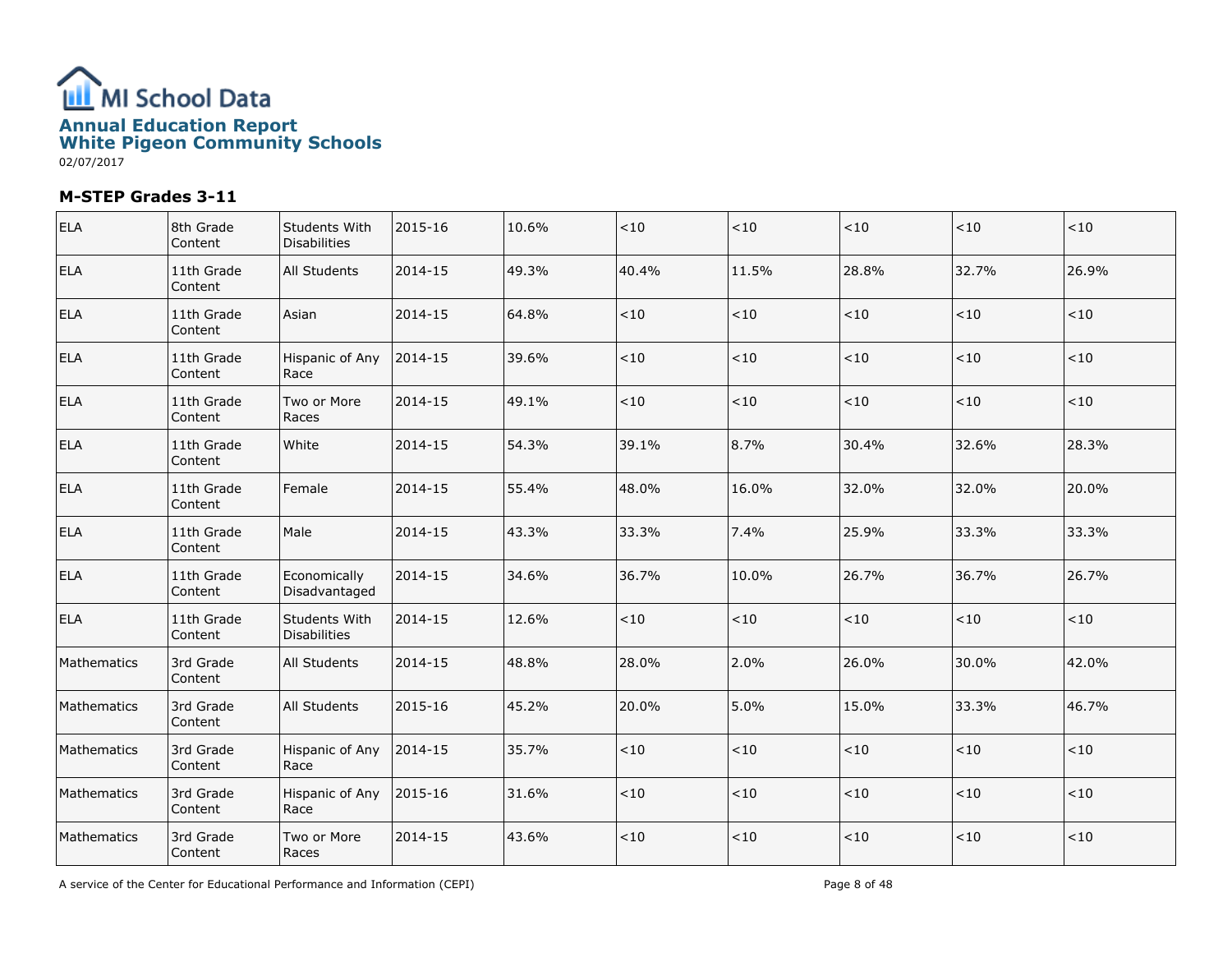

| Mathematics | 3rd Grade<br>Content | Two or More<br>Races                          | 2015-16 | 40.8% | $<10$ | ${<}10$ | < 10  | < 10  | < 10   |
|-------------|----------------------|-----------------------------------------------|---------|-------|-------|---------|-------|-------|--------|
| Mathematics | 3rd Grade<br>Content | White                                         | 2014-15 | 57.3% | 31.7% | 2.4%    | 29.3% | 26.8% | 41.5%  |
| Mathematics | 3rd Grade<br>Content | White                                         | 2015-16 | 53.2% | 24.0% | 6.0%    | 18.0% | 28.0% | 48.0%  |
| Mathematics | 3rd Grade<br>Content | Female                                        | 2014-15 | 48.1% | 21.1% | 0.0%    | 21.1% | 31.6% | 47.4%  |
| Mathematics | 3rd Grade<br>Content | Female                                        | 2015-16 | 43.7% | 17.2% | 3.4%    | 13.8% | 27.6% | 55.2%  |
| Mathematics | 3rd Grade<br>Content | Male                                          | 2014-15 | 49.5% | 32.3% | 3.2%    | 29.0% | 29.0% | 38.7%  |
| Mathematics | 3rd Grade<br>Content | Male                                          | 2015-16 | 46.6% | 22.6% | 6.5%    | 16.1% | 38.7% | 38.7%  |
| Mathematics | 3rd Grade<br>Content | Economically<br>Disadvantaged                 | 2014-15 | 33.5% | 30.6% | 2.8%    | 27.8% | 33.3% | 36.1%  |
| Mathematics | 3rd Grade<br>Content | Economically<br>Disadvantaged                 | 2015-16 | 30.1% | 9.8%  | 0.0%    | 9.8%  | 41.5% | 48.8%  |
| Mathematics | 3rd Grade<br>Content | Students With<br><b>Disabilities</b>          | 2014-15 | 24.5% | $<10$ | ${<}10$ | < 10  | ~10   | < 10   |
| Mathematics | 3rd Grade<br>Content | Students With<br><b>Disabilities</b>          | 2015-16 | 21.4% | < 10  | ${<}10$ | < 10  | < 10  | < 10   |
| Mathematics | 4th Grade<br>Content | All Students                                  | 2014-15 | 41.4% | 32.8% | 13.1%   | 19.7% | 41.0% | 26.2%  |
| Mathematics | 4th Grade<br>Content | All Students                                  | 2015-16 | 44.0% | 39.3% | 7.1%    | 32.1% | 33.9% | 26.8%  |
| Mathematics | 4th Grade<br>Content | American Indian   2014-15<br>or Alaska Native |         | 31.9% | < 10  | $<10$   | < 10  | < 10  | $<$ 10 |
| Mathematics | 4th Grade<br>Content | Hispanic of Any<br>Race                       | 2014-15 | 27.1% | < 10  | < 10    | < 10  | < 10  | < 10   |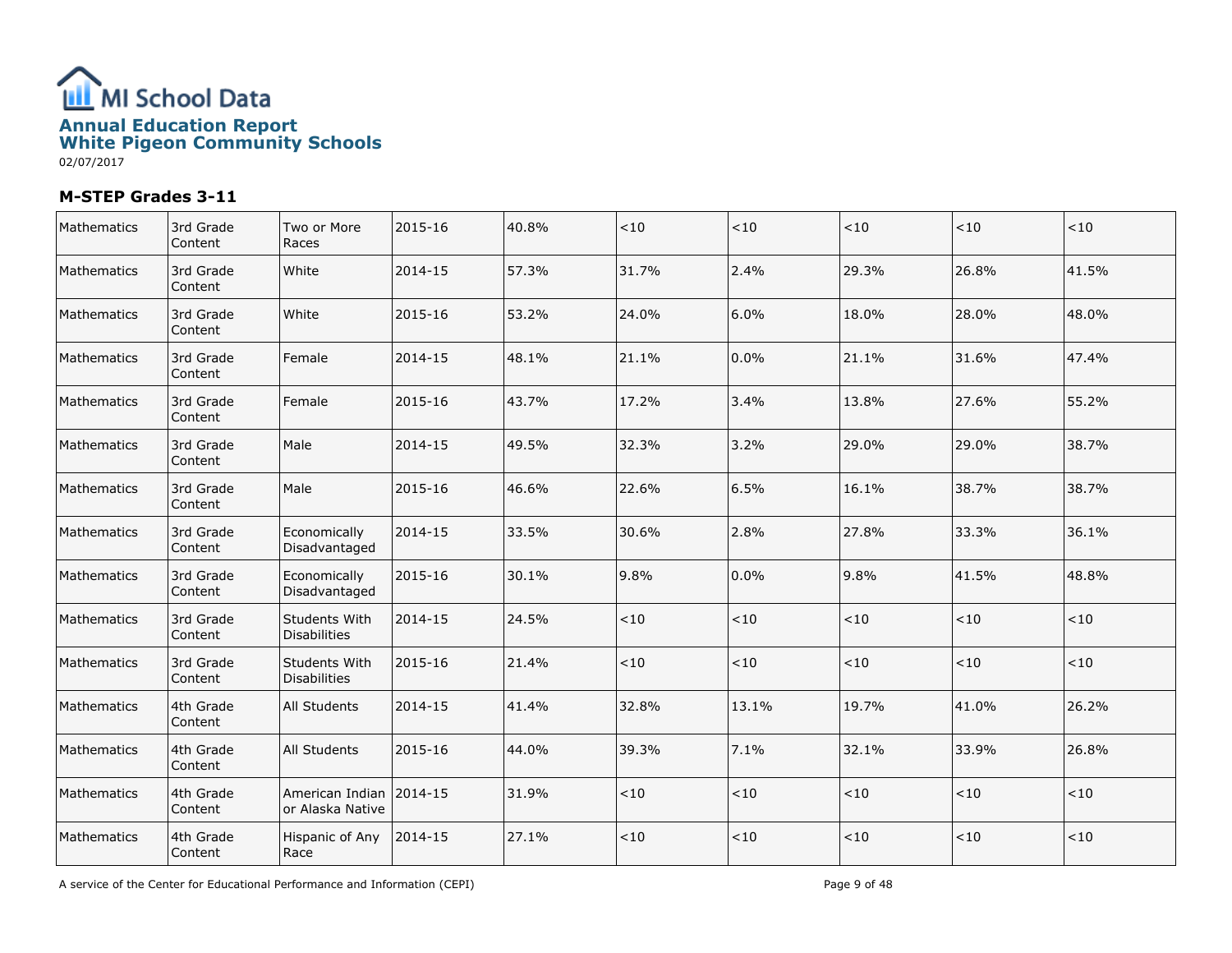

| Mathematics | 4th Grade<br>Content | Hispanic of Any<br>Race              | 2015-16 | 30.6% | $<10$   | $<10$ | < 10  | < 10  | ~10   |
|-------------|----------------------|--------------------------------------|---------|-------|---------|-------|-------|-------|-------|
| Mathematics | 4th Grade<br>Content | Two or More<br>Races                 | 2014-15 | 38.2% | $<10$   | $<10$ | < 10  | < 10  | $<10$ |
| Mathematics | 4th Grade<br>Content | Two or More<br>Races                 | 2015-16 | 39.1% | < 10    | < 10  | < 10  | < 10  | < 10  |
| Mathematics | 4th Grade<br>Content | White                                | 2014-15 | 49.3% | 30.8%   | 15.4% | 15.4% | 42.3% | 26.9% |
| Mathematics | 4th Grade<br>Content | White                                | 2015-16 | 52.3% | 39.1%   | 8.7%  | 30.4% | 32.6% | 28.3% |
| Mathematics | 4th Grade<br>Content | Female                               | 2014-15 | 40.3% | 29.0%   | 16.1% | 12.9% | 41.9% | 29.0% |
| Mathematics | 4th Grade<br>Content | Female                               | 2015-16 | 42.1% | 31.8%   | 9.1%  | 22.7% | 36.4% | 31.8% |
| Mathematics | 4th Grade<br>Content | Male                                 | 2014-15 | 42.4% | 36.7%   | 10.0% | 26.7% | 40.0% | 23.3% |
| Mathematics | 4th Grade<br>Content | Male                                 | 2015-16 | 45.8% | 44.1%   | 5.9%  | 38.2% | 32.4% | 23.5% |
| Mathematics | 4th Grade<br>Content | Economically<br>Disadvantaged        | 2014-15 | 25.4% | 26.1%   | 6.5%  | 19.6% | 43.5% | 30.4% |
| Mathematics | 4th Grade<br>Content | Economically<br>Disadvantaged        | 2015-16 | 27.9% | 38.1%   | 7.1%  | 31.0% | 38.1% | 23.8% |
| Mathematics | 4th Grade<br>Content | Students With<br><b>Disabilities</b> | 2014-15 | 17.2% | $<\!10$ | $<10$ | < 10  | < 10  | < 10  |
| Mathematics | 4th Grade<br>Content | <b>Students With</b><br>Disabilities | 2015-16 | 19.2% | < 10    | $<10$ | < 10  | < 10  | <10   |
| Mathematics | 5th Grade<br>Content | All Students                         | 2014-15 | 33.4% | 27.6%   | 6.9%  | 20.7% | 46.6% | 25.9% |
| Mathematics | 5th Grade<br>Content | All Students                         | 2015-16 | 33.8% | 31.0%   | 12.1% | 19.0% | 37.9% | 31.0% |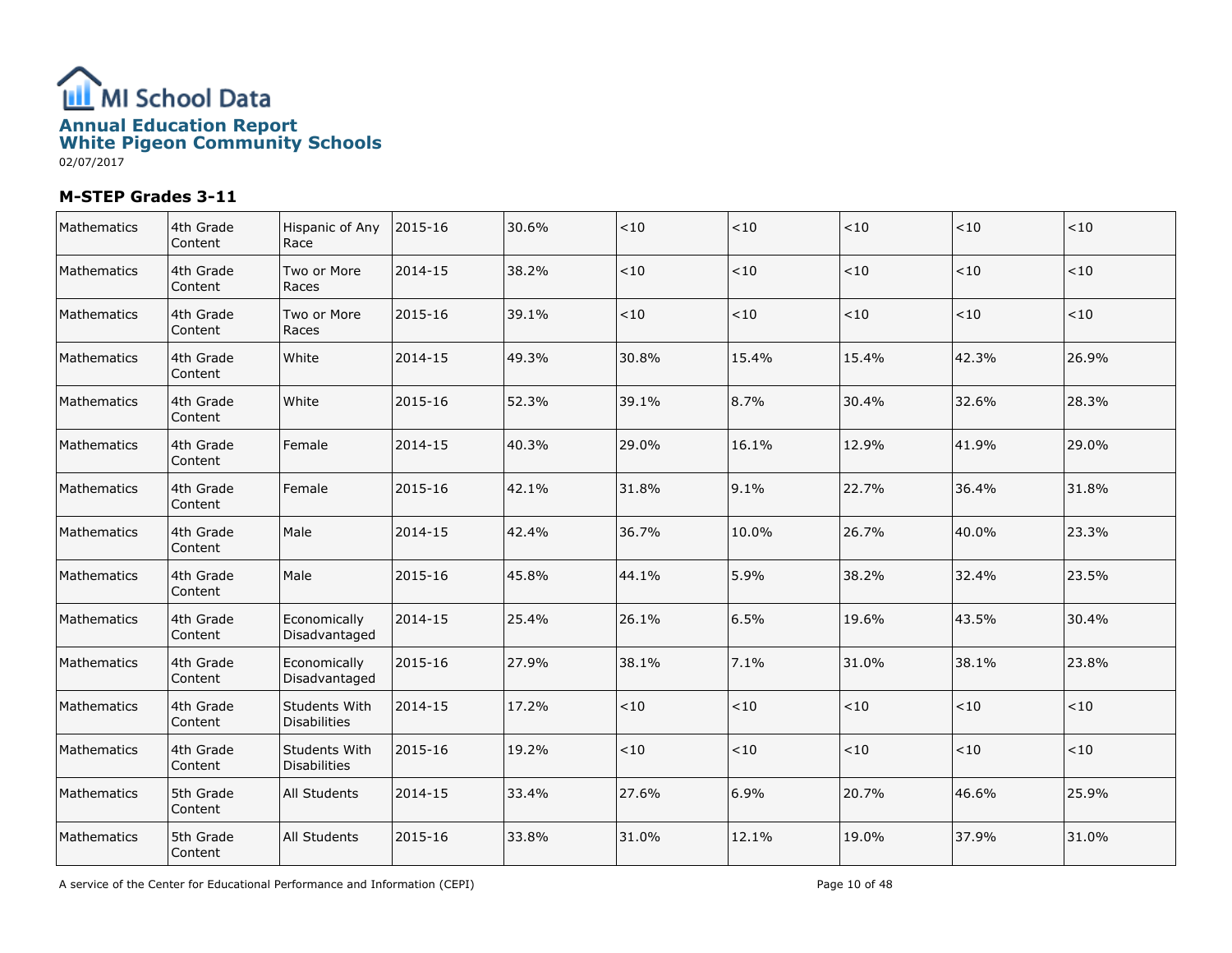

| Mathematics | 5th Grade<br>Content | Hispanic of Any<br>Race              | 2014-15 | 19.5% | $<10$ | $<10$ | ~10   | < 10  | < 10  |
|-------------|----------------------|--------------------------------------|---------|-------|-------|-------|-------|-------|-------|
| Mathematics | 5th Grade<br>Content | Hispanic of Any<br>Race              | 2015-16 | 19.2% | < 10  | < 10  | < 10  | < 10  | < 10  |
| Mathematics | 5th Grade<br>Content | Two or More<br>Races                 | 2014-15 | 30.5% | $<10$ | $<10$ | < 10  | < 10  | $<10$ |
| Mathematics | 5th Grade<br>Content | Two or More<br>Races                 | 2015-16 | 30.0% | $<10$ | $<10$ | < 10  | < 10  | < 10  |
| Mathematics | 5th Grade<br>Content | White                                | 2014-15 | 39.7% | 29.4% | 7.8%  | 21.6% | 47.1% | 23.5% |
| Mathematics | 5th Grade<br>Content | White                                | 2015-16 | 41.0% | 34.7% | 14.3% | 20.4% | 34.7% | 30.6% |
| Mathematics | 5th Grade<br>Content | Female                               | 2014-15 | 32.6% | 20.8% | 8.3%  | 12.5% | 58.3% | 20.8% |
| Mathematics | 5th Grade<br>Content | l Female                             | 2015-16 | 31.7% | 32.3% | 12.9% | 19.4% | 38.7% | 29.0% |
| Mathematics | 5th Grade<br>Content | Male                                 | 2014-15 | 34.1% | 32.4% | 5.9%  | 26.5% | 38.2% | 29.4% |
| Mathematics | 5th Grade<br>Content | Male                                 | 2015-16 | 35.8% | 29.6% | 11.1% | 18.5% | 37.0% | 33.3% |
| Mathematics | 5th Grade<br>Content | Economically<br>Disadvantaged        | 2014-15 | 18.2% | 22.0% | 4.9%  | 17.1% | 46.3% | 31.7% |
| Mathematics | 5th Grade<br>Content | Economically<br>Disadvantaged        | 2015-16 | 17.7% | 19.0% | 4.8%  | 14.3% | 45.2% | 35.7% |
| Mathematics | 5th Grade<br>Content | English<br>Language<br>Learners      | 2015-16 | 12.8% | $<10$ | $<10$ | < 10  | $<10$ | $<10$ |
| Mathematics | 5th Grade<br>Content | <b>Students With</b><br>Disabilities | 2014-15 | 9.4%  | < 10  | < 10  | < 10  | < 10  | $<10$ |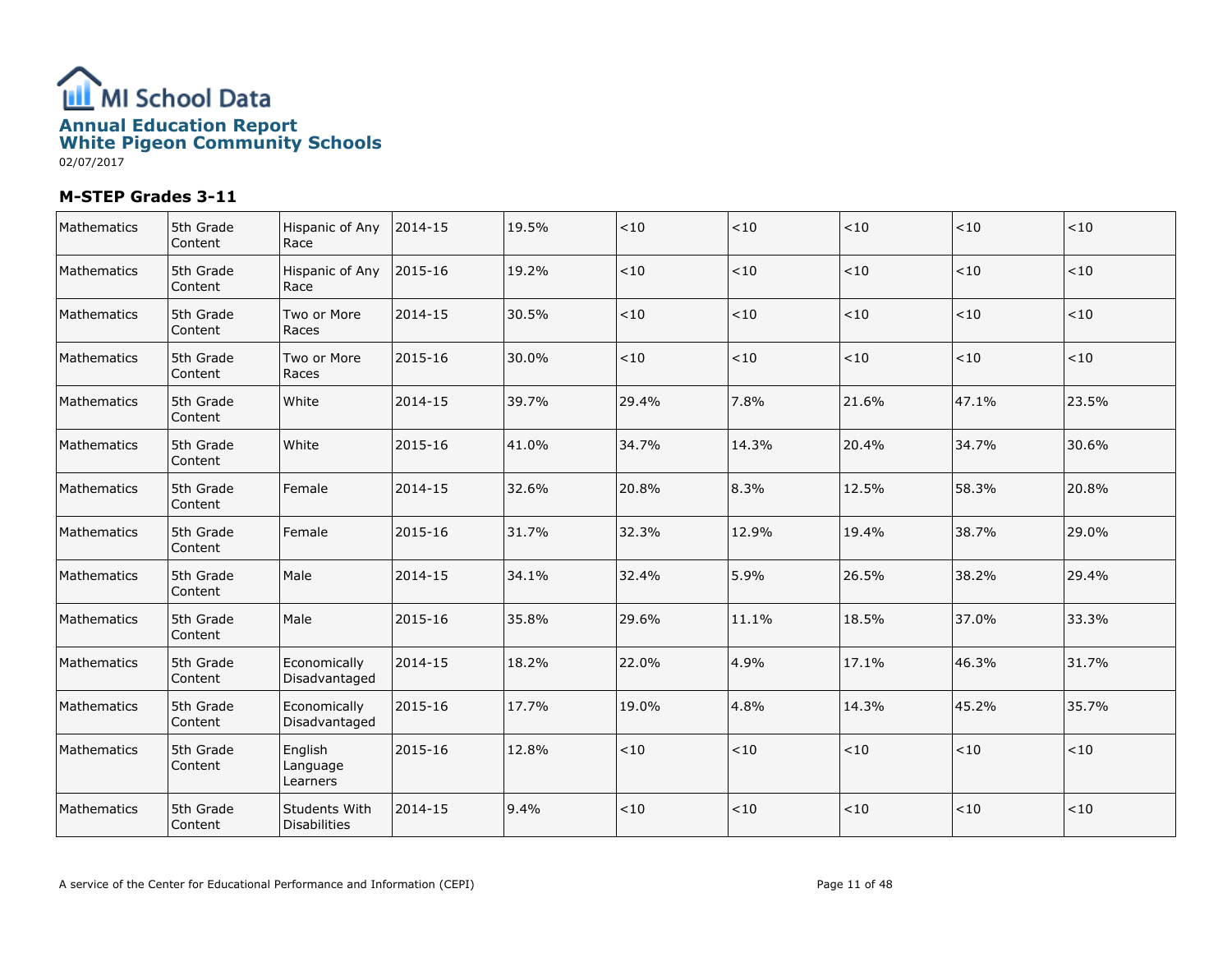

| Mathematics | 6th Grade<br>Content | All Students                  | 2014-15 | 33.3% | 23.9%   | 5.6%    | 18.3% | 42.3% | 33.8% |
|-------------|----------------------|-------------------------------|---------|-------|---------|---------|-------|-------|-------|
| Mathematics | 6th Grade<br>Content | All Students                  | 2015-16 | 32.8% | 16.4%   | 3.6%    | 12.7% | 47.3% | 36.4% |
| Mathematics | 6th Grade<br>Content | Asian                         | 2014-15 | 65.2% | $<\!10$ | $<10$   | < 10  | < 10  | < 10  |
| Mathematics | 6th Grade<br>Content | Hispanic of Any<br>Race       | 2014-15 | 19.5% | $<10$   | $<10$   | ~10   | < 10  | $<10$ |
| Mathematics | 6th Grade<br>Content | Hispanic of Any<br>Race       | 2015-16 | 18.8% | < 10    | < 10    | < 10  | < 10  | < 10  |
| Mathematics | 6th Grade<br>Content | Two or More<br>Races          | 2014-15 | 29.3% | $<\!10$ | $<10$   | < 10  | < 10  | < 10  |
| Mathematics | 6th Grade<br>Content | Two or More<br>Races          | 2015-16 | 29.1% | $<\!10$ | $<\!10$ | < 10  | < 10  | < 10  |
| Mathematics | 6th Grade<br>Content | White                         | 2014-15 | 39.3% | 23.0%   | 6.6%    | 16.4% | 37.7% | 39.3% |
| Mathematics | 6th Grade<br>Content | White                         | 2015-16 | 39.2% | 16.3%   | 4.1%    | 12.2% | 49.0% | 34.7% |
| Mathematics | 6th Grade<br>Content | Female                        | 2014-15 | 34.1% | 25.0%   | 5.6%    | 19.4% | 44.4% | 30.6% |
| Mathematics | 6th Grade<br>Content | l Female                      | 2015-16 | 31.4% | 13.0%   | 4.3%    | 8.7%  | 47.8% | 39.1% |
| Mathematics | 6th Grade<br>Content | Male                          | 2014-15 | 32.5% | 22.9%   | 5.7%    | 17.1% | 40.0% | 37.1% |
| Mathematics | 6th Grade<br>Content | Male                          | 2015-16 | 34.1% | 18.8%   | 3.1%    | 15.6% | 46.9% | 34.4% |
| Mathematics | 6th Grade<br>Content | Economically<br>Disadvantaged | 2014-15 | 17.6% | 19.2%   | 1.9%    | 17.3% | 42.3% | 38.5% |
| Mathematics | 6th Grade<br>Content | Economically<br>Disadvantaged | 2015-16 | 16.8% | 12.5%   | 0.0%    | 12.5% | 47.5% | 40.0% |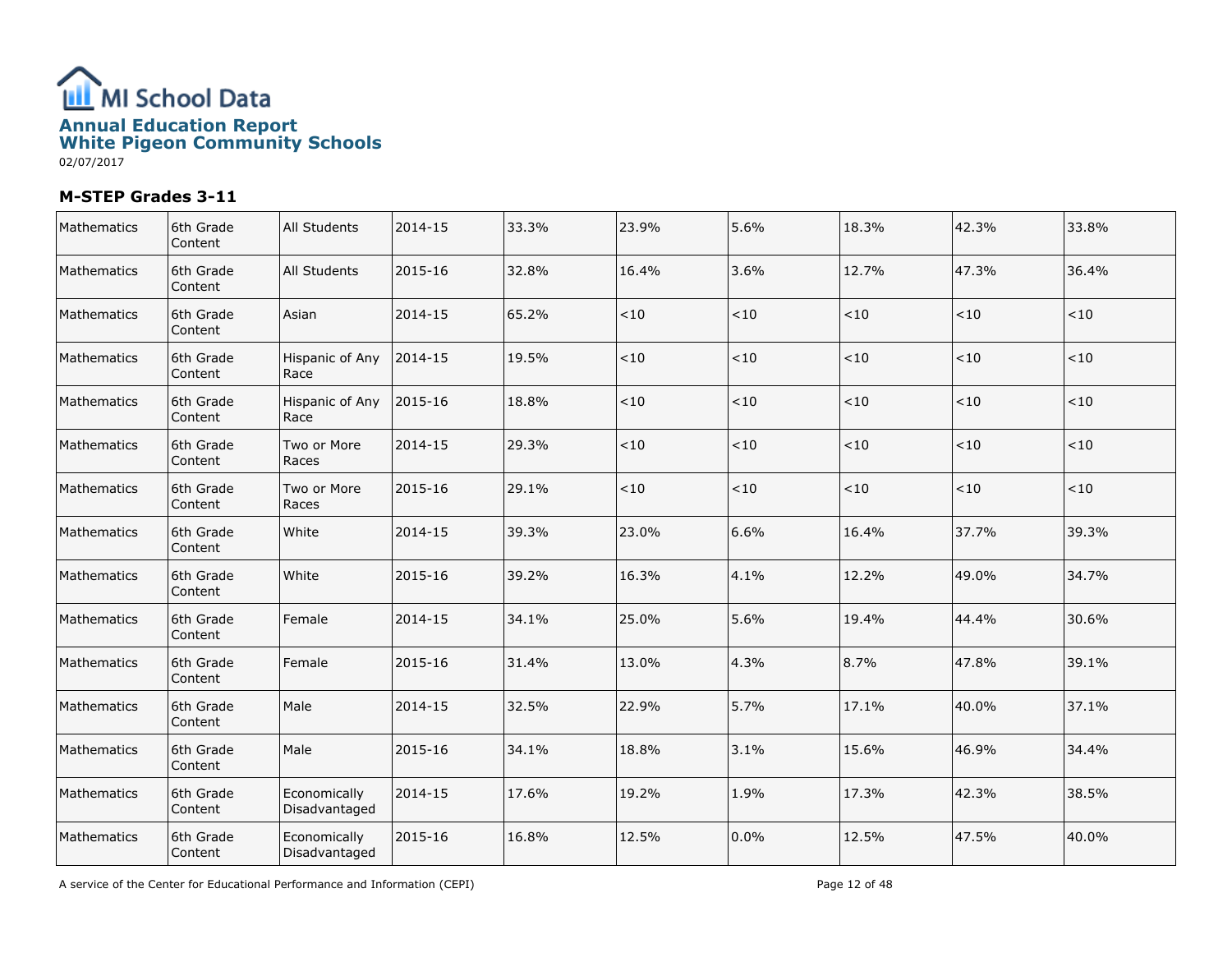

| Mathematics | 6th Grade<br>Content | Students With<br>Disabilities | 2014-15 | 7.8%  | $<\!10$ | $<10$   | < 10  | < 10  | < 10    |
|-------------|----------------------|-------------------------------|---------|-------|---------|---------|-------|-------|---------|
| Mathematics | 6th Grade<br>Content | Students With<br>Disabilities | 2015-16 | 7.2%  | $<\!10$ | < 10    | < 10  | < 10  | $<\!10$ |
| Mathematics | 7th Grade<br>Content | All Students                  | 2014-15 | 33.3% | 26.7%   | 6.7%    | 20.0% | 40.0% | 33.3%   |
| Mathematics | 7th Grade<br>Content | <b>All Students</b>           | 2015-16 | 35.3% | 43.9%   | 12.1%   | 31.8% | 27.3% | 28.8%   |
| Mathematics | 7th Grade<br>Content | Asian                         | 2015-16 | 68.1% | $<10$   | < 10    | < 10  | < 10  | < 10    |
| Mathematics | 7th Grade<br>Content | Hispanic of Any<br>Race       | 2014-15 | 19.3% | $<\!10$ | $<10$   | < 10  | < 10  | $<10$   |
| Mathematics | 7th Grade<br>Content | Hispanic of Any<br>Race       | 2015-16 | 20.7% | $<10$   | < 10    | < 10  | < 10  | < 10    |
| Mathematics | 7th Grade<br>Content | Two or More<br>Races          | 2014-15 | 29.2% | $<10$   | ${<}10$ | < 10  | $<10$ | $<10$   |
| Mathematics | 7th Grade<br>Content | Two or More<br>Races          | 2015-16 | 31.7% | $<10$   | < 10    | < 10  | < 10  | < 10    |
| Mathematics | 7th Grade<br>Content | White                         | 2014-15 | 39.0% | 27.3%   | 7.3%    | 20.0% | 41.8% | 30.9%   |
| Mathematics | 7th Grade<br>Content | White                         | 2015-16 | 41.6% | 42.9%   | 12.5%   | 30.4% | 26.8% | 30.4%   |
| Mathematics | 7th Grade<br>Content | Female                        | 2014-15 | 33.0% | 30.6%   | 8.3%    | 22.2% | 33.3% | 36.1%   |
| Mathematics | 7th Grade<br>Content | Female                        | 2015-16 | 34.5% | 53.1%   | 12.5%   | 40.6% | 18.8% | 28.1%   |
| Mathematics | 7th Grade<br>Content | Male                          | 2014-15 | 33.5% | 20.8%   | 4.2%    | 16.7% | 50.0% | 29.2%   |
| Mathematics | 7th Grade<br>Content | Male                          | 2015-16 | 36.1% | 35.3%   | 11.8%   | 23.5% | 35.3% | 29.4%   |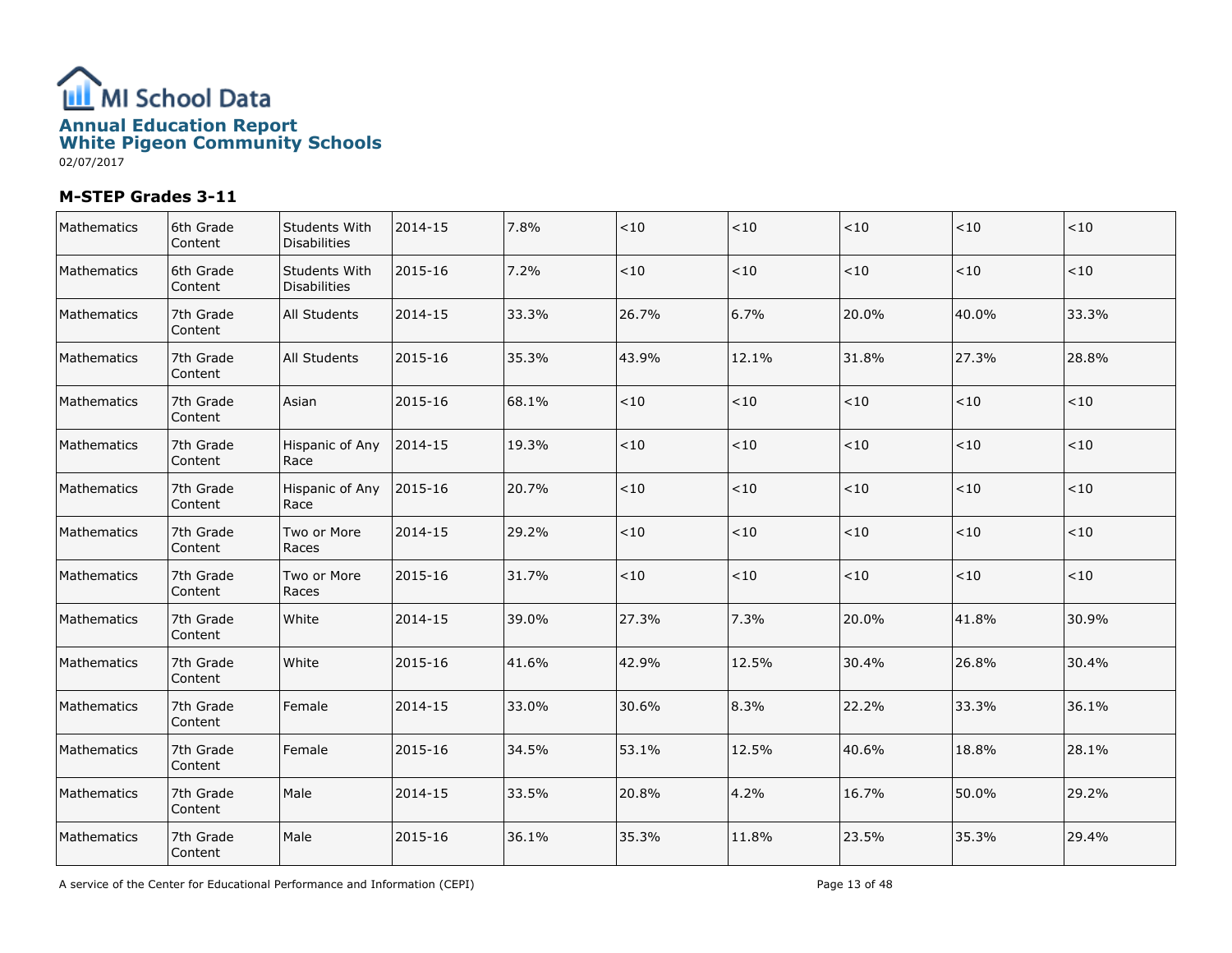

| Mathematics | 7th Grade<br>Content | Economically<br>Disadvantaged        | 2014-15 | 17.8% | 19.6% | 2.2%    | 17.4% | 41.3% | 39.1%   |
|-------------|----------------------|--------------------------------------|---------|-------|-------|---------|-------|-------|---------|
| Mathematics | 7th Grade<br>Content | Economically<br>Disadvantaged        | 2015-16 | 18.7% | 32.0% | 12.0%   | 20.0% | 32.0% | 36.0%   |
| Mathematics | 7th Grade<br>Content | English<br>Language<br>Learners      | 2014-15 | 12.0% | < 10  | < 10    | < 10  | < 10  | < 10    |
| Mathematics | 7th Grade<br>Content | Students With<br><b>Disabilities</b> | 2014-15 | 6.5%  | $<10$ | ${<}10$ | ~10   | $<10$ | $<\!10$ |
| Mathematics | 7th Grade<br>Content | Students With<br><b>Disabilities</b> | 2015-16 | 7.7%  | < 10  | < 10    | ~10   | < 10  | $<$ 10  |
| Mathematics | 8th Grade<br>Content | <b>All Students</b>                  | 2014-15 | 32.2% | 15.6% | 3.1%    | 12.5% | 39.1% | 45.3%   |
| Mathematics | 8th Grade<br>Content | <b>All Students</b>                  | 2015-16 | 32.7% | 37.9% | 20.7%   | 17.2% | 27.6% | 34.5%   |
| Mathematics | 8th Grade<br>Content | Hispanic of Any<br>Race              | 2014-15 | 18.9% | < 10  | $<10$   | < 10  | < 10  | < 10    |
| Mathematics | 8th Grade<br>Content | Hispanic of Any<br>Race              | 2015-16 | 18.6% | $<10$ | $<10$   | $<10$ | < 10  | < 10    |
| Mathematics | 8th Grade<br>Content | Two or More<br>Races                 | 2014-15 | 28.5% | < 10  | $<\!10$ | < 10  | < 10  | < 10    |
| Mathematics | 8th Grade<br>Content | Two or More<br>Races                 | 2015-16 | 29.8% | $<10$ | <10     | < 10  | < 10  | $<\!10$ |
| Mathematics | 8th Grade<br>Content | White                                | 2014-15 | 37.7% | 17.2% | 3.4%    | 13.8% | 36.2% | 46.6%   |
| Mathematics | 8th Grade<br>Content | White                                | 2015-16 | 38.3% | 38.5% | 21.2%   | 17.3% | 30.8% | 30.8%   |
| Mathematics | 8th Grade<br>Content | Female                               | 2014-15 | 32.6% | 7.7%  | 0.0%    | 7.7%  | 46.2% | 46.2%   |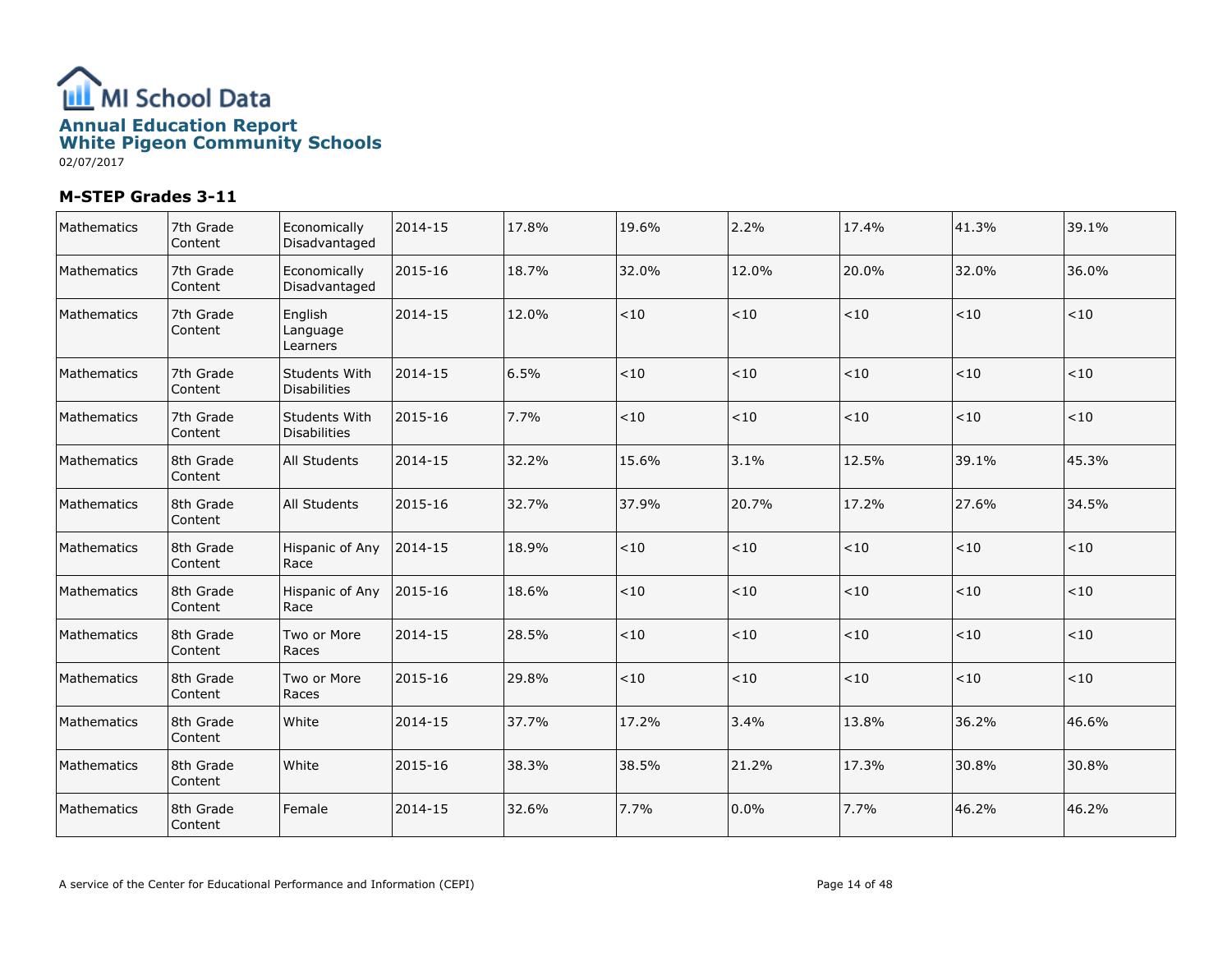

| Mathematics | 8th Grade<br>Content  | Female                          | 2015-16 | 34.1% | 48.5% | 27.3%   | 21.2% | 18.2%  | 33.3%   |
|-------------|-----------------------|---------------------------------|---------|-------|-------|---------|-------|--------|---------|
| Mathematics | 8th Grade<br>Content  | Male                            | 2014-15 | 31.8% | 21.1% | 5.3%    | 15.8% | 34.2%  | 44.7%   |
| Mathematics | 8th Grade<br>Content  | Male                            | 2015-16 | 31.4% | 24.0% | 12.0%   | 12.0% | 40.0%  | 36.0%   |
| Mathematics | 8th Grade<br>Content  | Economically<br>Disadvantaged   | 2014-15 | 17.0% | 15.7% | 2.0%    | 13.7% | 33.3%  | 51.0%   |
| Mathematics | 8th Grade<br>Content  | Economically<br>Disadvantaged   | 2015-16 | 16.7% | 32.6% | 14.0%   | 18.6% | 25.6%  | 41.9%   |
| Mathematics | 8th Grade<br>Content  | English<br>Language<br>Learners | 2015-16 | 11.8% | <10   | < 10    | < 10  | $<$ 10 | $<\!10$ |
| Mathematics | 8th Grade<br>Content  | Students With<br>Disabilities   | 2014-15 | 5.1%  | < 10  | $<10$   | < 10  | $<$ 10 | < 10    |
| Mathematics | 8th Grade<br>Content  | Students With<br>Disabilities   | 2015-16 | 5.3%  | < 10  | < 10    | < 10  | < 10   | < 10    |
| Mathematics | 11th Grade<br>Content | All Students                    | 2014-15 | 28.5% | 34.6% | 3.8%    | 30.8% | 36.5%  | 28.8%   |
| Mathematics | 11th Grade<br>Content | Asian                           | 2014-15 | 60.7% | < 10  | $<\!10$ | < 10  | < 10   | $<$ 10  |
| Mathematics | 11th Grade<br>Content | Hispanic of Any<br>Race         | 2014-15 | 16.0% | < 10  | $<\!10$ | $<10$ | < 10   | $<10$   |
| Mathematics | 11th Grade<br>Content | Two or More<br>Races            | 2014-15 | 24.4% | <10   | ${<}10$ | < 10  | <10    | $<\!10$ |
| Mathematics | 11th Grade<br>Content | White                           | 2014-15 | 32.4% | 30.4% | 0.0%    | 30.4% | 39.1%  | 30.4%   |
| Mathematics | 11th Grade<br>Content | l Female                        | 2014-15 | 29.1% | 40.0% | 0.0%    | 40.0% | 36.0%  | 24.0%   |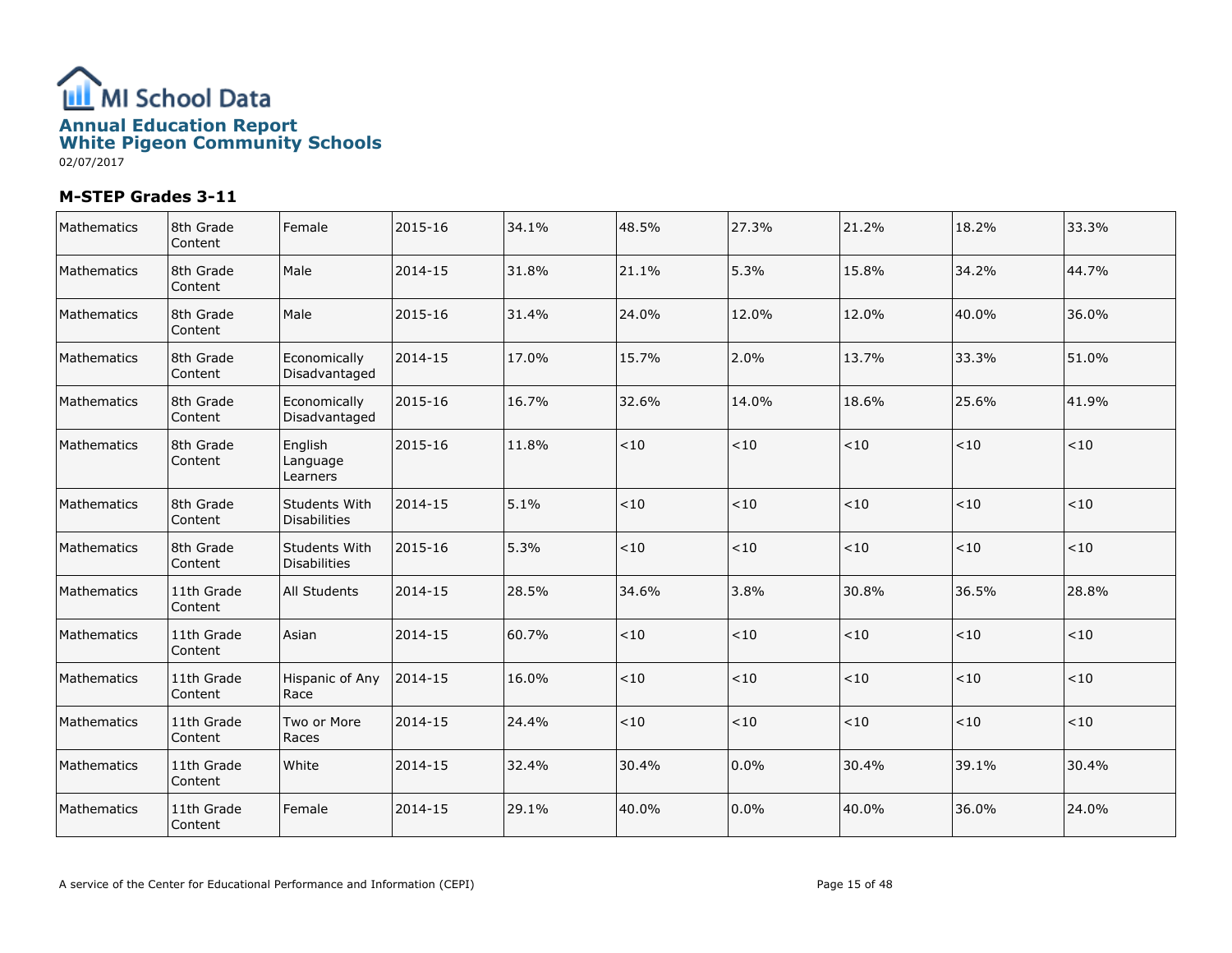

| Mathematics | 11th Grade<br>Content | Male                                 | 2014-15 | 27.8% | 29.6%   | 7.4%    | 22.2%   | 37.0% | 33.3% |
|-------------|-----------------------|--------------------------------------|---------|-------|---------|---------|---------|-------|-------|
| Mathematics | 11th Grade<br>Content | Economically<br>Disadvantaged        | 2014-15 | 14.1% | 33.3%   | 6.7%    | 26.7%   | 30.0% | 36.7% |
| Mathematics | 11th Grade<br>Content | Students With<br>Disabilities        | 2014-15 | 3.6%  | < 10    | < 10    | < 10    | < 10  | < 10  |
| Science     | 4th Grade<br>Content  | <b>All Students</b>                  | 2014-15 | 12.4% | 6.6%    | 4.9%    | 1.6%    | 31.1% | 62.3% |
| Science     | 4th Grade<br>Content  | All Students                         | 2015-16 | 14.7% | 7.1%    | 3.6%    | 3.6%    | 28.6% | 64.3% |
| Science     | 4th Grade<br>Content  | American Indian<br>lor Alaska Native | 2014-15 | 8.7%  | $<10$   | < 10    | ~10     | ~10   | ~10   |
| Science     | 4th Grade<br>Content  | Hispanic of Any<br>Race              | 2014-15 | 5.5%  | $<10$   | $<10$   | < 10    | < 10  | < 10  |
| Science     | 4th Grade<br>Content  | Hispanic of Any<br>Race              | 2015-16 | 6.6%  | $<\!10$ | $<\!10$ | < 10    | < 10  | < 10  |
| Science     | 4th Grade<br>Content  | Two or More<br>Races                 | 2014-15 | 11.8% | $<\!10$ | $<\!10$ | < 10    | < 10  | < 10  |
| Science     | 4th Grade<br>Content  | Two or More<br>Races                 | 2015-16 | 12.5% | $<10$   | $<10$   | ~10     | < 10  | < 10  |
| Science     | 4th Grade<br>Content  | White                                | 2014-15 | 15.4% | 7.7%    | 5.8%    | 1.9%    | 28.8% | 63.5% |
| Science     | 4th Grade<br>Content  | White                                | 2015-16 | 18.4% | 8.7%    | 4.3%    | 4.3%    | 28.3% | 63.0% |
| Science     | 4th Grade<br>Content  | Female                               | 2014-15 | 10.4% | 6.5%    | 3.2%    | 3.2%    | 25.8% | 67.7% |
| Science     | 4th Grade<br>Content  | Female                               | 2015-16 | 13.0% | 4.5%    | 0.0%    | 4.5%    | 22.7% | 72.7% |
| Science     | 4th Grade<br>Content  | Male                                 | 2014-15 | 14.3% | 6.7%    | 6.7%    | $0.0\%$ | 36.7% | 56.7% |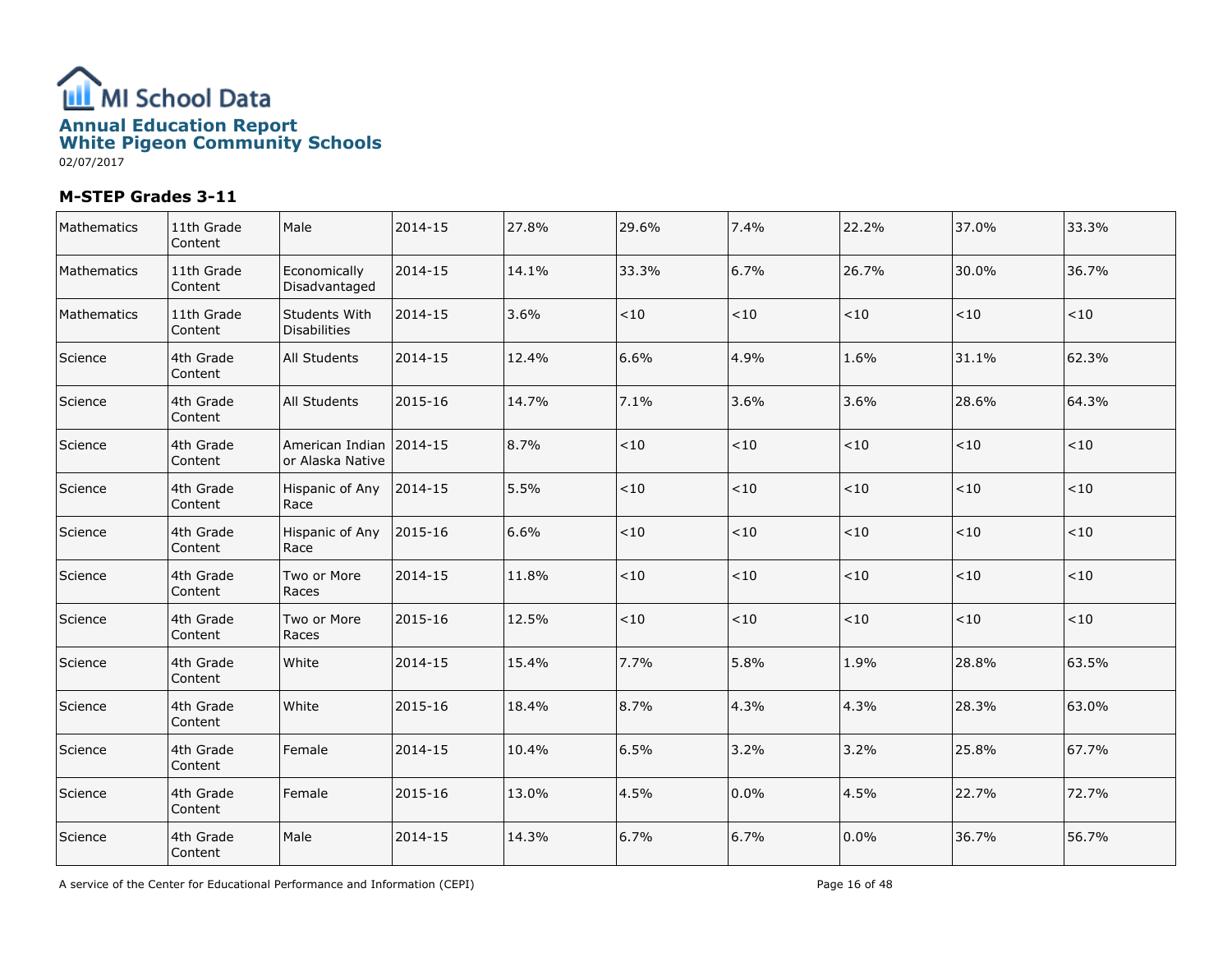

| Science | 4th Grade<br>Content | Male                          | 2015-16 | 16.4% | 8.8%  | 5.9%    | 2.9%  | 32.4% | 58.8%   |
|---------|----------------------|-------------------------------|---------|-------|-------|---------|-------|-------|---------|
| Science | 4th Grade<br>Content | Economically<br>Disadvantaged | 2014-15 | 5.5%  | 0.0%  | 0.0%    | 0.0%  | 34.8% | 65.2%   |
| Science | 4th Grade<br>Content | Economically<br>Disadvantaged | 2015-16 | 6.6%  | 7.1%  | 4.8%    | 2.4%  | 31.0% | 61.9%   |
| Science | 4th Grade<br>Content | Students With<br>Disabilities | 2014-15 | 4.6%  | < 10  | $<10$   | < 10  | <10   | ~10     |
| Science | 4th Grade<br>Content | Students With<br>Disabilities | 2015-16 | 5.3%  | < 10  | $<\!10$ | $<10$ | < 10  | < 10    |
| Science | 7th Grade<br>Content | <b>All Students</b>           | 2014-15 | 22.7% | 16.7% | 5.0%    | 11.7% | 31.7% | 51.7%   |
| Science | 7th Grade<br>Content | All Students                  | 2015-16 | 23.9% | 22.7% | 6.1%    | 16.7% | 24.2% | 53.0%   |
| Science | 7th Grade<br>Content | Asian                         | 2015-16 | 41.9% | $<10$ | $<\!10$ | $<10$ | < 10  | < 10    |
| Science | 7th Grade<br>Content | Hispanic of Any<br>Race       | 2014-15 | 11.6% | < 10  | $<\!10$ | $<10$ | <10   | $<\!10$ |
| Science | 7th Grade<br>Content | Hispanic of Any<br>Race       | 2015-16 | 12.4% | < 10  | < 10    | < 10  | < 10  | < 10    |
| Science | 7th Grade<br>Content | Two or More<br>Races          | 2014-15 | 21.6% | < 10  | $<\!10$ | $<10$ | < 10  | $<\!10$ |
| Science | 7th Grade<br>Content | Two or More<br>Races          | 2015-16 | 21.2% | <10   | $<10$   | < 10  | <10   | < 10    |
| Science | 7th Grade<br>Content | White                         | 2014-15 | 27.4% | 16.4% | 5.5%    | 10.9% | 32.7% | 50.9%   |
| Science | 7th Grade<br>Content | White                         | 2015-16 | 28.9% | 25.0% | 7.1%    | 17.9% | 23.2% | 51.8%   |
| Science | 7th Grade<br>Content | Female                        | 2014-15 | 20.8% | 13.9% | 8.3%    | 5.6%  | 33.3% | 52.8%   |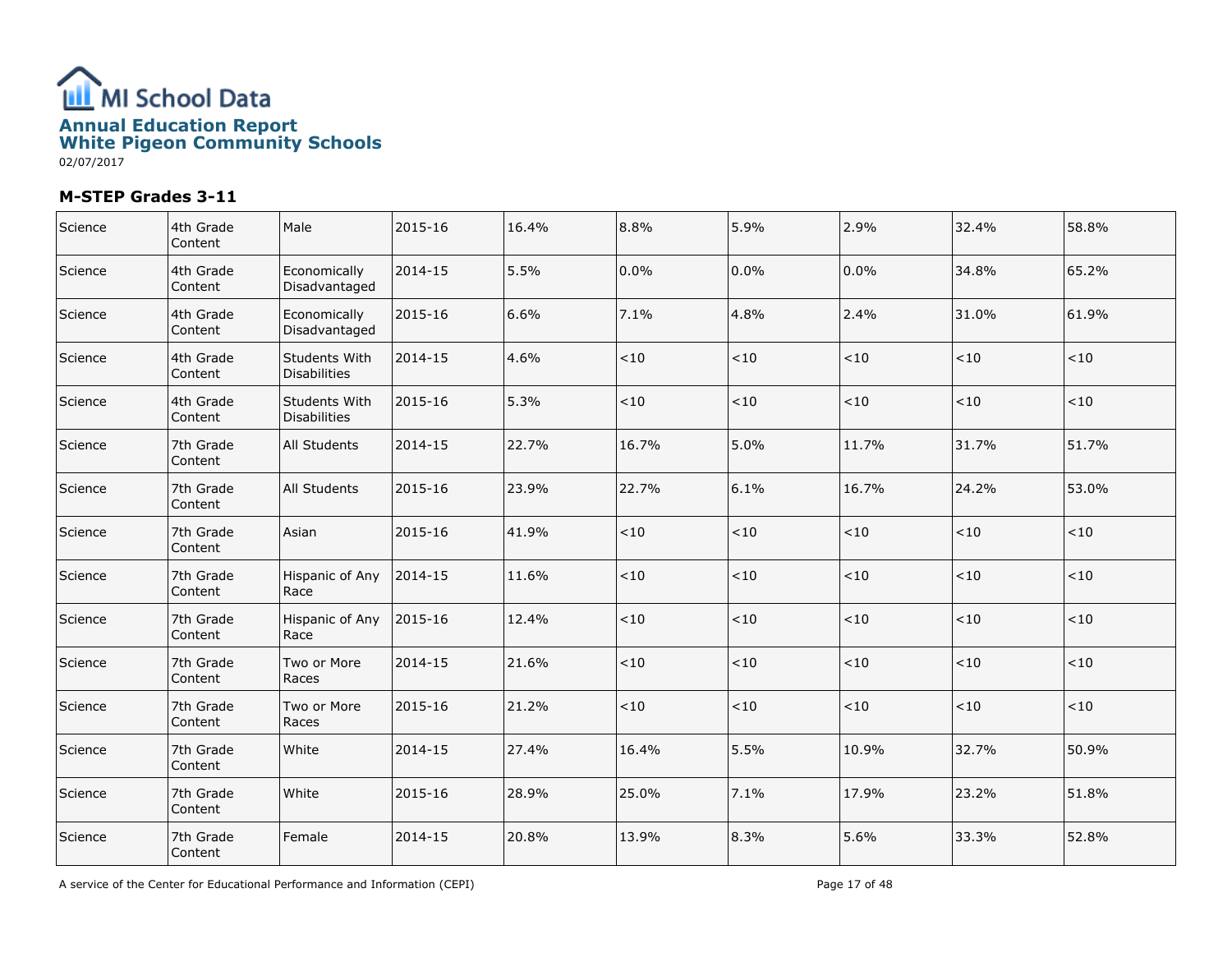

| Science | 7th Grade<br>Content  | l Female                        | 2015-16 | 22.6% | 28.1% | 3.1%    | 25.0% | 18.8%  | 53.1% |
|---------|-----------------------|---------------------------------|---------|-------|-------|---------|-------|--------|-------|
| Science | 7th Grade<br>Content  | Male                            | 2014-15 | 24.6% | 20.8% | 0.0%    | 20.8% | 29.2%  | 50.0% |
| Science | 7th Grade<br>Content  | Male                            | 2015-16 | 25.1% | 17.6% | 8.8%    | 8.8%  | 29.4%  | 52.9% |
| Science | 7th Grade<br>Content  | Economically<br>Disadvantaged   | 2014-15 | 10.9% | 13.0% | 2.2%    | 10.9% | 26.1%  | 60.9% |
| Science | 7th Grade<br>Content  | Economically<br>Disadvantaged   | 2015-16 | 11.7% | 20.0% | 4.0%    | 16.0% | 22.0%  | 58.0% |
| Science | 7th Grade<br>Content  | English<br>Language<br>Learners | 2014-15 | 2.3%  | < 10  | $<10$   | < 10  | $<$ 10 | < 10  |
| Science | 7th Grade<br>Content  | Students With<br>Disabilities   | 2014-15 | 4.7%  | < 10  | $<\!10$ | < 10  | < 10   | < 10  |
| Science | 7th Grade<br>Content  | Students With<br>Disabilities   | 2015-16 | 5.6%  | < 10  | < 10    | $<10$ | < 10   | < 10  |
| Science | 11th Grade<br>Content | All Students                    | 2014-15 | 29.4% | 21.2% | 9.6%    | 11.5% | 38.5%  | 40.4% |
| Science | 11th Grade<br>Content | <b>All Students</b>             | 2015-16 | 33.0% | 15.9% | 2.3%    | 13.6% | 50.0%  | 34.1% |
| Science | 11th Grade<br>Content | Asian                           | 2014-15 | 47.8% | < 10  | $<\!10$ | $<10$ | < 10   | < 10  |
| Science | 11th Grade<br>Content | Hispanic of Any<br>Race         | 2014-15 | 17.0% | <10   | ~10     | < 10  | <10    | $<10$ |
| Science | 11th Grade<br>Content | Hispanic of Any<br>Race         | 2015-16 | 19.9% | < 10  | $<10$   | < 10  | < 10   | < 10  |
| Science | 11th Grade<br>Content | Two or More<br>Races            | 2014-15 | 27.7% | < 10  | $<\!10$ | < 10  | < 10   | $<10$ |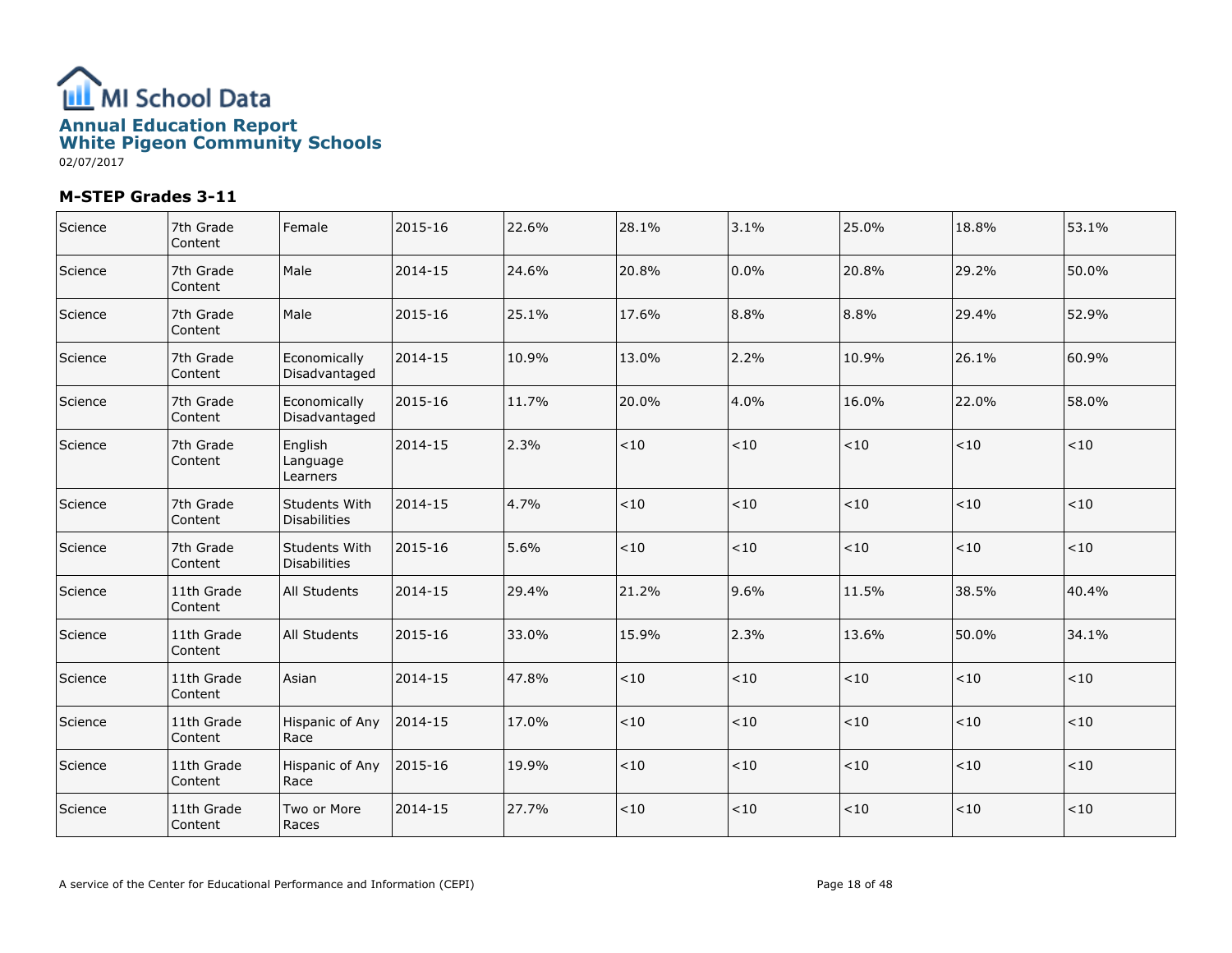

| Science        | 11th Grade<br>Content | Two or More<br>Races                 | 2015-16 | 29.7% | $<10$   | ${<}10$ | < 10  | < 10  | < 10   |
|----------------|-----------------------|--------------------------------------|---------|-------|---------|---------|-------|-------|--------|
| Science        | 11th Grade<br>Content | White                                | 2014-15 | 34.2% | 17.4%   | 4.3%    | 13.0% | 43.5% | 39.1%  |
| Science        | 11th Grade<br>Content | White                                | 2015-16 | 38.7% | 17.1%   | 2.4%    | 14.6% | 46.3% | 36.6%  |
| Science        | 11th Grade<br>Content | Female                               | 2014-15 | 26.7% | 20.0%   | 4.0%    | 16.0% | 32.0% | 48.0%  |
| Science        | 11th Grade<br>Content | Female                               | 2015-16 | 29.8% | 8.3%    | 0.0%    | 8.3%  | 54.2% | 37.5%  |
| Science        | 11th Grade<br>Content | Male                                 | 2014-15 | 32.1% | 22.2%   | 14.8%   | 7.4%  | 44.4% | 33.3%  |
| Science        | 11th Grade<br>Content | Male                                 | 2015-16 | 36.3% | 25.0%   | 5.0%    | 20.0% | 45.0% | 30.0%  |
| Science        | 11th Grade<br>Content | Economically<br>Disadvantaged        | 2014-15 | 15.4% | 23.3%   | 13.3%   | 10.0% | 30.0% | 46.7%  |
| Science        | 11th Grade<br>Content | Economically<br>Disadvantaged        | 2015-16 | 17.9% | 8.3%    | 4.2%    | 4.2%  | 41.7% | 50.0%  |
| Science        | 11th Grade<br>Content | Students With<br><b>Disabilities</b> | 2014-15 | 6.7%  | $<\!10$ | ${<}10$ | < 10  | ~10   | < 10   |
| Science        | 11th Grade<br>Content | Students With<br><b>Disabilities</b> | 2015-16 | 7.9%  | $<\!10$ | ${<}10$ | < 10  | < 10  | < 10   |
| Social Studies | 5th Grade<br>Content  | <b>All Students</b>                  | 2014-15 | 22.2% | 13.8%   | 0.0%    | 13.8% | 67.2% | 19.0%  |
| Social Studies | 5th Grade<br>Content  | <b>All Students</b>                  | 2015-16 | 18.9% | 20.7%   | 1.7%    | 19.0% | 60.3% | 19.0%  |
| Social Studies | 5th Grade<br>Content  | Hispanic of Any<br>Race              | 2014-15 | 12.3% | $<10$   | $<10$   | < 10  | < 10  | $<$ 10 |
| Social Studies | 5th Grade<br>Content  | Hispanic of Any<br>Race              | 2015-16 | 10.3% | < 10    | < 10    | < 10  | < 10  | < 10   |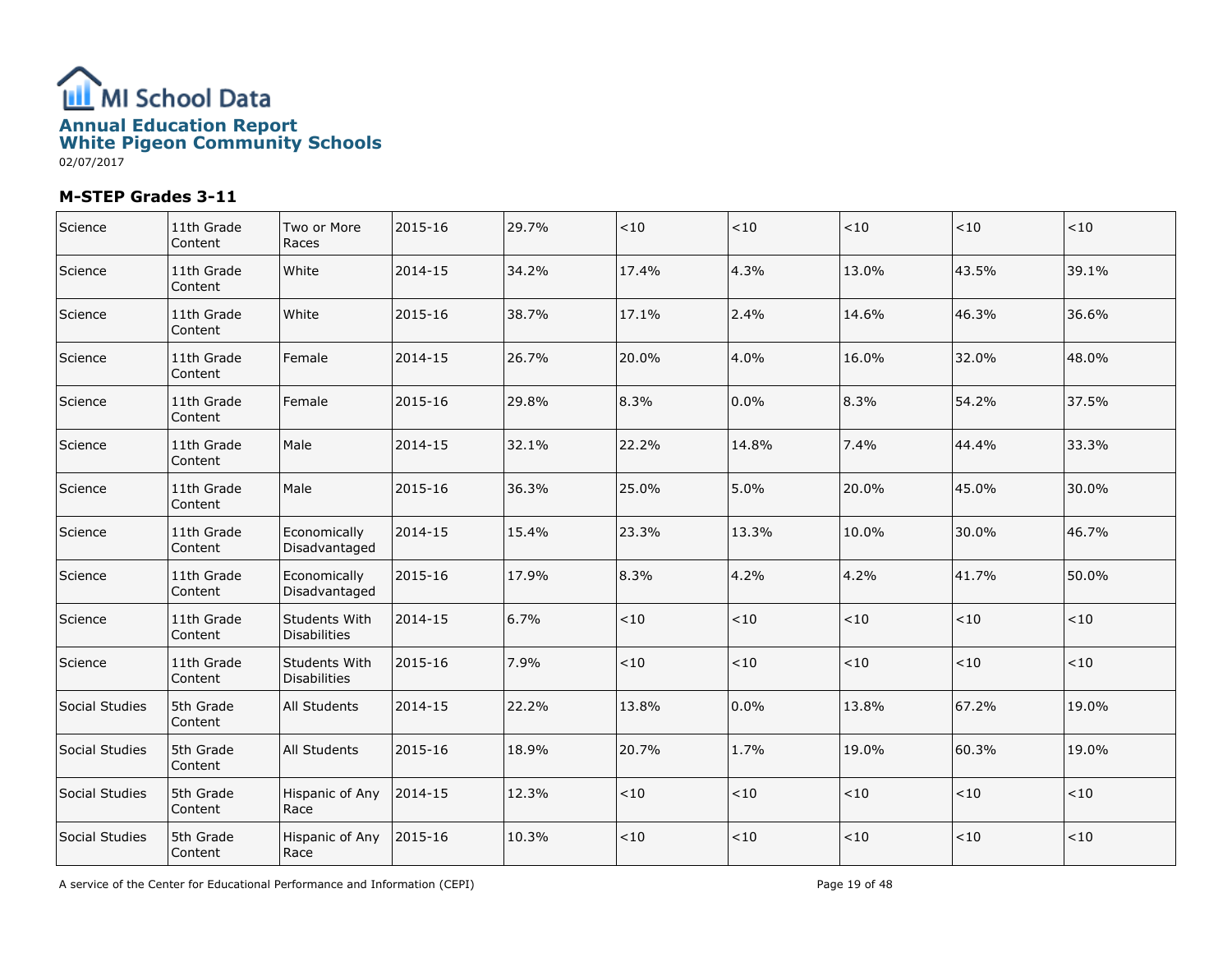

| Social Studies | 5th Grade<br>Content | Two or More<br>Races                 | 2014-15 | 20.5% | $<10$ | < 10  | ~10   | <10    | < 10    |
|----------------|----------------------|--------------------------------------|---------|-------|-------|-------|-------|--------|---------|
| Social Studies | 5th Grade<br>Content | Two or More<br>Races                 | 2015-16 | 17.6% | < 10  | $<10$ | < 10  | < 10   | < 10    |
| Social Studies | 5th Grade<br>Content | White                                | 2014-15 | 26.9% | 15.7% | 0.0%  | 15.7% | 68.6%  | 15.7%   |
| Social Studies | 5th Grade<br>Content | White                                | 2015-16 | 23.0% | 22.4% | 2.0%  | 20.4% | 59.2%  | 18.4%   |
| Social Studies | 5th Grade<br>Content | Female                               | 2014-15 | 20.6% | 8.3%  | 0.0%  | 8.3%  | 75.0%  | 16.7%   |
| Social Studies | 5th Grade<br>Content | Female                               | 2015-16 | 16.7% | 29.0% | 0.0%  | 29.0% | 58.1%  | 12.9%   |
| Social Studies | 5th Grade<br>Content | Male                                 | 2014-15 | 23.8% | 17.6% | 0.0%  | 17.6% | 61.8%  | 20.6%   |
| Social Studies | 5th Grade<br>Content | Male                                 | 2015-16 | 21.0% | 11.1% | 3.7%  | 7.4%  | 63.0%  | 25.9%   |
| Social Studies | 5th Grade<br>Content | Economically<br>Disadvantaged        | 2014-15 | 10.9% | 14.6% | 0.0%  | 14.6% | 58.5%  | 26.8%   |
| Social Studies | 5th Grade<br>Content | Economically<br>Disadvantaged        | 2015-16 | 8.5%  | 7.1%  | 0.0%  | 7.1%  | 66.7%  | 26.2%   |
| Social Studies | 5th Grade<br>Content | English<br>Language<br>Learners      | 2015-16 | 3.7%  | < 10  | < 10  | < 10  | $<$ 10 | < 10    |
| Social Studies | 5th Grade<br>Content | Students With<br><b>Disabilities</b> | 2014-15 | 6.9%  | <10   | < 10  | ~10   | <10    | $<\!10$ |
| Social Studies | 8th Grade<br>Content | All Students                         | 2014-15 | 29.7% | 21.9% | 4.7%  | 17.2% | 46.9%  | 31.3%   |
| Social Studies | 8th Grade<br>Content | <b>All Students</b>                  | 2015-16 | 29.3% | 44.8% | 8.6%  | 36.2% | 39.7%  | 15.5%   |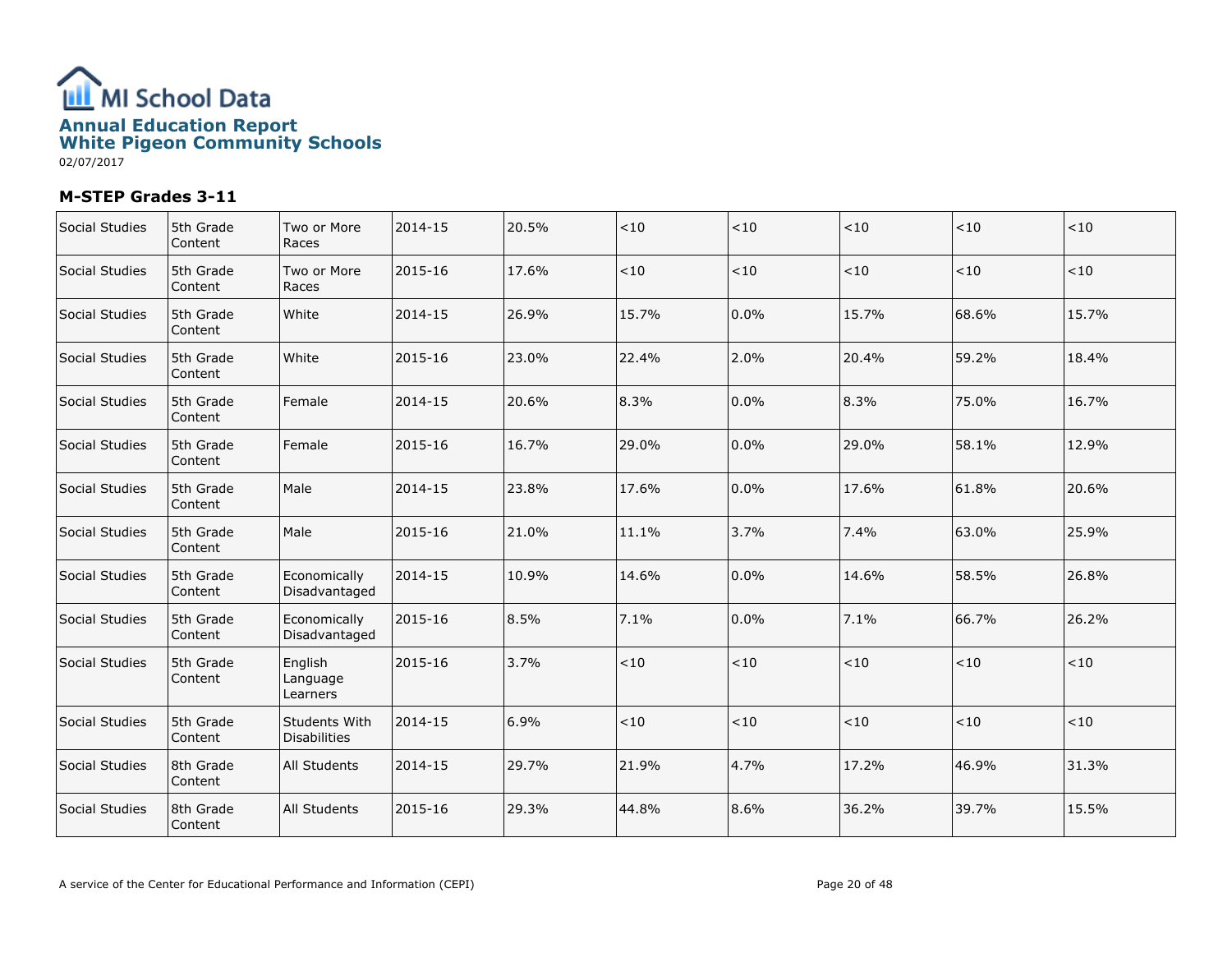

| Social Studies | 8th Grade<br>Content | Hispanic of Any<br>Race                     | 2014-15 | 18.1% | $<10$ | < 10  | ~10   | <10   | < 10  |
|----------------|----------------------|---------------------------------------------|---------|-------|-------|-------|-------|-------|-------|
| Social Studies | 8th Grade<br>Content | Hispanic of Any<br>Race                     | 2015-16 | 18.0% | < 10  | $<10$ | < 10  | < 10  | < 10  |
| Social Studies | 8th Grade<br>Content | Two or More<br>Races                        | 2014-15 | 26.7% | < 10  | < 10  | < 10  | < 10  | < 10  |
| Social Studies | 8th Grade<br>Content | Two or More<br>Races                        | 2015-16 | 28.7% | $<10$ | $<10$ | < 10  | ~10   | ~10   |
| Social Studies | 8th Grade<br>Content | White                                       | 2014-15 | 35.2% | 19.0% | 3.4%  | 15.5% | 48.3% | 32.8% |
| Social Studies | 8th Grade<br>Content | White                                       | 2015-16 | 34.3% | 48.1% | 9.6%  | 38.5% | 36.5% | 15.4% |
| Social Studies | 8th Grade<br>Content | Female                                      | 2014-15 | 25.2% | 19.2% | 3.8%  | 15.4% | 38.5% | 42.3% |
| Social Studies | 8th Grade<br>Content | Female                                      | 2015-16 | 26.0% | 36.4% | 9.1%  | 27.3% | 45.5% | 18.2% |
| Social Studies | 8th Grade<br>Content | Male                                        | 2014-15 | 34.0% | 23.7% | 5.3%  | 18.4% | 52.6% | 23.7% |
| Social Studies | 8th Grade<br>Content | Male                                        | 2015-16 | 32.6% | 56.0% | 8.0%  | 48.0% | 32.0% | 12.0% |
| Social Studies | 8th Grade<br>Content | Economically<br>Disadvantaged               | 2014-15 | 15.9% | 15.7% | 3.9%  | 11.8% | 52.9% | 31.4% |
| Social Studies | 8th Grade<br>Content | Economically<br>Disadvantaged               | 2015-16 | 15.8% | 34.9% | 7.0%  | 27.9% | 44.2% | 20.9% |
| Social Studies | 8th Grade<br>Content | English<br>Language<br>Learners             | 2015-16 | 7.2%  | $<10$ | < 10  | < 10  | $<10$ | < 10  |
| Social Studies | 8th Grade<br>Content | <b>Students With</b><br><b>Disabilities</b> | 2014-15 | 7.3%  | < 10  | $<10$ | < 10  | ~10   | < 10  |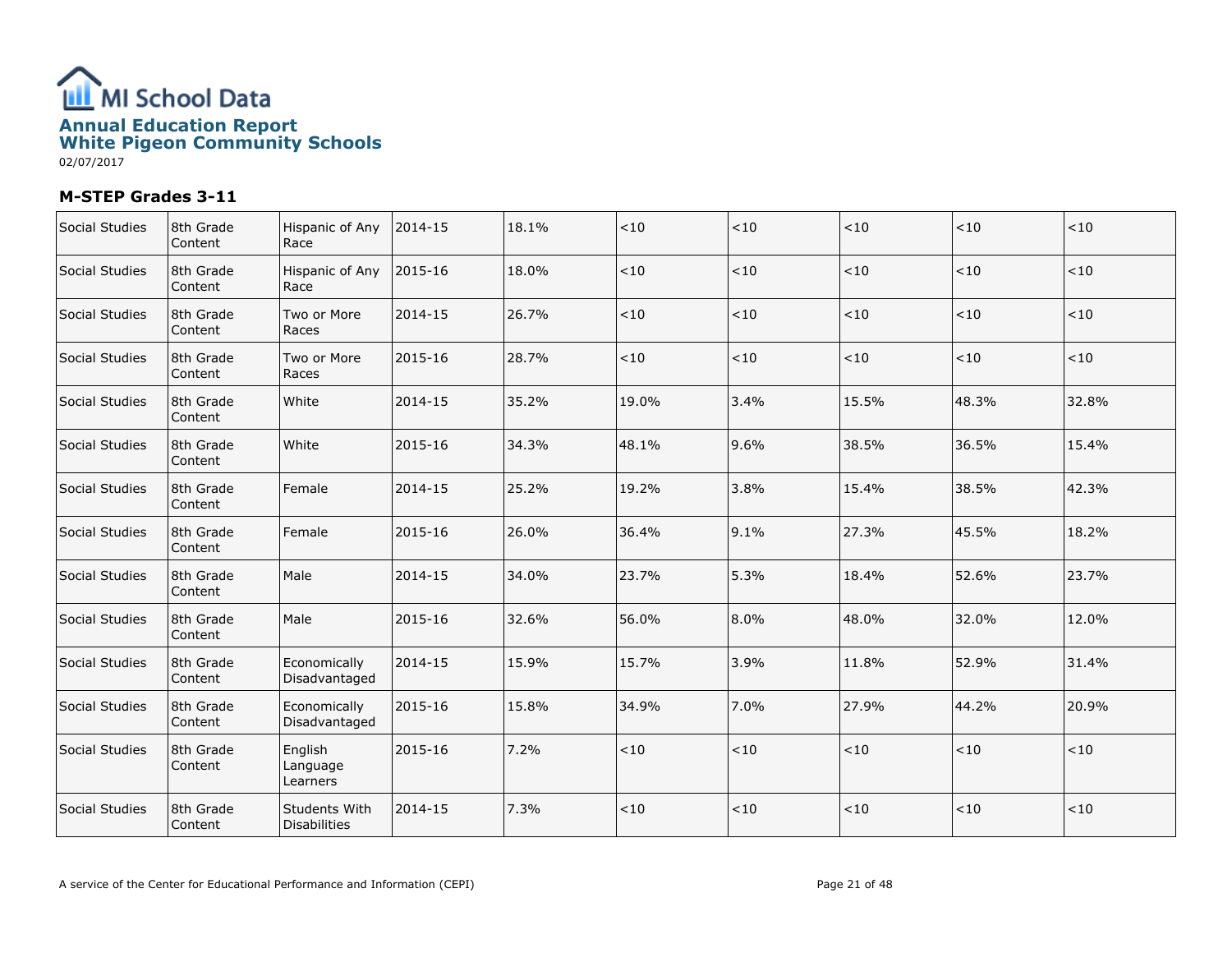

| Social Studies | 8th Grade<br>Content  | Students With<br><b>Disabilities</b> | 2015-16 | 7.6%  | < 10  | < 10    | < 10    | < 10   | < 10    |
|----------------|-----------------------|--------------------------------------|---------|-------|-------|---------|---------|--------|---------|
| Social Studies | 11th Grade<br>Content | All Students                         | 2014-15 | 43.9% | 54.9% | 9.8%    | 45.1%   | 37.3%  | 7.8%    |
| Social Studies | 11th Grade<br>Content | All Students                         | 2015-16 | 43.1% | 38.6% | 2.3%    | 36.4%   | 59.1%  | 2.3%    |
| Social Studies | 11th Grade<br>Content | Asian                                | 2014-15 | 61.7% | < 10  | $<10$   | ${<}10$ | < 10   | ${<}10$ |
| Social Studies | 11th Grade<br>Content | Hispanic of Any<br>Race              | 2014-15 | 33.0% | < 10  | $<\!10$ | $<\!10$ | $<$ 10 | $<10$   |
| Social Studies | 11th Grade<br>Content | Hispanic of Any<br>Race              | 2015-16 | 30.6% | $<10$ | $<10$   | $<10$   | < 10   | < 10    |
| Social Studies | 11th Grade<br>Content | Two or More<br>Races                 | 2014-15 | 41.4% | < 10  | $<10$   | $<10$   | < 10   | $<\!10$ |
| Social Studies | 11th Grade<br>Content | Two or More<br>Races                 | 2015-16 | 40.2% | < 10  | < 10    | < 10    | < 10   | < 10    |
| Social Studies | 11th Grade<br>Content | White                                | 2014-15 | 49.4% | 53.3% | 4.4%    | 48.9%   | 40.0%  | 6.7%    |
| Social Studies | 11th Grade<br>Content | White                                | 2015-16 | 49.3% | 39.0% | 2.4%    | 36.6%   | 58.5%  | 2.4%    |
| Social Studies | 11th Grade<br>Content | Female                               | 2014-15 | 40.5% | 44.0% | 0.0%    | 44.0%   | 44.0%  | 12.0%   |
| Social Studies | 11th Grade<br>Content | Female                               | 2015-16 | 39.1% | 25.0% | 0.0%    | 25.0%   | 75.0%  | 0.0%    |
| Social Studies | 11th Grade<br>Content | Male                                 | 2014-15 | 47.2% | 65.4% | 19.2%   | 46.2%   | 30.8%  | 3.8%    |
| Social Studies | 11th Grade<br>Content | Male                                 | 2015-16 | 47.1% | 55.0% | 5.0%    | 50.0%   | 40.0%  | 5.0%    |
| Social Studies | 11th Grade<br>Content | Economically<br>Disadvantaged        | 2014-15 | 27.9% | 48.3% | 13.8%   | 34.5%   | 44.8%  | 6.9%    |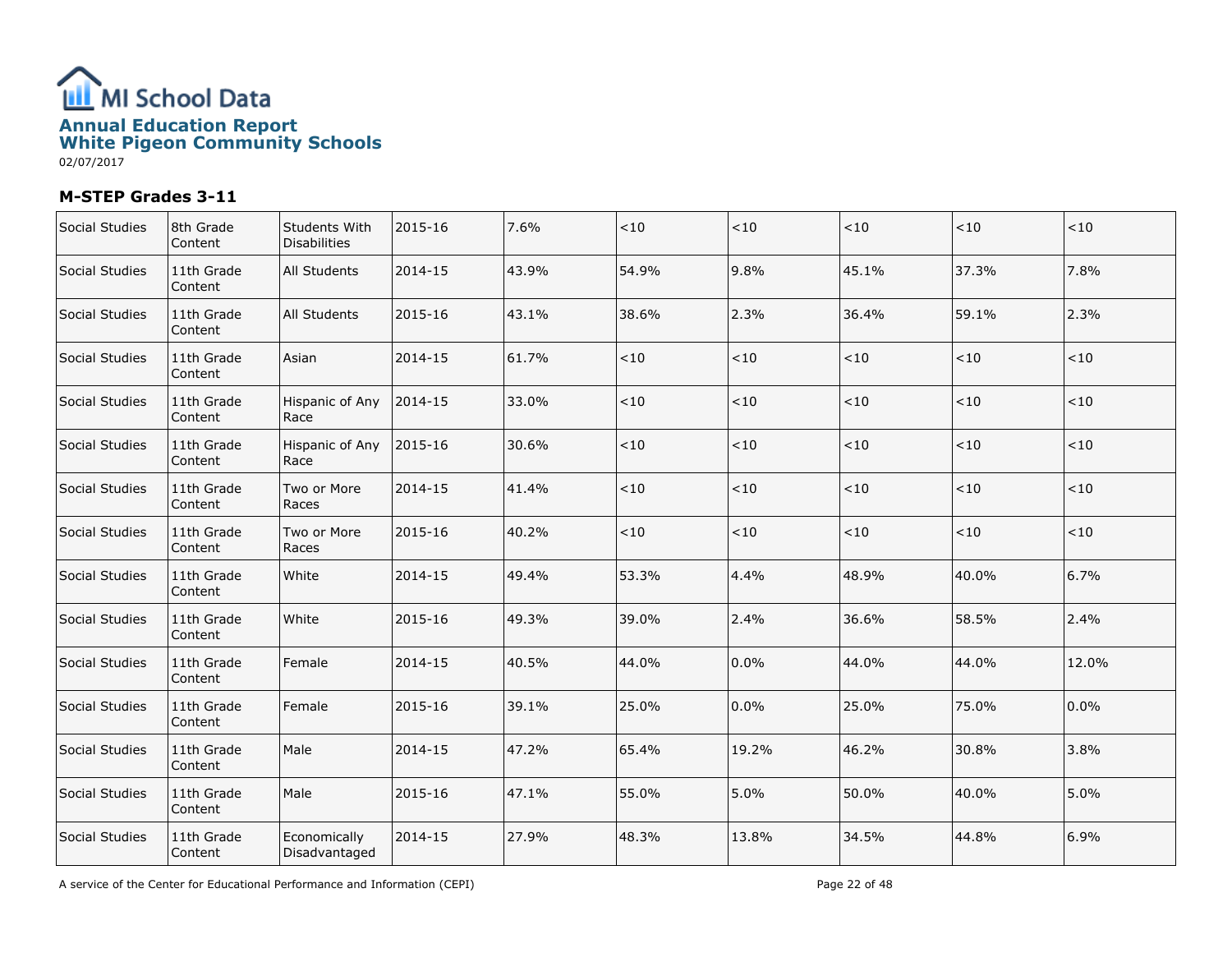

| Social Studies | 11th Grade<br>Content | Economically<br>Disadvantaged                       | 2015-16 | 26.3% | 29.2%  | $0.0\%$  | 29.2%  | 66.7%  | 4.2%   |
|----------------|-----------------------|-----------------------------------------------------|---------|-------|--------|----------|--------|--------|--------|
| Social Studies | 11th Grade<br>Content | <b>Students With</b><br><i><b>IDisabilities</b></i> | 2014-15 | 15.0% | < 10   | $ $ < 10 | < 10   | $<$ 10 | < 10   |
| Social Studies | 11th Grade<br>Content | <b>Students With</b><br><i><b>IDisabilities</b></i> | 2015-16 | 14.0% | $<$ 10 | $ $ < 10 | $<$ 10 | $<$ 10 | $<$ 10 |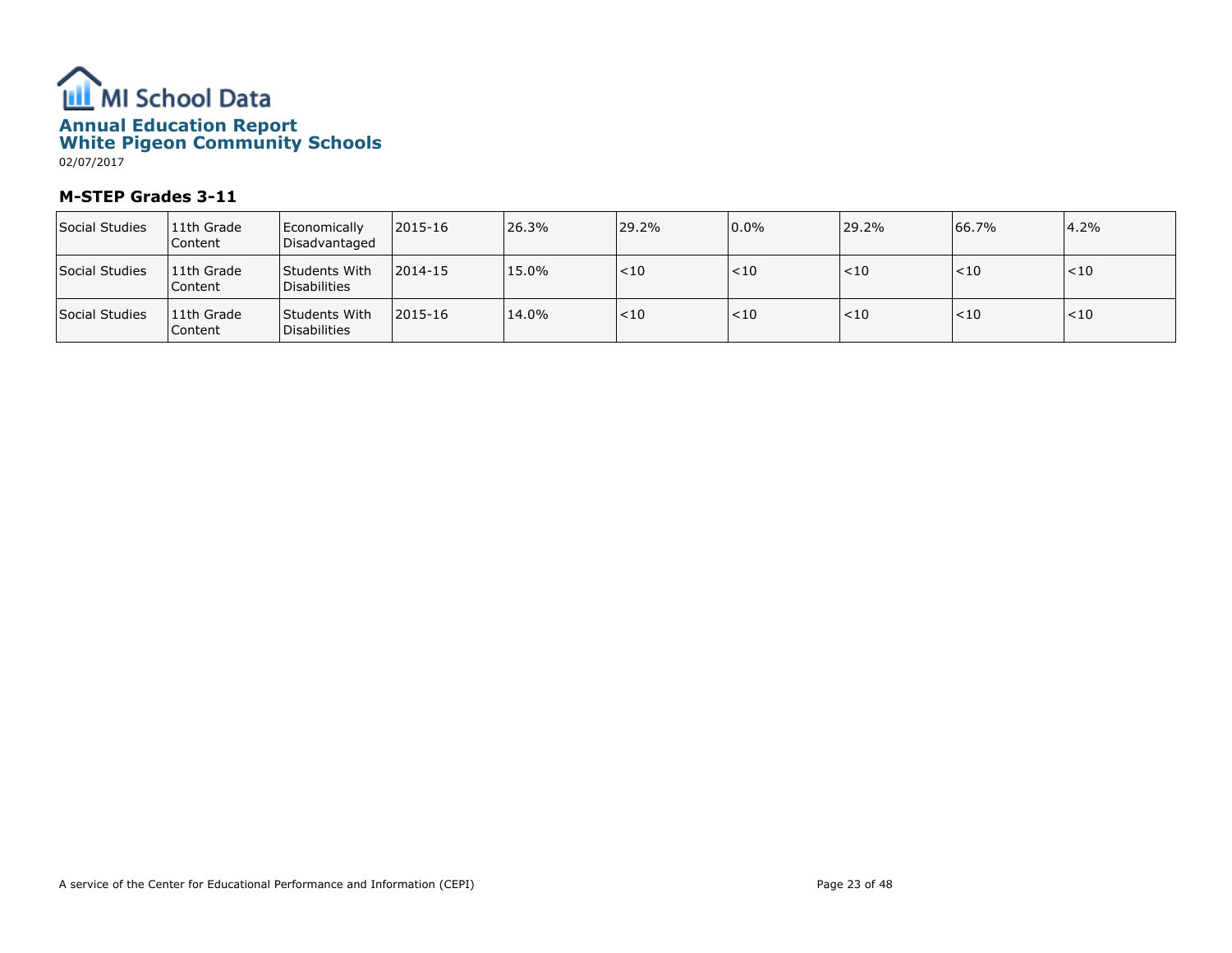

#### SAT

| Location<br>Name                     | School Year | Subject            | Student<br>Group                     | Mean SAT<br>Score <sup>'</sup> | <b>Benchmark</b> | Met or<br>Exceeded | % Met or<br>Exceeded | Did Not Meet % Did Not | <b>Meet</b> | <b>Number</b><br>Assessed |
|--------------------------------------|-------------|--------------------|--------------------------------------|--------------------------------|------------------|--------------------|----------------------|------------------------|-------------|---------------------------|
| White Pigeon<br>Community<br>Schools | 2015-16     | <b>Total Score</b> | All Students                         | 972.0                          | N/A              | 11                 | 25.0%                | 33                     | 75.0%       | 44                        |
| White Pigeon<br>Community<br>Schools | 2015-16     | <b>Total Score</b> | Hispanic of<br>Any Race              | < 10                           | N/A              | < 10               | < 10                 | < 10                   | < 10        | < 10                      |
| White Pigeon<br>Community<br>Schools | 2015-16     | <b>Total Score</b> | Two or More<br>Races                 | < 10                           | N/A              | < 10               | < 10                 | < 10                   | < 10        | < 10                      |
| White Pigeon<br>Community<br>Schools | 2015-16     | <b>Total Score</b> | White                                | 974.1                          | N/A              | 11                 | 26.8%                | 30                     | 73.2%       | 41                        |
| White Pigeon<br>Community<br>Schools | 2015-16     | <b>Total Score</b> | Female                               | 956.7                          | N/A              | < 10               | 16.7%                | 20                     | 83.3%       | 24                        |
| White Pigeon<br>Community<br>Schools | 2015-16     | <b>Total Score</b> | Male                                 | 990.5                          | N/A              | < 10               | 35.0%                | 13                     | 65.0%       | 20                        |
| White Pigeon<br>Community<br>Schools | 2015-16     | <b>Total Score</b> | Economically<br>Disadvantaged        | 900.8                          | N/A              | $<10$              | 12.5%                | 21                     | 87.5%       | 24                        |
| White Pigeon<br>Community<br>Schools | 2015-16     | <b>Total Score</b> | Not<br>Economically<br>Disadvantaged | 1057.5                         | N/A              | < 10               | 40.0%                | 12                     | 60.0%       | 20                        |
| White Pigeon<br>Community<br>Schools | 2015-16     | <b>Total Score</b> | Not English<br>Language<br>Learners  | 972.0                          | N/A              | 11                 | 25.0%                | 33                     | 75.0%       | 44                        |
| White Pigeon<br>Community<br>Schools | 2015-16     | <b>Total Score</b> | Not Migrant                          | 972.0                          | N/A              | 11                 | 25.0%                | 33                     | 75.0%       | 44                        |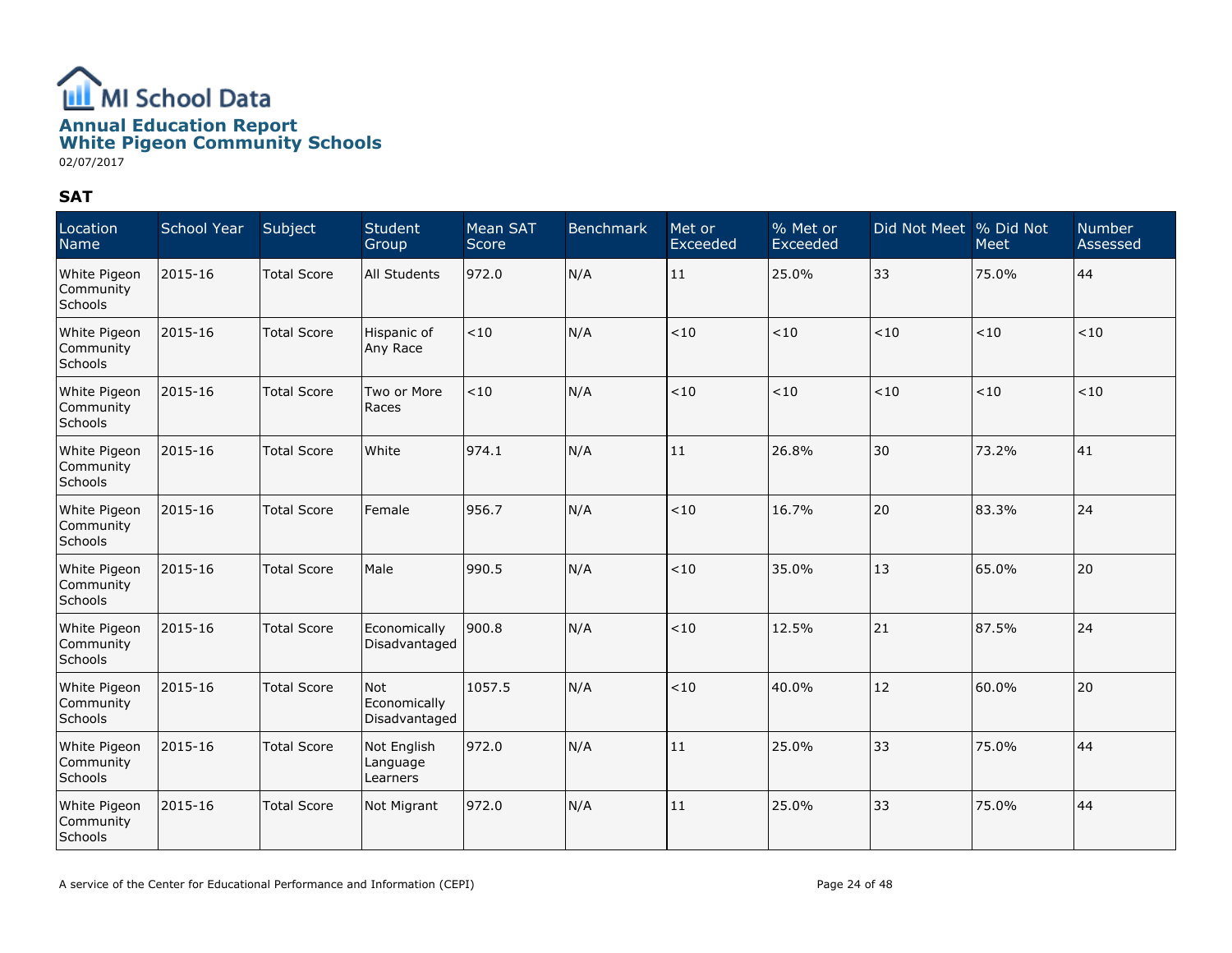

#### SAT

| White Pigeon<br>Community<br>Schools | 2015-16 | <b>Total Score</b>                                 | Students With<br>Disabilities              | < 10   | N/A | < 10  | < 10  | < 10 | < 10  | < 10 |
|--------------------------------------|---------|----------------------------------------------------|--------------------------------------------|--------|-----|-------|-------|------|-------|------|
| White Pigeon<br>Community<br>Schools | 2015-16 | <b>Total Score</b>                                 | Students<br>Without<br><b>Disabilities</b> | 979.0  | N/A | 11    | 26.2% | 31   | 73.8% | 42   |
| White Pigeon<br>Community<br>Schools | 2015-16 | <b>Total Score</b>                                 | <b>Homeless</b>                            | $<$ 10 | N/A | < 10  | < 10  | < 10 | < 10  | < 10 |
| White Pigeon<br>Community<br>Schools | 2015-16 | <b>Total Score</b>                                 | Not Homeless                               | 972.6  | N/A | 11    | 25.6% | 32   | 74.4% | 43   |
| White Pigeon<br>Community<br>Schools | 2015-16 | Evidence-<br><b>Based Reading</b><br>and Writing   | <b>All Students</b>                        | 483.6  | 480 | 22    | 50.0% | 22   | 50.0% | 44   |
| White Pigeon<br>Community<br>Schools | 2015-16 | Evidence-<br>Based Reading Any Race<br>and Writing | Hispanic of                                | <10    | 480 | < 10  | < 10  | < 10 | < 10  | < 10 |
| White Pigeon<br>Community<br>Schools | 2015-16 | Evidence-<br><b>Based Reading</b><br>and Writing   | Two or More<br>Races                       | < 10   | 480 | $<10$ | < 10  | < 10 | < 10  | < 10 |
| White Pigeon<br>Community<br>Schools | 2015-16 | Evidence-<br><b>Based Reading</b><br>and Writing   | White                                      | 486.1  | 480 | 21    | 51.2% | 20   | 48.8% | 41   |
| White Pigeon<br>Community<br>Schools | 2015-16 | Evidence-<br><b>Based Reading</b><br>and Writing   | Female                                     | 483.8  | 480 | 13    | 54.2% | 11   | 45.8% | 24   |
| White Pigeon<br>Community<br>Schools | 2015-16 | Evidence-<br><b>Based Reading</b><br>and Writing   | Male                                       | 483.5  | 480 | < 10  | 45.0% | 11   | 55.0% | 20   |
| White Pigeon<br>Community<br>Schools | 2015-16 | Evidence-<br><b>Based Reading</b><br>and Writing   | Economically<br>Disadvantaged              | 442.9  | 480 | < 10  | 29.2% | 17   | 70.8% | 24   |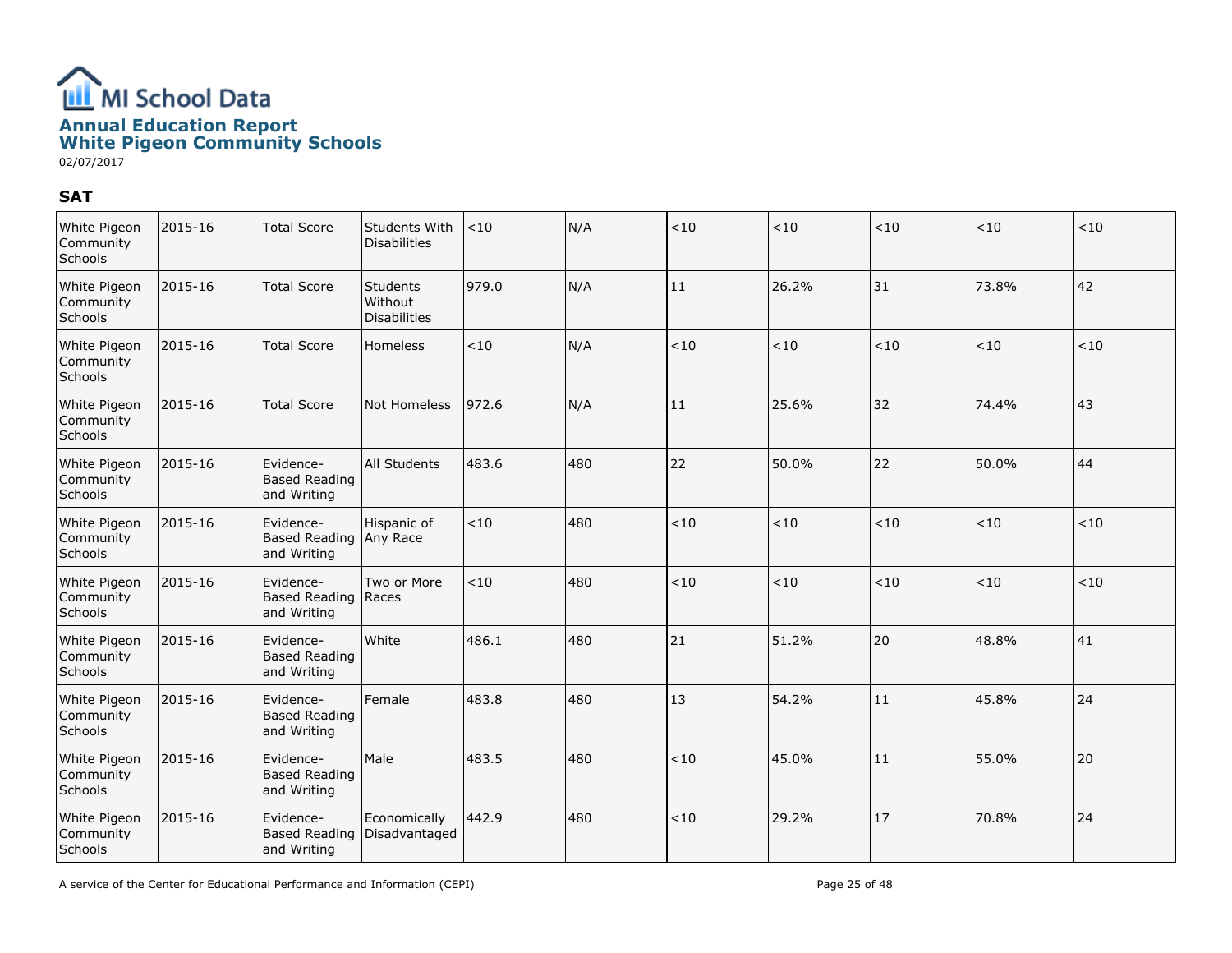

#### SAT

| White Pigeon<br>Community<br>Schools | 2015-16 | Evidence-<br><b>Based Reading</b><br>and Writing | Not<br>Economically<br>Disadvantaged         | 532.5  | 480 | 15    | 75.0% | < 10 | 25.0% | 20      |
|--------------------------------------|---------|--------------------------------------------------|----------------------------------------------|--------|-----|-------|-------|------|-------|---------|
| White Pigeon<br>Community<br>Schools | 2015-16 | Evidence-<br><b>Based Reading</b><br>and Writing | Not English<br>Language<br>Learners          | 483.6  | 480 | 22    | 50.0% | 22   | 50.0% | 44      |
| White Pigeon<br>Community<br>Schools | 2015-16 | Evidence-<br><b>Based Reading</b><br>and Writing | Not Migrant                                  | 483.6  | 480 | 22    | 50.0% | 22   | 50.0% | 44      |
| White Pigeon<br>Community<br>Schools | 2015-16 | Evidence-<br><b>Based Reading</b><br>and Writing | Students With<br>Disabilities                | < 10   | 480 | < 10  | < 10  | < 10 | < 10  | < 10    |
| White Pigeon<br>Community<br>Schools | 2015-16 | Evidence-<br><b>Based Reading</b><br>and Writing | Students<br> Without <br><b>Disabilities</b> | 485.7  | 480 | 21    | 50.0% | 21   | 50.0% | 42      |
| White Pigeon<br>Community<br>Schools | 2015-16 | Evidence-<br><b>Based Reading</b><br>and Writing | Homeless                                     | $<$ 10 | 480 | < 10  | < 10  | < 10 | < 10  | < 10    |
| White Pigeon<br>Community<br>Schools | 2015-16 | Evidence-<br><b>Based Reading</b><br>and Writing | Not Homeless                                 | 483.0  | 480 | 21    | 48.8% | 22   | 51.2% | 43      |
| White Pigeon<br>Community<br>Schools | 2015-16 | Mathematics                                      | All Students                                 | 488.4  | 530 | 11    | 25.0% | 33   | 75.0% | 44      |
| White Pigeon<br>Community<br>Schools | 2015-16 | Mathematics                                      | Hispanic of<br>Any Race                      | $<$ 10 | 530 | ~10   | < 10  | < 10 | < 10  | < 10    |
| White Pigeon<br>Community<br>Schools | 2015-16 | Mathematics                                      | Two or More<br>Races                         | < 10   | 530 | $<10$ | < 10  | < 10 | < 10  | $<\!10$ |
| White Pigeon<br>Community<br>Schools | 2015-16 | Mathematics                                      | White                                        | 488.0  | 530 | 11    | 26.8% | 30   | 73.2% | 41      |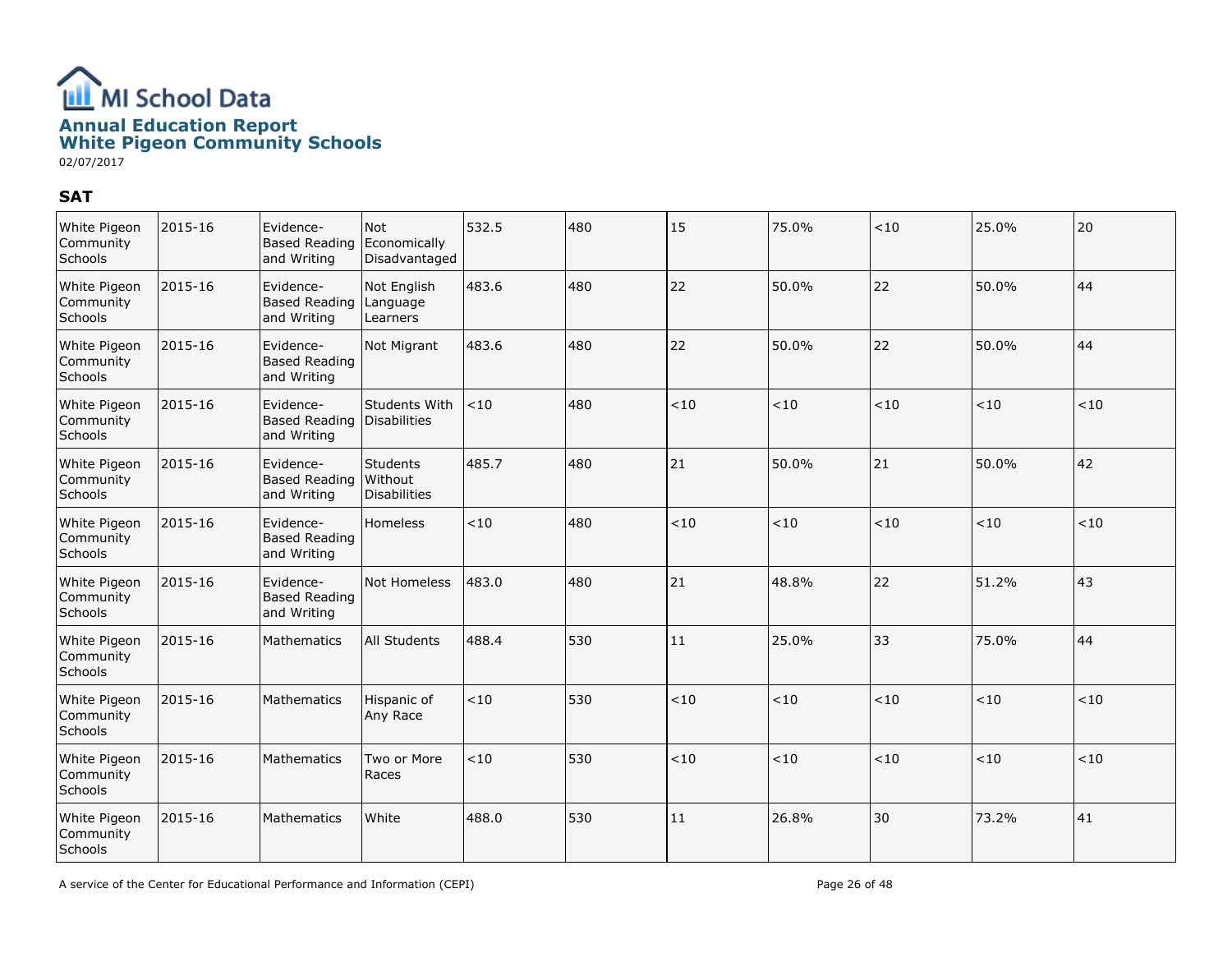

#### SAT

| White Pigeon<br>Community<br>Schools | 2015-16 | Mathematics | Female                                            | 472.9 | 530 | < 10  | 16.7% | 20   | 83.3% | 24   |
|--------------------------------------|---------|-------------|---------------------------------------------------|-------|-----|-------|-------|------|-------|------|
| White Pigeon<br>Community<br>Schools | 2015-16 | Mathematics | Male                                              | 507.0 | 530 | < 10  | 35.0% | 13   | 65.0% | 20   |
| White Pigeon<br>Community<br>Schools | 2015-16 | Mathematics | Economically<br>Disadvantaged                     | 457.9 | 530 | < 10  | 12.5% | 21   | 87.5% | 24   |
| White Pigeon<br>Community<br>Schools | 2015-16 | Mathematics | l Not<br>Economically<br>Disadvantaged            | 525.0 | 530 | ~10   | 40.0% | 12   | 60.0% | 20   |
| White Pigeon<br>Community<br>Schools | 2015-16 | Mathematics | Not English<br>Language<br>Learners               | 488.4 | 530 | 11    | 25.0% | 33   | 75.0% | 44   |
| White Pigeon<br>Community<br>Schools | 2015-16 | Mathematics | Not Migrant                                       | 488.4 | 530 | 11    | 25.0% | 33   | 75.0% | 44   |
| White Pigeon<br>Community<br>Schools | 2015-16 | Mathematics | Students With<br><b>Disabilities</b>              | < 10  | 530 | $<10$ | < 10  | < 10 | < 10  | < 10 |
| White Pigeon<br>Community<br>Schools | 2015-16 | Mathematics | <b>Students</b><br>Without<br><b>Disabilities</b> | 493.3 | 530 | 11    | 26.2% | 31   | 73.8% | 42   |
| White Pigeon<br>Community<br>Schools | 2015-16 | Mathematics | Homeless                                          | $<10$ | 530 | $<10$ | < 10  | < 10 | < 10  | < 10 |
| White Pigeon<br>Community<br>Schools | 2015-16 | Mathematics | <b>Not Homeless</b>                               | 489.5 | 530 | 11    | 25.6% | 32   | 74.4% | 43   |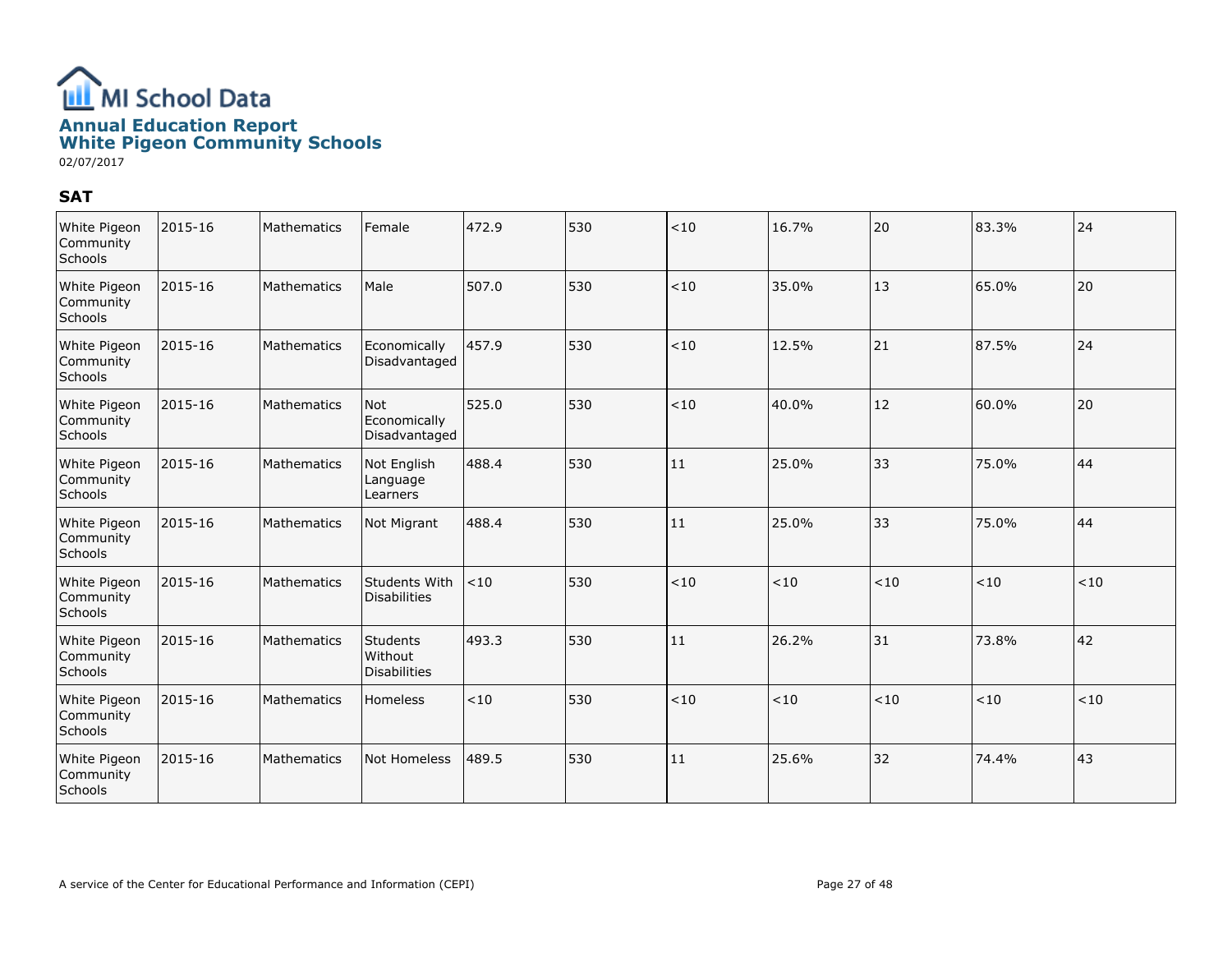

| Subject     | Grade                               | <b>Testing Group</b> | <b>School Year</b> | <b>State Percent</b><br><b>Students</b><br>Proficient | <b>District Percent</b><br><b>Students</b><br>Proficient | Percent<br>Surpassed | <b>Percent Attained Percent</b> | Emerging |
|-------------|-------------------------------------|----------------------|--------------------|-------------------------------------------------------|----------------------------------------------------------|----------------------|---------------------------------|----------|
| ELA         | 3rd Grade Content   All Students    |                      | 2014-15            | 69.2%                                                 | < 10                                                     | ~10                  | ~10                             | < 10     |
| ELA         | 3rd Grade Content   All Students    |                      | 2015-16            | 86.0%                                                 | < 10                                                     | < 10                 | < 10                            | < 10     |
| Mathematics | 3rd Grade Content   All Students    |                      | 2014-15            | 71.1%                                                 | < 10                                                     | < 10                 | < 10                            | < 10     |
| Mathematics | 3rd Grade Content   All Students    |                      | 2015-16            | 64.9%                                                 | < 10                                                     | < 10                 | < 10                            | < 10     |
| <b>ELA</b>  | 3rd Grade Content   Hispanic of Any | Race                 | 2014-15            | 65.9%                                                 | $<10$                                                    | < 10                 | < 10                            | < 10     |
| <b>ELA</b>  | 3rd Grade Content Hispanic of Any   | Race                 | 2015-16            | 85.0%                                                 | < 10                                                     | < 10                 | ~10                             | < 10     |
| Mathematics | 3rd Grade Content   Hispanic of Any | Race                 | 2014-15            | 71.7%                                                 | < 10                                                     | < 10                 | < 10                            | < 10     |
| Mathematics | 3rd Grade Content Hispanic of Any   | Race                 | 2015-16            | 65.5%                                                 | < 10                                                     | < 10                 | $<10$                           | < 10     |
| ELA         | 3rd Grade Content White             |                      | 2014-15            | 71.8%                                                 | < 10                                                     | < 10                 | < 10                            | < 10     |
| Mathematics | 3rd Grade Content White             |                      | 2014-15            | 72.9%                                                 | < 10                                                     | < 10                 | < 10                            | < 10     |
| <b>ELA</b>  | 3rd Grade Content Female            |                      | 2015-16            | 85.4%                                                 | < 10                                                     | < 10                 | < 10                            | < 10     |
| Mathematics | 3rd Grade Content   Female          |                      | 2015-16            | 61.4%                                                 | < 10                                                     | < 10                 | < 10                            | < 10     |
| <b>ELA</b>  | 3rd Grade Content   Male            |                      | 2014-15            | 69.2%                                                 | < 10                                                     | < 10                 | < 10                            | < 10     |
| Mathematics | 3rd Grade Content   Male            |                      | 2014-15            | 71.9%                                                 | < 10                                                     | < 10                 | < 10                            | < 10     |
| <b>ELA</b>  | 3rd Grade Content Economically      | Disadvantaged        | 2014-15            | 68.9%                                                 | < 10                                                     | < 10                 | $<10$                           | < 10     |
| <b>ELA</b>  | 3rd Grade Content Economically      | Disadvantaged        | 2015-16            | 85.6%                                                 | < 10                                                     | $<\!10$              | $<10$                           | < 10     |
| Mathematics | 3rd Grade Content Economically      | Disadvantaged        | 2014-15            | 71.7%                                                 | < 10                                                     | < 10                 | $<10$                           | < 10     |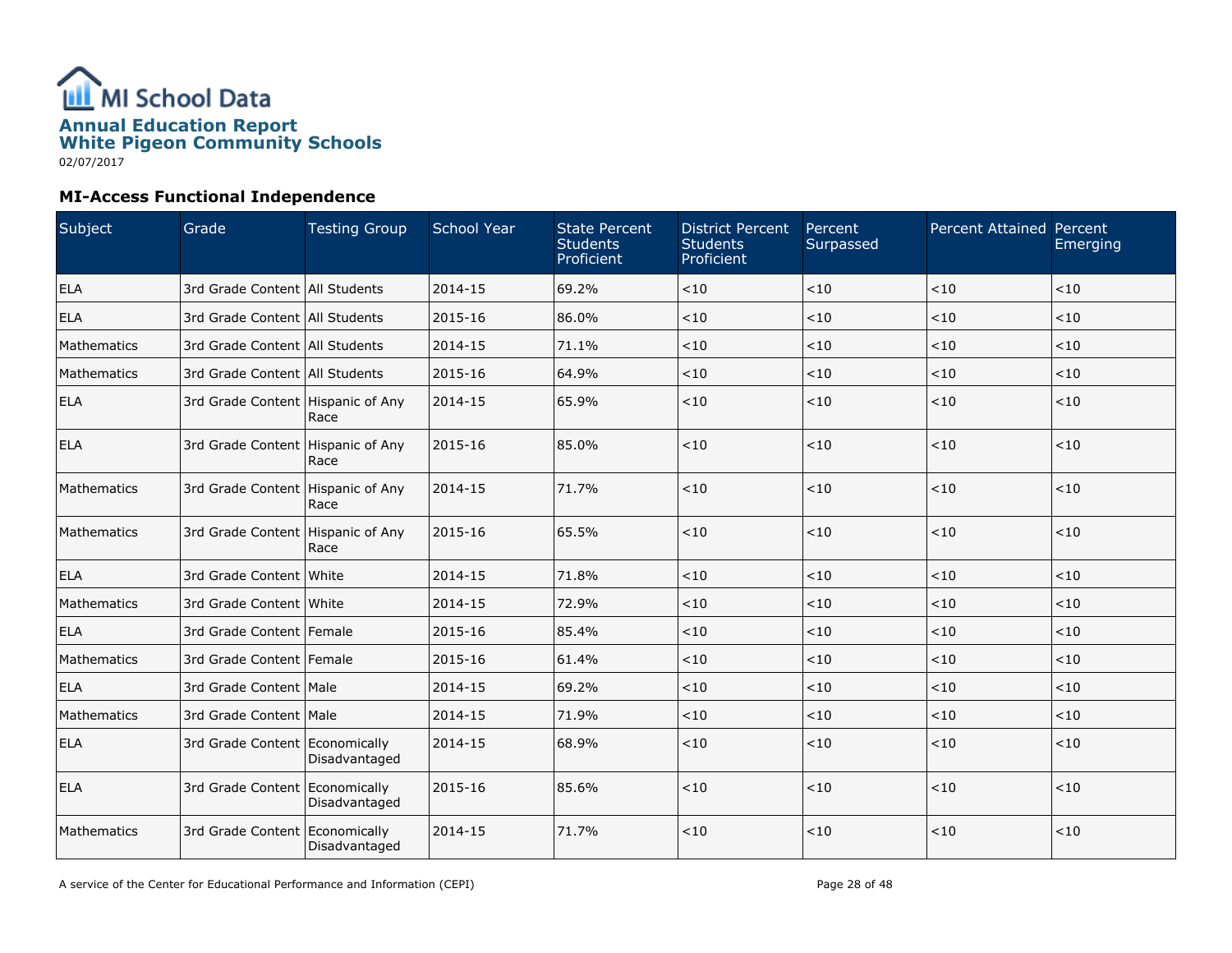

| Mathematics | 3rd Grade Content   Economically    | Disadvantaged | 2015-16 | 65.3% | < 10   | < 10    | < 10    | < 10    |
|-------------|-------------------------------------|---------------|---------|-------|--------|---------|---------|---------|
| <b>ELA</b>  | 4th Grade Content   All Students    |               | 2014-15 | 69.7% | < 10   | $<10$   | ~10     | < 10    |
| <b>ELA</b>  | 4th Grade Content All Students      |               | 2015-16 | 78.2% | < 10   | < 10    | < 10    | < 10    |
| Mathematics | 4th Grade Content   All Students    |               | 2014-15 | 72.4% | < 10   | $<10$   | < 10    | $<$ 10  |
| Mathematics | 4th Grade Content   All Students    |               | 2015-16 | 73.2% | < 10   | < 10    | < 10    | < 10    |
| Science     | 4th Grade Content   All Students    |               | 2014-15 | 59.1% | $<10$  | $<\!10$ | < 10    | $<\!10$ |
| Science     | 4th Grade Content   All Students    |               | 2015-16 | 54.3% | < 10   | $<10$   | < 10    | $<10$   |
| <b>ELA</b>  | 4th Grade Content   Hispanic of Any | Race          | 2015-16 | 80.2% | < 10   | < 10    | < 10    | < 10    |
| Mathematics | 4th Grade Content   Hispanic of Any | Race          | 2015-16 | 71.4% | < 10   | < 10    | < 10    | < 10    |
| Science     | 4th Grade Content   Hispanic of Any | Race          | 2015-16 | 50.0% | < 10   | $<10$   | $<10$   | $<10$   |
| <b>ELA</b>  | 4th Grade Content White             |               | 2014-15 | 71.4% | < 10   | $<10$   | $<10$   | $<\!10$ |
| <b>ELA</b>  | 4th Grade Content   White           |               | 2015-16 | 80.7% | < 10   | $<10$   | < 10    | < 10    |
| Mathematics | 4th Grade Content White             |               | 2014-15 | 75.6% | < 10   | < 10    | < 10    | < 10    |
| Mathematics | 4th Grade Content   White           |               | 2015-16 | 76.8% | $<10$  | $<\!10$ | $<\!10$ | $<\!10$ |
| Science     | 4th Grade Content White             |               | 2014-15 | 64.0% | < 10   | < 10    | < 10    | < 10    |
| Science     | 4th Grade Content White             |               | 2015-16 | 59.6% | $<$ 10 | $<10$   | $<$ 10  | $<$ 10  |
| <b>ELA</b>  | 4th Grade Content Male              |               | 2014-15 | 68.4% | $<10$  | < 10    | < 10    | < 10    |
| <b>ELA</b>  | 4th Grade Content Male              |               | 2015-16 | 78.0% | < 10   | < 10    | < 10    | $<10$   |
| Mathematics | 4th Grade Content   Male            |               | 2014-15 | 74.0% | < 10   | < 10    | < 10    | $<10$   |
| Mathematics | 4th Grade Content   Male            |               | 2015-16 | 75.3% | < 10   | $<10$   | < 10    | $<$ 10  |
| Science     | 4th Grade Content   Male            |               | 2014-15 | 61.7% | $<10$  | < 10    | $<$ 10  | < 10    |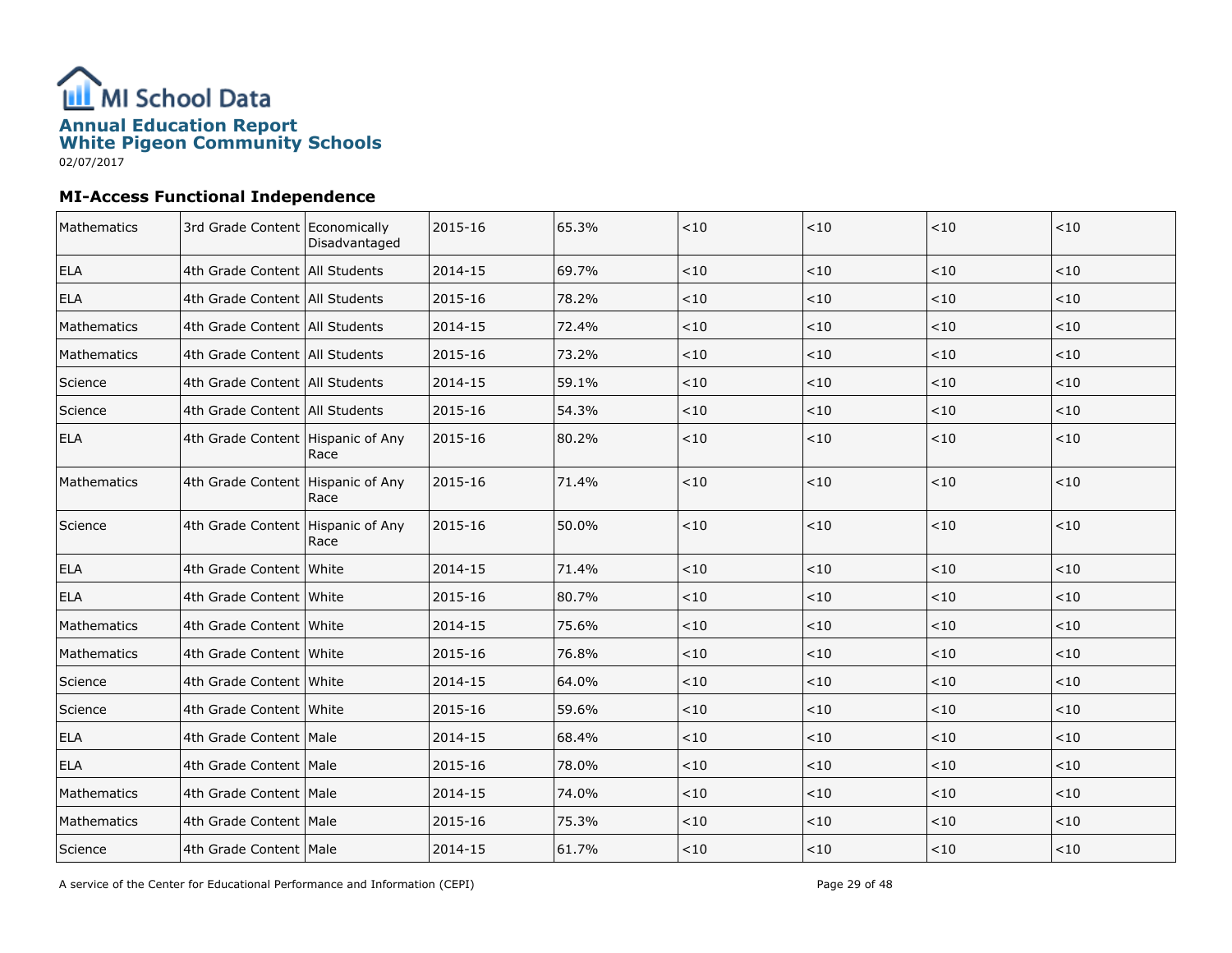

| Science        | 4th Grade Content   Male         |               | 2015-16 | 55.9% | $<10$ | ~10   | ~10    | $<\!10$ |
|----------------|----------------------------------|---------------|---------|-------|-------|-------|--------|---------|
| <b>ELA</b>     | 4th Grade Content Economically   | Disadvantaged | 2014-15 | 69.7% | $<10$ | $<10$ | $<10$  | < 10    |
| <b>ELA</b>     | 4th Grade Content Economically   | Disadvantaged | 2015-16 | 79.1% | < 10  | $<10$ | $<10$  | < 10    |
| Mathematics    | 4th Grade Content Economically   | Disadvantaged | 2014-15 | 73.3% | < 10  | $<10$ | $<10$  | < 10    |
| Mathematics    | 4th Grade Content Economically   | Disadvantaged | 2015-16 | 73.3% | < 10  | $<10$ | ~10    | < 10    |
| Science        | 4th Grade Content Economically   | Disadvantaged | 2014-15 | 60.7% | $<10$ | ~10   | ~10    | < 10    |
| Science        | 4th Grade Content Economically   | Disadvantaged | 2015-16 | 55.7% | < 10  | $<10$ | ~10    | < 10    |
| <b>ELA</b>     | 5th Grade Content   All Students |               | 2014-15 | 66.4% | $<10$ | < 10  | $<10$  | < 10    |
| <b>ELA</b>     | 5th Grade Content   All Students |               | 2015-16 | 80.4% | $<10$ | $<10$ | $<10$  | $<10$   |
| Mathematics    | 5th Grade Content All Students   |               | 2014-15 | 65.5% | < 10  | < 10  | < 10   | < 10    |
| Mathematics    | 5th Grade Content All Students   |               | 2015-16 | 59.5% | < 10  | < 10  | < 10   | < 10    |
| Social Studies | 5th Grade Content All Students   |               | 2014-15 | 39.7% | $<10$ | $<10$ | ~10    | < 10    |
| Social Studies | 5th Grade Content All Students   |               | 2015-16 | 37.3% | < 10  | < 10  | < 10   | $<\!10$ |
| <b>ELA</b>     | 5th Grade Content White          |               | 2014-15 | 71.5% | < 10  | $<10$ | < 10   | $<10$   |
| <b>ELA</b>     | 5th Grade Content White          |               | 2015-16 | 83.1% | < 10  | < 10  | $<$ 10 | < 10    |
| Mathematics    | 5th Grade Content White          |               | 2014-15 | 68.6% | < 10  | < 10  | < 10   | < 10    |
| Mathematics    | 5th Grade Content White          |               | 2015-16 | 63.7% | $<10$ | $<10$ | ~10    | < 10    |
| Social Studies | 5th Grade Content   White        |               | 2014-15 | 45.4% | < 10  | < 10  | $<10$  | $<\!10$ |
| Social Studies | 5th Grade Content   White        |               | 2015-16 | 41.0% | $<10$ | $<10$ | $<10$  | $<10$   |
| <b>ELA</b>     | 5th Grade Content   Female       |               | 2014-15 | 68.3% | < 10  | < 10  | < 10   | < 10    |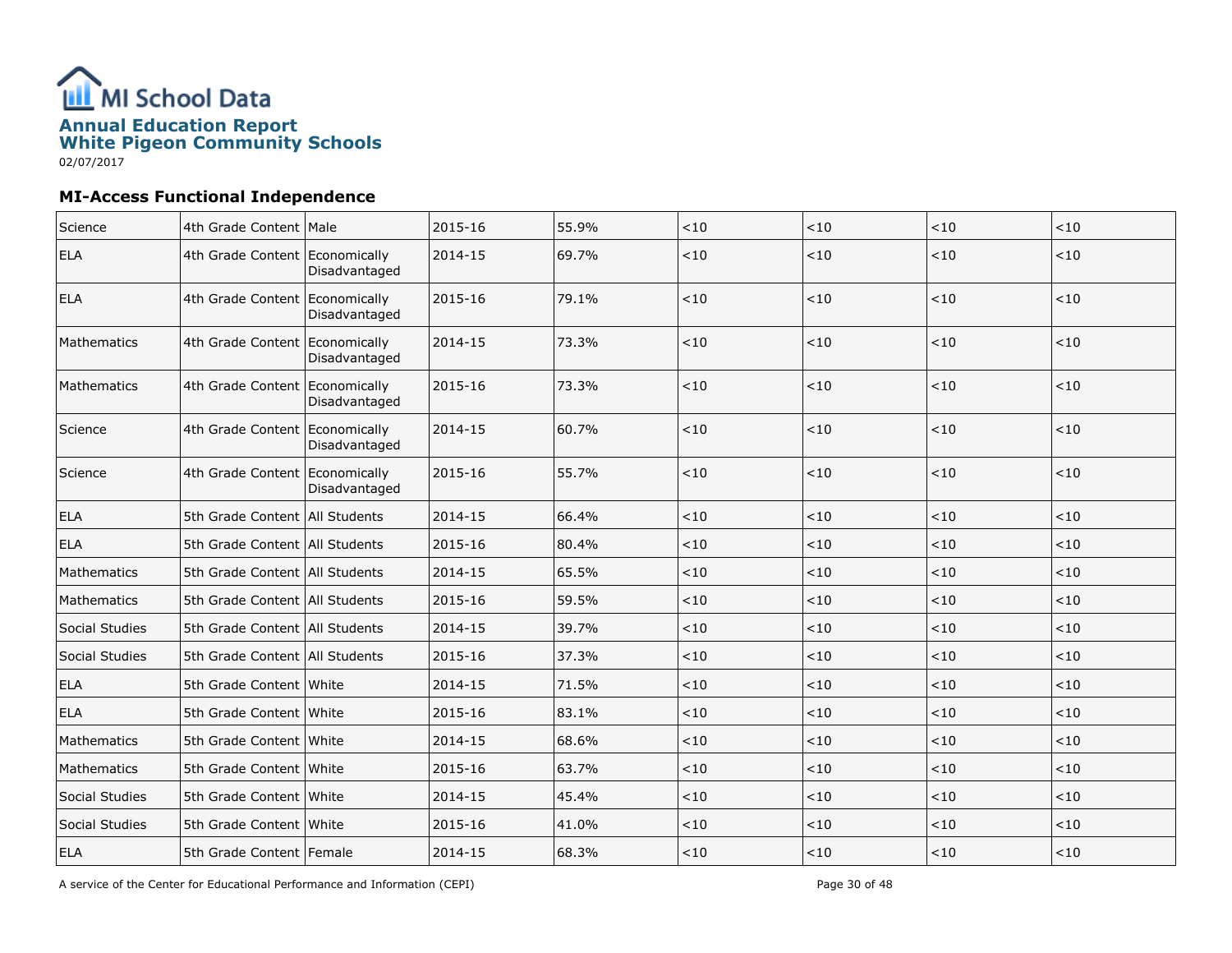

| <b>Mathematics</b> | 5th Grade Content Female         |               | 2014-15 | 61.4% | < 10    | < 10    | < 10 | < 10    |
|--------------------|----------------------------------|---------------|---------|-------|---------|---------|------|---------|
| Social Studies     | 5th Grade Content   Female       |               | 2014-15 | 38.5% | < 10    | < 10    | < 10 | $<10$   |
| <b>ELA</b>         | 5th Grade Content   Male         |               | 2015-16 | 80.1% | < 10    | < 10    | < 10 | < 10    |
| Mathematics        | 5th Grade Content Male           |               | 2015-16 | 62.9% | < 10    | $<10$   | < 10 | $<10$   |
| Social Studies     | 5th Grade Content Male           |               | 2015-16 | 39.1% | < 10    | $<10$   | < 10 | < 10    |
| <b>ELA</b>         | 5th Grade Content Economically   | Disadvantaged | 2014-15 | 66.0% | < 10    | < 10    | < 10 | $<10$   |
| ELA                | 5th Grade Content Economically   | Disadvantaged | 2015-16 | 82.1% | $<\!10$ | < 10    | ~10  | $<\!10$ |
| Mathematics        | 5th Grade Content Economically   | Disadvantaged | 2014-15 | 66.3% | < 10    | < 10    | ~10  | $<\!10$ |
| Mathematics        | 5th Grade Content Economically   | Disadvantaged | 2015-16 | 60.3% | < 10    | < 10    | ~10  | $<\!10$ |
| Social Studies     | 5th Grade Content Economically   | Disadvantaged | 2014-15 | 40.8% | $<10$   | < 10    | ~10  | $<10$   |
| Social Studies     | 5th Grade Content Economically   | Disadvantaged | 2015-16 | 38.0% | < 10    | < 10    | ~10  | $<10$   |
| <b>ELA</b>         | 7th Grade Content All Students   |               | 2014-15 | 68.8% | < 10    | < 10    | 10   | < 10    |
| Mathematics        | 7th Grade Content   All Students |               | 2014-15 | 67.8% | < 10    | < 10    | < 10 | < 10    |
| Science            | 7th Grade Content   All Students |               | 2014-15 | 51.8% | $<10$   | $<10$   | < 10 | $<10$   |
| <b>ELA</b>         | 7th Grade Content White          |               | 2014-15 | 71.8% | < 10    | < 10    | < 10 | < 10    |
| Mathematics        | 7th Grade Content White          |               | 2014-15 | 72.3% | < 10    | $<10$   | <10  | $<10$   |
| Science            | 7th Grade Content White          |               | 2014-15 | 57.6% | $<10$   | $<10$   | < 10 | $<10$   |
| <b>ELA</b>         | 7th Grade Content   Male         |               | 2014-15 | 66.6% | $<\!10$ | $<10$   | < 10 | $<\!10$ |
| Mathematics        | 7th Grade Content   Male         |               | 2014-15 | 70.8% | $<10$   | $<\!10$ | < 10 | < 10    |
| Science            | 7th Grade Content Male           |               | 2014-15 | 54.8% | < 10    | < 10    | < 10 | $<10$   |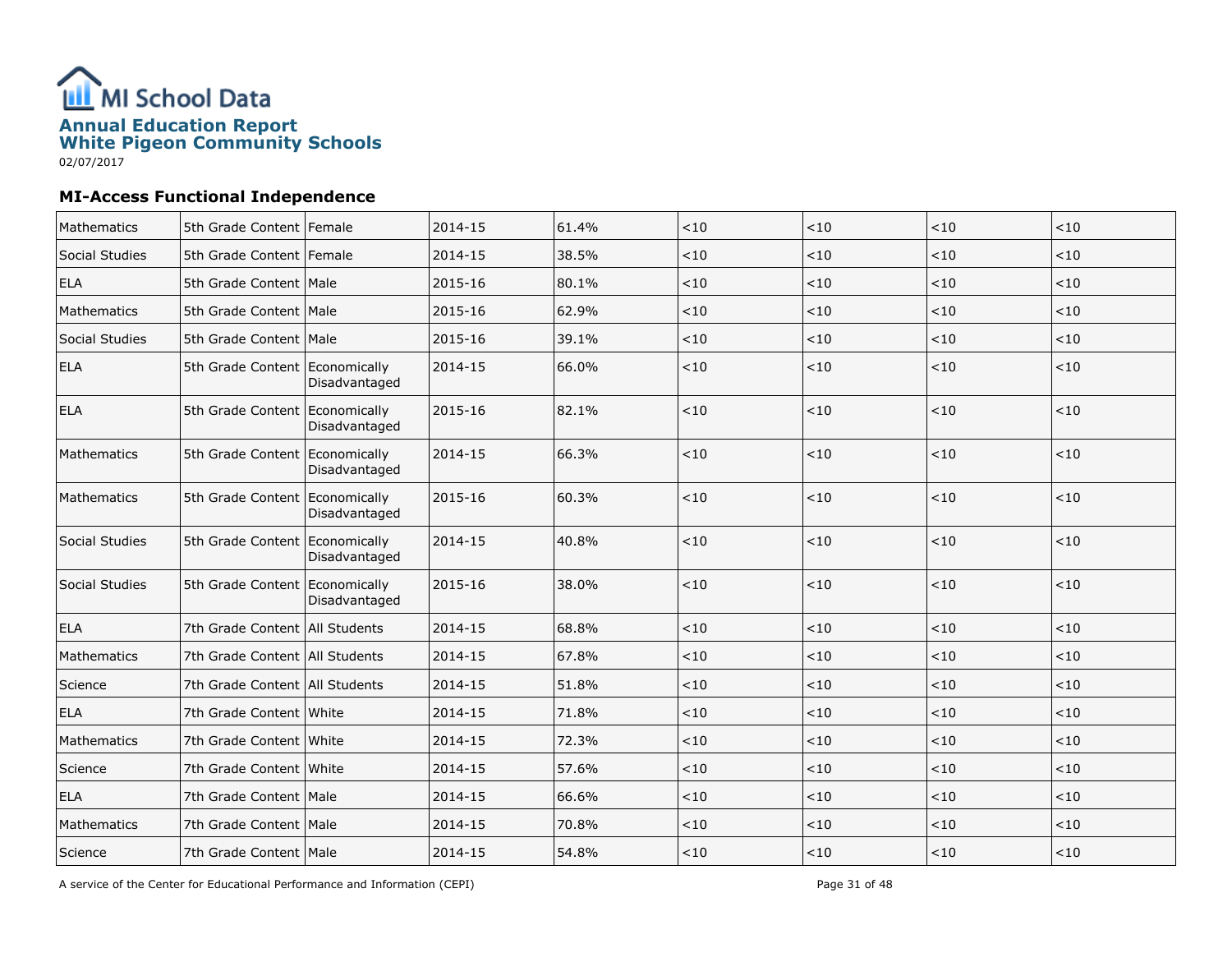

| <b>ELA</b>     | 7th Grade Content Economically   | Disadvantaged | 2014-15 | 69.8% | < 10 | < 10  | < 10 | < 10 |
|----------------|----------------------------------|---------------|---------|-------|------|-------|------|------|
| Mathematics    | 7th Grade Content Economically   | Disadvantaged | 2014-15 | 68.9% | < 10 | < 10  | < 10 | < 10 |
| Science        | 7th Grade Content Economically   | Disadvantaged | 2014-15 | 52.4% | < 10 | < 10  | < 10 | < 10 |
| <b>ELA</b>     | 8th Grade Content   All Students |               | 2014-15 | 84.4% | < 10 | < 10  | < 10 | < 10 |
| Mathematics    | 8th Grade Content   All Students |               | 2014-15 | 65.2% | < 10 | < 10  | < 10 | < 10 |
| Social Studies | 8th Grade Content   All Students |               | 2014-15 | 43.7% | < 10 | < 10  | < 10 | < 10 |
| <b>ELA</b>     | 8th Grade Content White          |               | 2014-15 | 86.2% | < 10 | < 10  | < 10 | < 10 |
| Mathematics    | 8th Grade Content White          |               | 2014-15 | 67.0% | < 10 | $<10$ | < 10 | < 10 |
| Social Studies | 8th Grade Content White          |               | 2014-15 | 46.1% | < 10 | < 10  | < 10 | < 10 |
| <b>ELA</b>     | 8th Grade Content   Male         |               | 2014-15 | 82.8% | < 10 | < 10  | < 10 | < 10 |
| Mathematics    | 8th Grade Content   Male         |               | 2014-15 | 67.8% | < 10 | < 10  | < 10 | < 10 |
| Social Studies | 8th Grade Content   Male         |               | 2014-15 | 43.9% | < 10 | < 10  | < 10 | < 10 |
| <b>ELA</b>     | 8th Grade Content Economically   | Disadvantaged | 2014-15 | 84.3% | < 10 | < 10  | < 10 | < 10 |
| Mathematics    | 8th Grade Content   Economically | Disadvantaged | 2014-15 | 67.0% | < 10 | < 10  | < 10 | < 10 |
| Social Studies | 8th Grade Content Economically   | Disadvantaged | 2014-15 | 44.1% | < 10 | < 10  | < 10 | < 10 |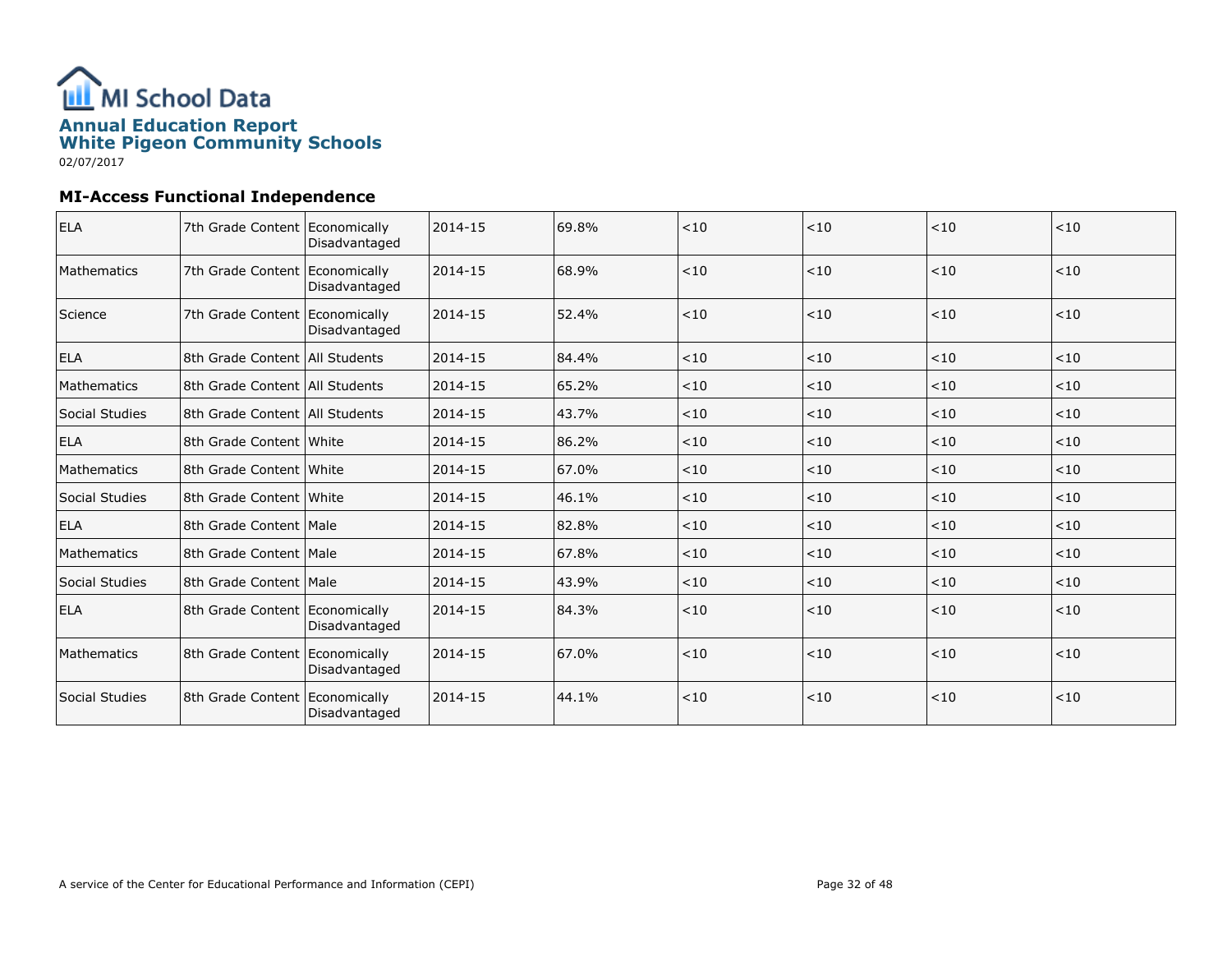

## MI-Access Supported Independence

| Subject            | Grade                            | <b>Testing Group</b> | <b>School Year</b> | State Percent<br><b>Students</b><br>Proficient | <b>District Percent</b><br><b>Students</b><br>Proficient | <b>Percent</b><br>Surpassed | <b>Percent Attained Percent</b> | Emerging |
|--------------------|----------------------------------|----------------------|--------------------|------------------------------------------------|----------------------------------------------------------|-----------------------------|---------------------------------|----------|
| <b>ELA</b>         | 3rd Grade Content   All Students |                      | 2015-16            | 78.0%                                          | < 10                                                     | < 10                        | < 10                            | $<$ 10   |
| <b>Mathematics</b> | 3rd Grade Content   All Students |                      | 2015-16            | 60.2%                                          | < 10                                                     | < 10                        | < 10                            | $<$ 10   |
| <b>ELA</b>         | 3rd Grade Content White          |                      | 2015-16            | 78.8%                                          | < 10                                                     | $ $ < 10                    | < 10                            | $<$ 10   |
| Mathematics        | 3rd Grade Content   White        |                      | 2015-16            | 61.7%                                          | < 10                                                     | $ $ < 10                    | < 10                            | $ $ < 10 |
| <b>ELA</b>         | 3rd Grade Content   Female       |                      | 2015-16            | 84.3%                                          | $<$ 10                                                   | < 10                        | < 10                            | < 10     |
| Mathematics        | 13rd Grade Content   Female      |                      | 2015-16            | 59.6%                                          | < 10                                                     | < 10                        | < 10                            | $<$ 10   |
| <b>ELA</b>         | 3rd Grade Content   Economically | Disadvantaged        | 2015-16            | 78.0%                                          | < 10                                                     | < 10                        | < 10                            | $ $ < 10 |
| <b>Mathematics</b> | 3rd Grade Content   Economically | Disadvantaged        | 2015-16            | 62.7%                                          | < 10                                                     | < 10                        | < 10                            | < 10     |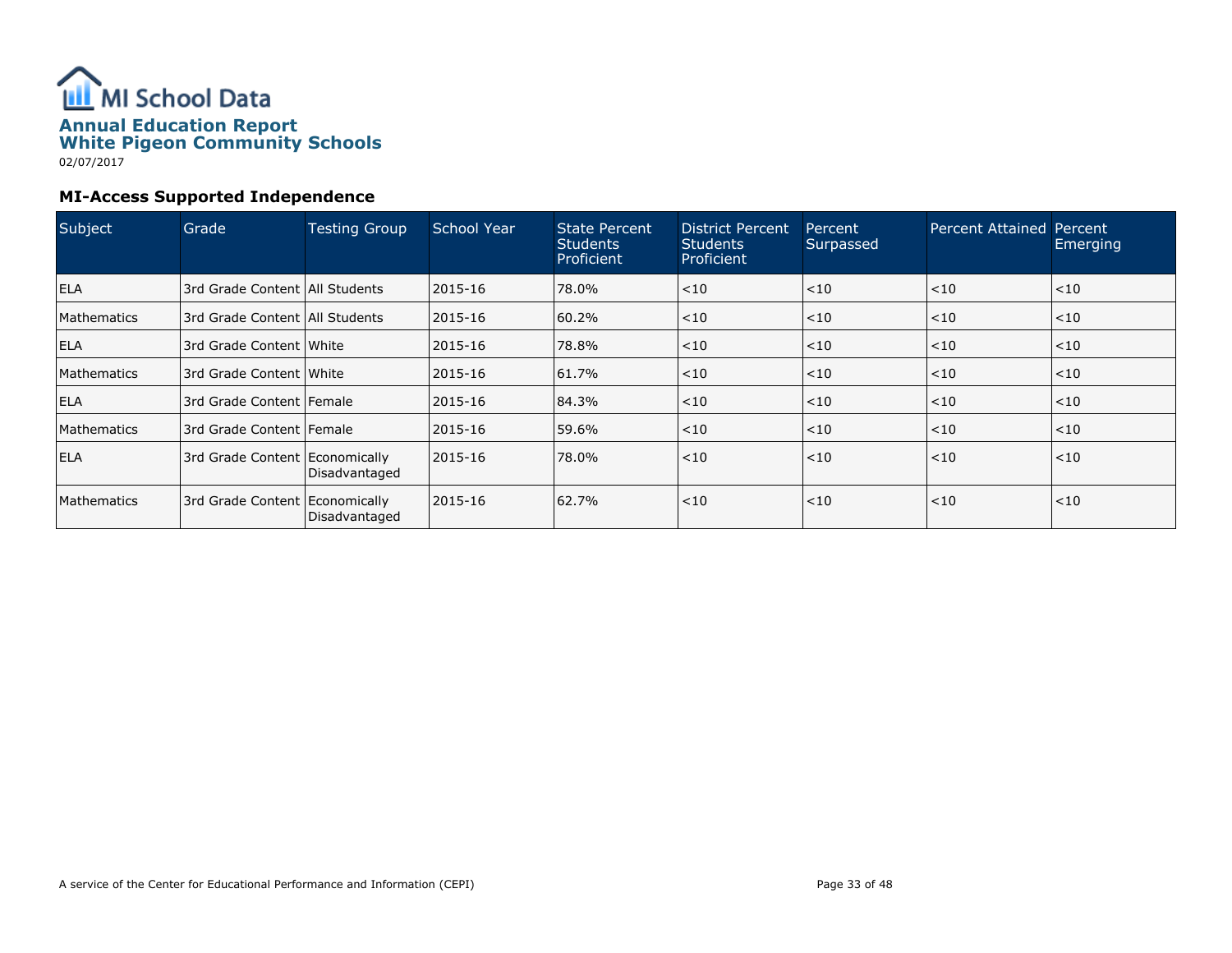

MI-Access Participation

| Subject | Grade' | <b>Testing Group</b> | School Year | State Percent<br><b>Students</b><br>Proficient | District Percent<br><b>Students</b><br><b>Proficient</b> | Percent<br>Surpassed | Percent Attained Percent | Emerging |
|---------|--------|----------------------|-------------|------------------------------------------------|----------------------------------------------------------|----------------------|--------------------------|----------|
|---------|--------|----------------------|-------------|------------------------------------------------|----------------------------------------------------------|----------------------|--------------------------|----------|

No Data to Display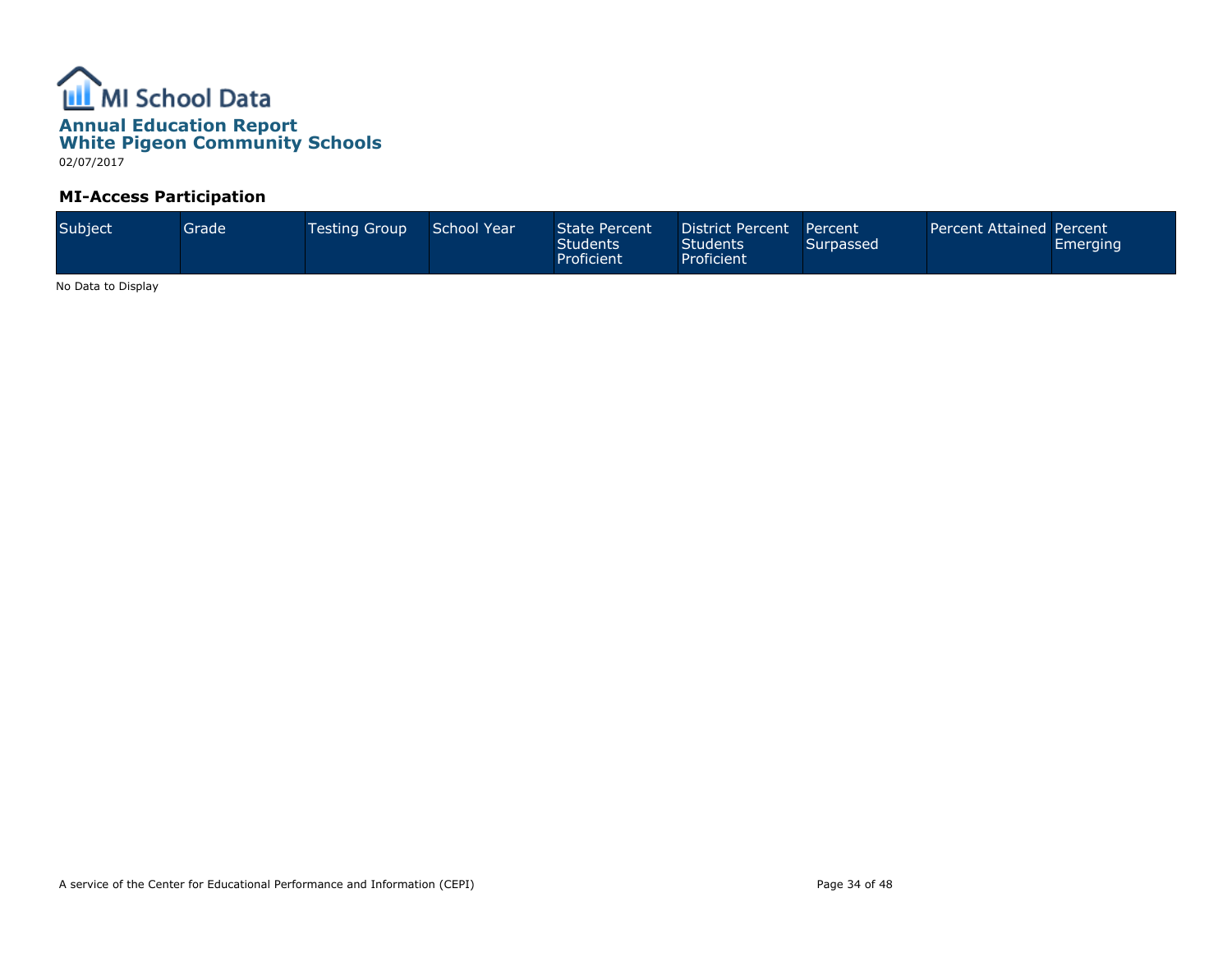

02/07/2017

# Accountability Details Subject Data

| <b>Testing Group</b>                            | Subject            | State Tested Total State Percent | Proficient | <b>District Tested</b><br><b>Total</b> | <b>District Percent</b><br>Proficient* |
|-------------------------------------------------|--------------------|----------------------------------|------------|----------------------------------------|----------------------------------------|
| All Students                                    | <b>ELA</b>         | 98.7%                            | 69.6%      | 99.5%                                  | 66.1%                                  |
| All Students                                    | Mathematics        | 98.6%                            | 62.1%      | 99.3%                                  | 66.6%                                  |
| All Students                                    | Science            | 98.1%                            | 50.0%      | 98.8%                                  | 47.9%                                  |
| All Students                                    | Social Studies     | 98.1%                            | 59.3%      | 100.0%                                 | 70.3%                                  |
| Bottom 30%                                      | <b>ELA</b>         | N/A                              | 25.1%      | N/A                                    | 13.7%                                  |
| Bottom 30%                                      | Mathematics        | N/A                              | 19.0%      | N/A                                    | 23.1%                                  |
| Bottom 30%                                      | Science            | N/A                              | 9.8%       | N/A                                    | 14.3%                                  |
| Bottom 30%                                      | Social Studies     | N/A                              | 13.3%      | N/A                                    | 29.8%                                  |
| American Indian or<br>Alaska Native             | <b>ELA</b>         | 98.4%                            | 63.4%      | N/A                                    | N/A                                    |
| American Indian or<br>Alaska Native             | <b>Mathematics</b> | 98.4%                            | 55.9%      | N/A                                    | N/A                                    |
| American Indian or<br>Alaska Native             | Science            | 98.0%                            | 46.3%      | N/A                                    | N/A                                    |
| American Indian or<br>Alaska Native             | Social Studies     | 97.3%                            | 54.5%      | N/A                                    | N/A                                    |
| Asian                                           | <b>ELA</b>         | 99.3%                            | 84.3%      | $30$                                   | $30$                                   |
| Asian                                           | <b>Mathematics</b> | 99.4%                            | 83.7%      | $30$                                   | $30$                                   |
| Asian                                           | Science            | 99.3%                            | 65.5%      | $30$                                   | $30$                                   |
| Asian                                           | Social Studies     | 99.3%                            | 76.0%      | N/A                                    | N/A                                    |
| <b>Black or African</b><br>American             | <b>ELA</b>         | 97.7%                            | 46.9%      | N/A                                    | N/A                                    |
| <b>Black or African</b><br>American             | Mathematics        | 97.4%                            | 37.3%      | N/A                                    | N/A                                    |
| <b>Black or African</b><br>American             | Science            | 96.5%                            | 23.9%      | N/A                                    | N/A                                    |
| <b>Black or African</b><br>American             | Social Studies     | 96.6%                            | 33.6%      | N/A                                    | N/A                                    |
| Hispanic of Any Race ELA                        |                    | 98.8%                            | 60.8%      | 100.0%                                 | 58.1%                                  |
| Hispanic of Any Race                            | Mathematics        | 98.8%                            | 51.1%      | 100.0%                                 | 58.1%                                  |
| Hispanic of Any Race                            | Science            | 98.1%                            | 36.7%      | $<$ 30 $\,$                            | $30$                                   |
| Hispanic of Any Race                            | Social Studies     | 98.0%                            | 47.7%      | $<$ 30 $\,$                            | $30$                                   |
| Native Hawaiian or<br>Other Pacific<br>Islander | <b>ELA</b>         | 99.5%                            | 72.4%      | N/A                                    | N/A                                    |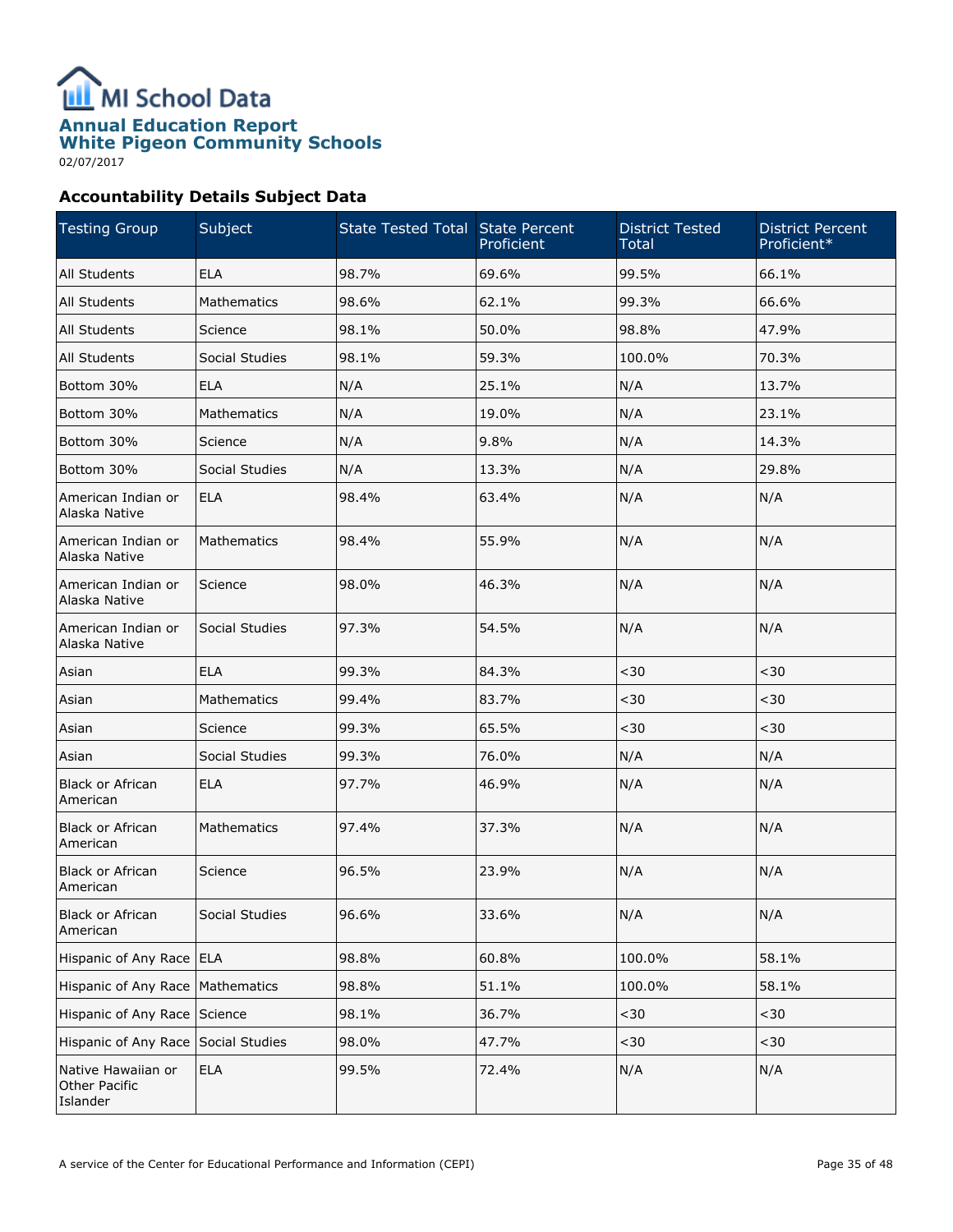

02/07/2017

# Accountability Details Subject Data

| Native Hawaiian or<br><b>Other Pacific</b><br>Islander | Mathematics        | 99.7% | 65.9% | N/A         | N/A         |
|--------------------------------------------------------|--------------------|-------|-------|-------------|-------------|
| Native Hawaiian or<br>Other Pacific<br>Islander        | Science            | 99.7% | 59.6% | N/A         | N/A         |
| Native Hawaiian or<br>Other Pacific<br>Islander        | Social Studies     | 99.6% | 65.7% | N/A         | N/A         |
| Two or More Races                                      | <b>ELA</b>         | 98.9% | 67.8% | $30$        | $30$        |
| Two or More Races                                      | Mathematics        | 98.7% | 59.2% | $30$        | $30$        |
| Two or More Races                                      | Science            | 98.5% | 45.2% | $30$        | $30$        |
| Two or More Races                                      | Social Studies     | 98.5% | 57.3% | $30$        | $30$        |
| White                                                  | <b>ELA</b>         | 99.0% | 75.6% | 99.4%       | 68.0%       |
| White                                                  | Mathematics        | 98.9% | 68.4% | 99.2%       | 67.4%       |
| White                                                  | Science            | 98.6% | 57.1% | 98.7%       | 48.9%       |
| White                                                  | Social Studies     | 98.5% | 65.8% | 100.0%      | 73.2%       |
| Economically<br>Disadvantaged                          | <b>ELA</b>         | 98.3% | 56.8% | 99.3%       | 62.0%       |
| Economically<br>Disadvantaged                          | <b>Mathematics</b> | 98.2% | 48.5% | 99.0%       | 62.3%       |
| Economically<br>Disadvantaged                          | Science            | 97.5% | 35.0% | 98.4%       | 45.6%       |
| Economically<br>Disadvantaged                          | Social Studies     | 97.5% | 43.9% | 100.0%      | 61.5%       |
| English Language<br>Learners                           | <b>ELA</b>         | 98.8% | 49.5% | $30$        | $30$        |
| English Language<br>Learners                           | <b>Mathematics</b> | 99.0% | 48.4% | $30$        | $30$        |
| English Language<br>Learners                           | Science            | 98.5% | 22.0% | N/A         | N/A         |
| English Language<br>Learners                           | Social Studies     | 98.2% | 30.9% | $30$        | $30$        |
| Students With<br><b>Disabilities</b>                   | <b>ELA</b>         | 97.2% | 40.1% | 100.0%      | 54.6%       |
| Students With<br><b>Disabilities</b>                   | Mathematics        | 97.1% | 36.5% | 100.0%      | 51.5%       |
| Students With<br><b>Disabilities</b>                   | Science            | 97.0% | 26.5% | $30$        | $30$        |
| Students With<br><b>Disabilities</b>                   | Social Studies     | 96.6% | 30.8% | $<$ 30 $\,$ | $<$ 30 $\,$ |

Note: 1062 Recently arrived LEP students took part in the State's WIDA instead of the M-STEP/MME/MI-Access. A service of the Center for Educational Performance and Information (CEPI) A service of the Center for Educational Performance and Information (CEPI)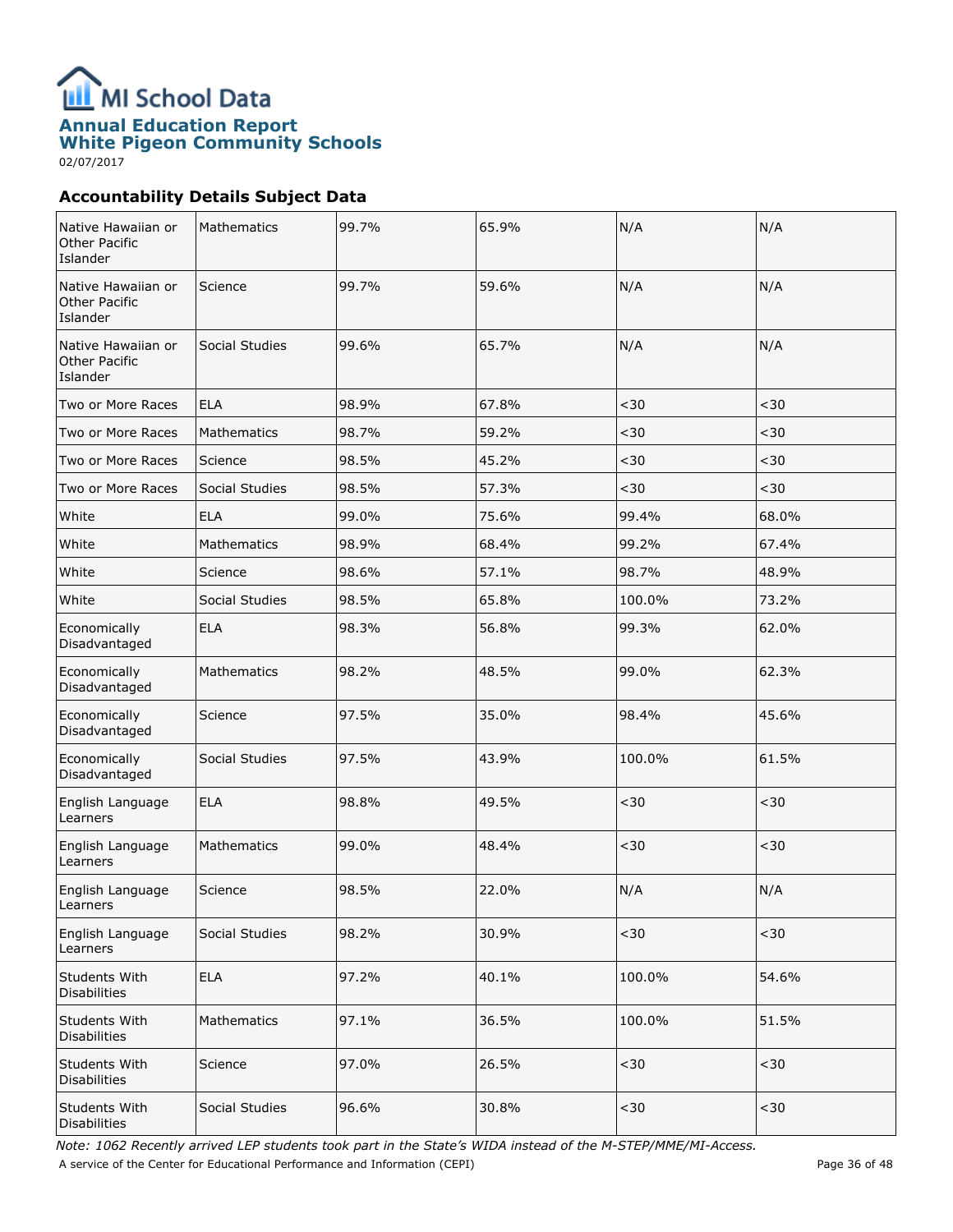

02/07/2017

## Accountability Details Graduation Data

| <b>Student Group</b>                      | Statewide | <b>District</b> |
|-------------------------------------------|-----------|-----------------|
| All Students                              | 79.79%    | 95.16%          |
| American Indian or Alaska Native          | 70.88%    | N/A             |
| Asian                                     | 90.77%    | N/A             |
| <b>Black or African American</b>          | 67.31%    | N/A             |
| Hispanic of Any Race                      | 72.07%    | N/A             |
| Native Hawaiian or Other Pacific Islander | 76.67%    | N/A             |
| Two or More Races                         | 74.74%    | N/A             |
| White                                     | 83.48%    | 96.23%          |
| Female                                    | 83.76%    | N/A             |
| Male                                      | 76.00%    | N/A             |
| Economically Disadvantaged                | 67.48%    | 90.63%          |
| English Language Learners                 | 72.14%    | N/A             |
| <b>Students With Disabilities</b>         | 57.12%    | N/A             |
| Shared Educational Entity                 | N/A       | N/A             |
| Bottom 30%                                | N/A       | N/A             |

\* All data based on students enrolled for a full academic year.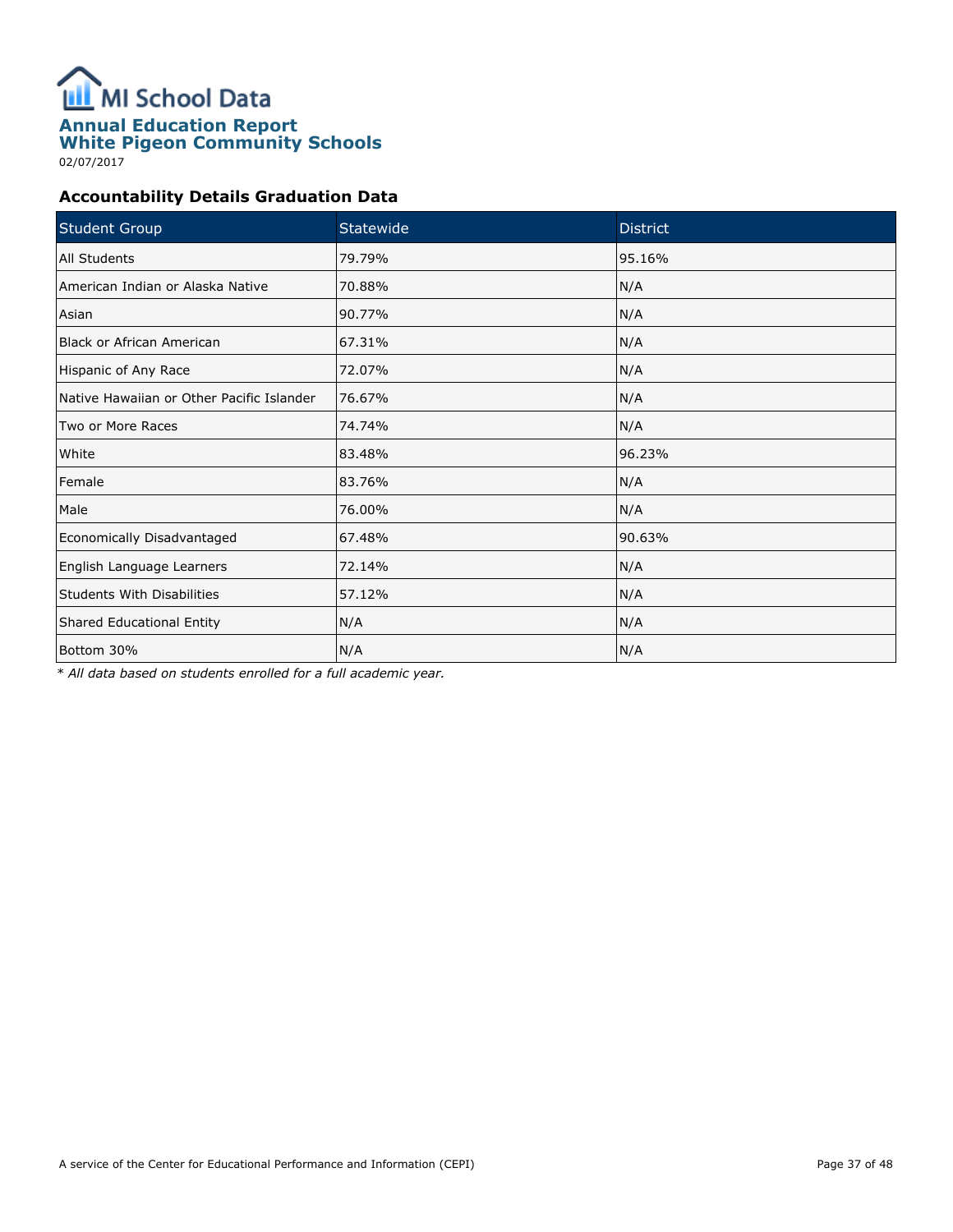

02/07/2017

# Accountability Details Attendance Data

| <b>Student Group</b> | Statewide | <b>District</b> |
|----------------------|-----------|-----------------|
| All Students         | 94.32%    | 94.73%          |

\* All data based on students enrolled for a full academic year.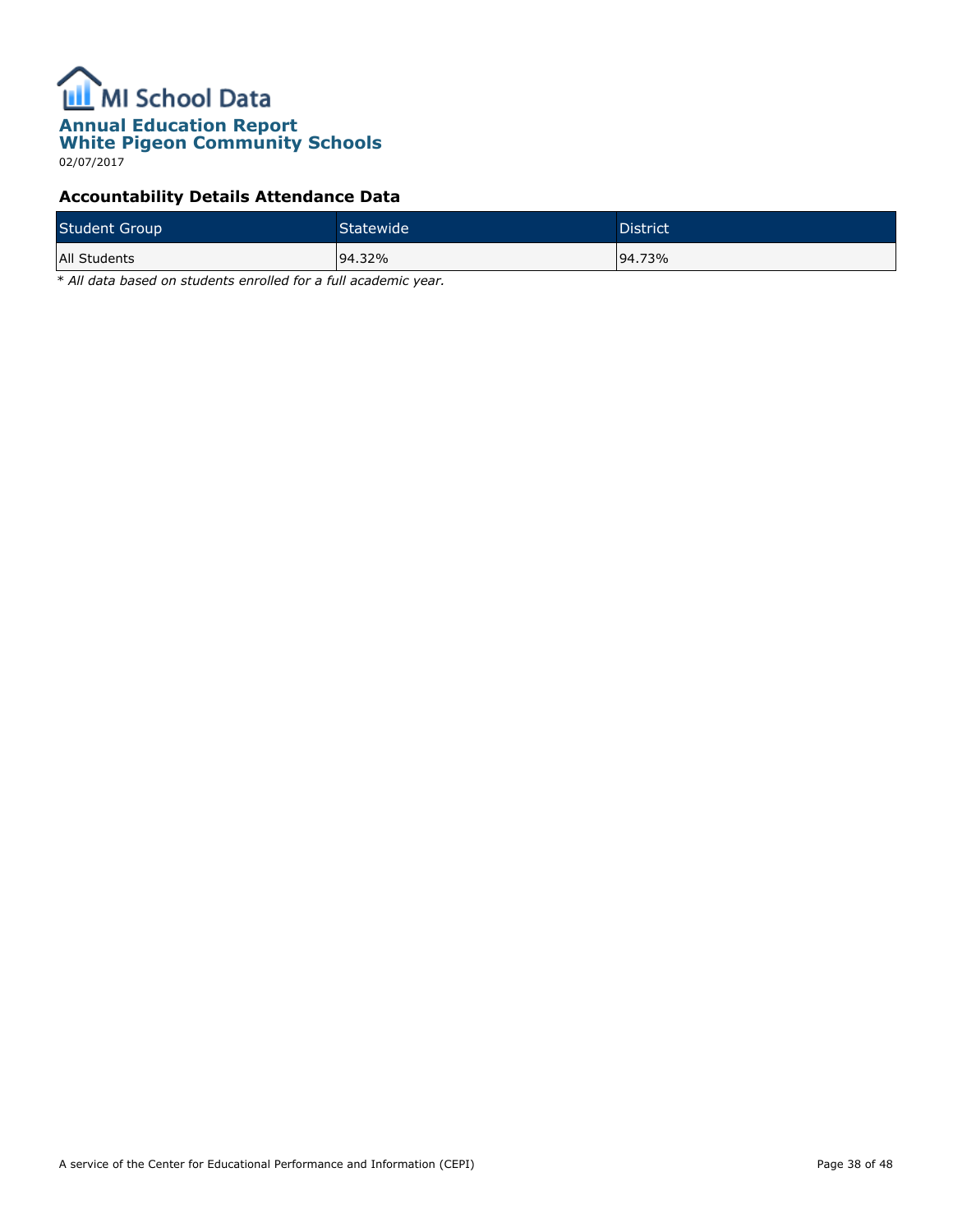

#### Accountability Status District Data

| <b>District</b><br><b>Name</b>       | <b>ELA Status</b> | <b>ELA Score</b> | Math Status | Math Score | Science<br><b>Status</b> | Science<br>Score | Social<br><b>Studies</b><br><b>Status</b> | Social<br><b>Studies</b><br>Score | Overall<br><b>Status</b> | Overall Score |
|--------------------------------------|-------------------|------------------|-------------|------------|--------------------------|------------------|-------------------------------------------|-----------------------------------|--------------------------|---------------|
| White Pigeon<br>Community<br>Schools | l Green           |                  | l Green     |            | Green                    |                  | <b>Green</b>                              |                                   | Lime                     | 142           |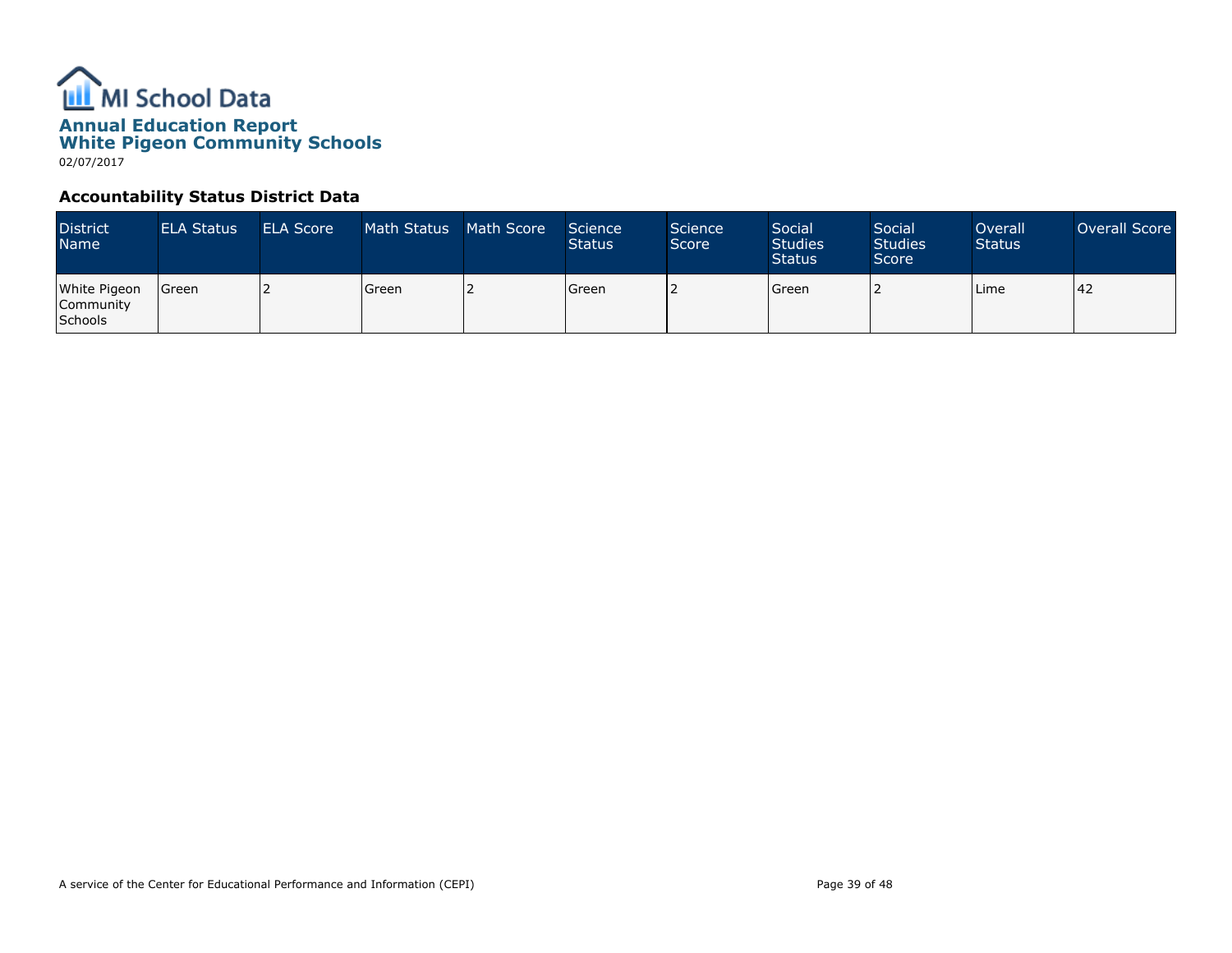

#### Accountability Status School Data

| School Name ELA Status               |         | <b>ELA Score</b> | Math Status | Math Score | Science<br><b>Status</b> | Science<br>Score | Social<br><b>Studies</b><br><b>Status</b> | Social<br><b>Studies</b><br>Score | Overall<br><b>Status</b> | Overall Score |
|--------------------------------------|---------|------------------|-------------|------------|--------------------------|------------------|-------------------------------------------|-----------------------------------|--------------------------|---------------|
| White Pigeon<br>Jr/Sr High<br>School | Green   |                  | l Green     |            | Green                    |                  | Green                                     |                                   | Lime                     | 38            |
| Central<br>Elementary<br>School      | l Green |                  | l Green     |            | Green                    |                  | Green                                     |                                   | Lime                     | 30            |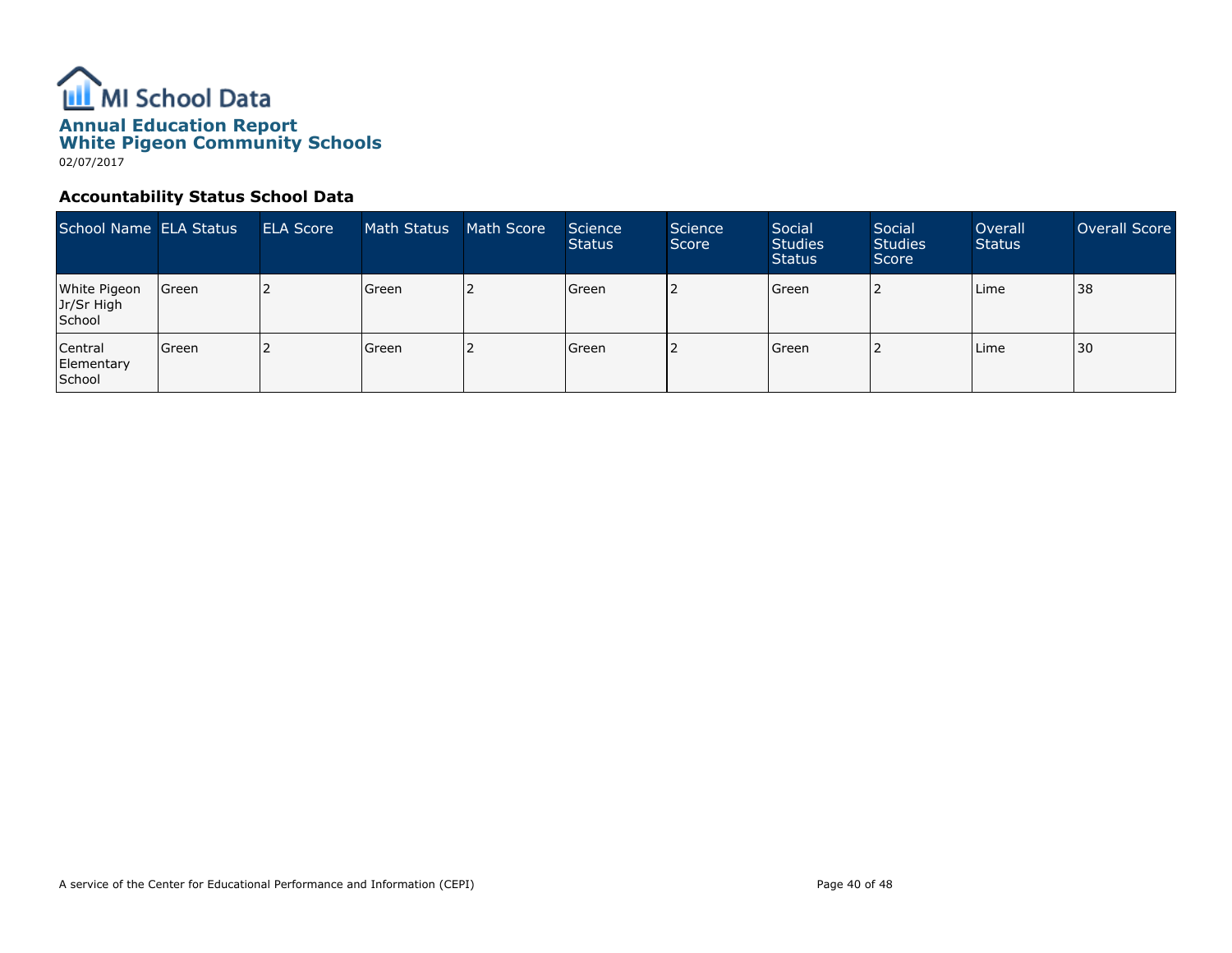# **ILL** MI School Data

# Annual Education Report

# White Pigeon Community Schools

02/07/2017

#### Teacher Quality - Qualification

|                                                                                                                | Other | <b>B.A.</b> | M.A. | P.H.D. |
|----------------------------------------------------------------------------------------------------------------|-------|-------------|------|--------|
| Professional<br>Qualifications of All Public<br>Elementary and<br>Secondary School<br>Teachers in the District |       | 29          | 16   |        |

Professional Qualifications are defined by the State and may include information such as the degrees of public school teachers (e.g., percentage of teachers with Bachelors Degrees or Masters Degrees) or the percentage of fully certified teachers

# Teacher Quality - Class

|                                                                                                                                        | District Aggregate | High-Poverty Schools | Low-Poverty Schools |
|----------------------------------------------------------------------------------------------------------------------------------------|--------------------|----------------------|---------------------|
| Percentage of Core Academic<br>Subject Elementary and<br>Secondary School Classes not<br>Taught by Highly Qualified<br><b>Teachers</b> | $0.0\%$            | $0.0\%$              | N/A                 |

#### Teacher Quality - Provisional

|                                                                                                                    | Certification Percent |
|--------------------------------------------------------------------------------------------------------------------|-----------------------|
| Percentage of Public Elementary and Secondary School Teachers 2.2%<br>In the District with Emergency Certification |                       |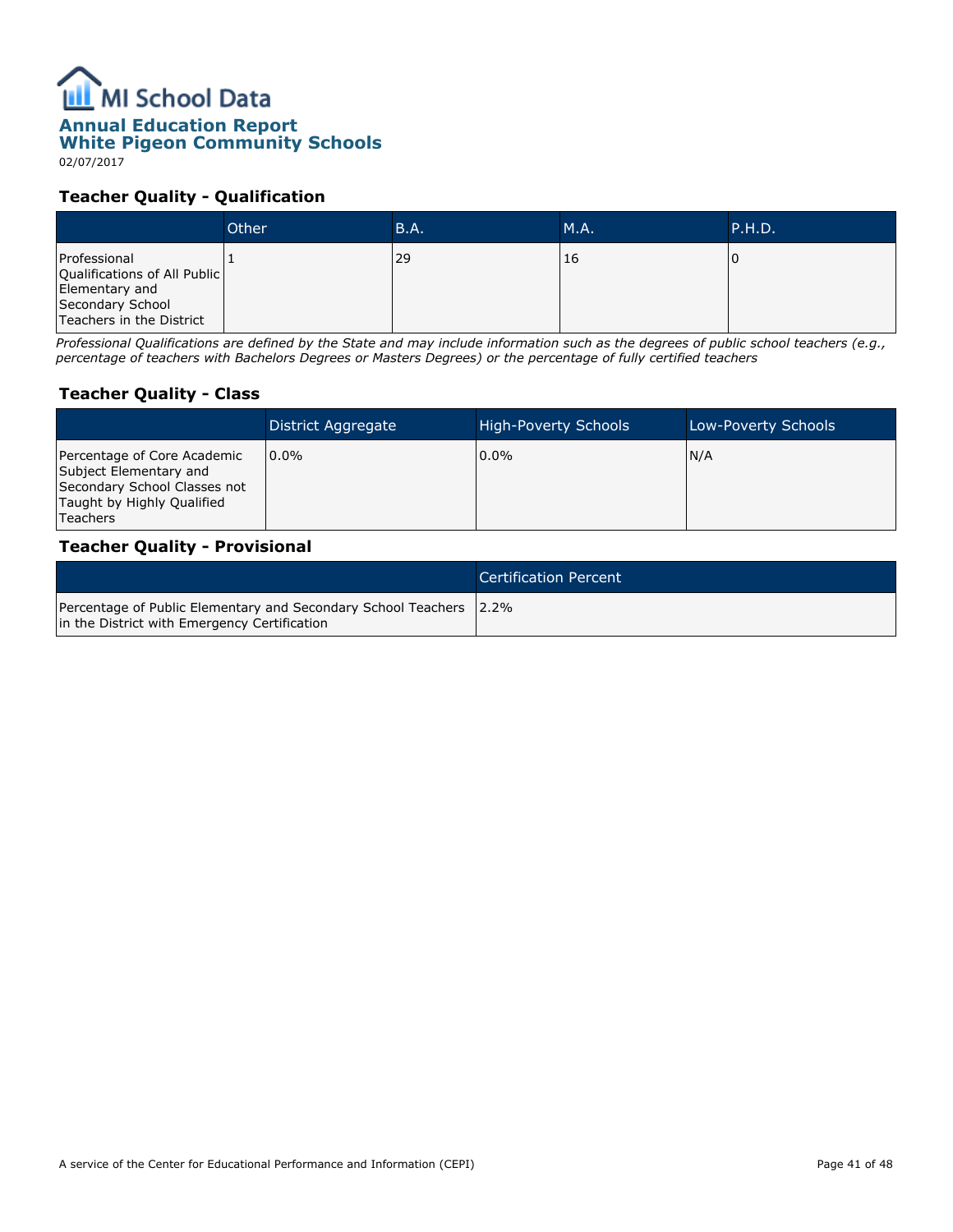

02/07/2017

#### NAEP Grade 4 Math

|                                                                                                                                                                                                           | Percent of<br><b>Students</b>     | Percent below<br><b>Basic</b>                                  | <b>Percent Basic</b>                                           | Percent Proficient                                             | <b>Percent Advanced</b>                            |
|-----------------------------------------------------------------------------------------------------------------------------------------------------------------------------------------------------------|-----------------------------------|----------------------------------------------------------------|----------------------------------------------------------------|----------------------------------------------------------------|----------------------------------------------------|
| All Students                                                                                                                                                                                              | 100                               | 23                                                             | 77                                                             | 34                                                             | 5                                                  |
| Male<br>Female                                                                                                                                                                                            | 51<br>49                          | 22<br>23                                                       | 78<br>77                                                       | 36<br>32                                                       | 6<br>4                                             |
| <b>National Lunch</b><br>Program Eligibility<br>Eligible<br>Not Eligible<br>Info not available                                                                                                            | 47<br>53<br>#                     | 36<br>10<br>$\ddagger$                                         | 64<br>90<br>$\ddagger$                                         | 17<br>49<br>$\ddagger$                                         | 1<br>9<br>$\ddagger$                               |
| Race/Ethnicity<br>White<br><b>Black or African</b><br>American<br>Hispanic<br>Asian<br>American Indian or<br>Alaska Native<br>Native Hawaiian or<br><b>Other Pacific</b><br>Islander<br>Two or More Races | 72<br>15<br>6<br>4<br>1<br>#<br>3 | 15<br>53<br>38<br>11<br>$\ddagger$<br>$\ddagger$<br>$\ddagger$ | 85<br>47<br>62<br>89<br>$\ddagger$<br>$\ddagger$<br>$\ddagger$ | 39<br>10<br>21<br>58<br>$\ddagger$<br>$\ddagger$<br>$\ddagger$ | 5<br>#<br>3<br>19<br>$\ddagger$<br>$\ddagger$<br>‡ |
| Student classified as<br>having a disability<br><b>SD</b><br>Not SD                                                                                                                                       | 12<br>88                          | 47<br><b>19</b>                                                | 53<br>81                                                       | 14<br>37                                                       | 1<br>5                                             |
| Student is an English<br>Language Learner<br><b>ELL</b><br>Not ELL                                                                                                                                        | 5<br>95                           | 42<br>22                                                       | 58<br>78                                                       | 16<br>35                                                       | 1<br>5                                             |

‡ Reporting Standards not met. Note: Observed differences are not necessarily statistically significant. Detail may not sum to total because of rounding. SOURCE: U.S. Department of Education. Institute for Education Sciences. National Center for Education Statistics. National Assessment of Educational Progress (NAEP) 2015 Mathematics Achievement.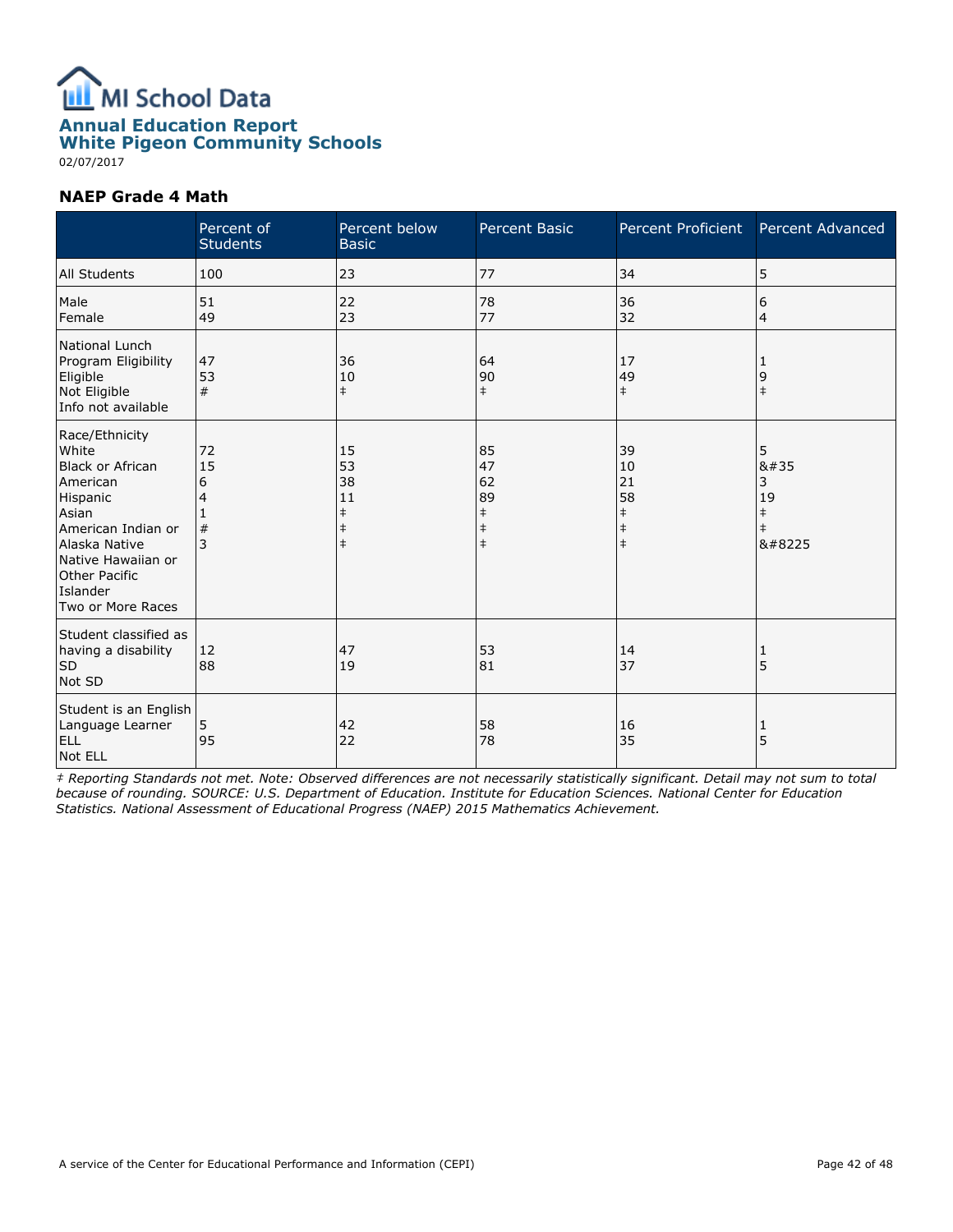

02/07/2017

#### NAEP Grade 8 Math

|                                                                                                                                                                                                           | Percent of<br><b>Students</b>             | Percent below<br><b>Basic</b>                                  | <b>Percent Basic</b>                                           | Percent Proficient                                            | Percent Advanced                                          |
|-----------------------------------------------------------------------------------------------------------------------------------------------------------------------------------------------------------|-------------------------------------------|----------------------------------------------------------------|----------------------------------------------------------------|---------------------------------------------------------------|-----------------------------------------------------------|
| All Students                                                                                                                                                                                              | 100                                       | 32                                                             | 39                                                             | 22                                                            | 7                                                         |
| Male<br>Female                                                                                                                                                                                            | 51<br>49                                  | 31<br>34                                                       | 39<br>39                                                       | 23<br>21                                                      | 7<br>6                                                    |
| National Lunch<br>Program Eligibility<br>Eligible<br>Not Eligible<br>Info not available                                                                                                                   | 45<br>55<br>#                             | 48<br>19<br>$\ddagger$                                         | 39<br>40<br>$\ddagger$                                         | 12<br>30<br>$\ddagger$                                        | 2<br>11<br>$\ddagger$                                     |
| Race/Ethnicity<br>White<br><b>Black or African</b><br>American<br>Hispanic<br>Asian<br>American Indian or<br>Alaska Native<br>Native Hawaiian or<br><b>Other Pacific</b><br>Islander<br>Two or More Races | 69<br>20<br>4<br>3<br>#<br>$\overline{2}$ | 23<br>66<br>38<br>11<br>$\ddagger$<br>$\ddagger$<br>$\ddagger$ | 43<br>29<br>44<br>18<br>$\ddagger$<br>$\ddagger$<br>$\ddagger$ | 26<br>5<br>15<br>39<br>$\ddagger$<br>$\ddagger$<br>$\ddagger$ | $\#$<br>4<br>32<br>$\ddagger$<br>$\ddagger$<br>$\ddagger$ |
| Student classified as<br>having a disability<br><b>SD</b><br>Not SD                                                                                                                                       | 11<br>89                                  | 77<br>27                                                       | 19<br>41                                                       | 3<br>24                                                       | #<br>7                                                    |
| Student is an English<br>Language Learner<br><b>ELL</b><br>Not ELL                                                                                                                                        | 3<br>97                                   | 54<br>32                                                       | 33<br>39                                                       | 11<br>22                                                      | 2<br>$\overline{z}$                                       |

‡ Reporting Standards not met. NOTE: Observed differences are not necessarily statistically significant. Detail may not sum to total because of rounding. SOURCE: U.S. Department of Education. Institute for Education Sciences. National Center for Education Statistics. National Assessment of Educational Progress (NAEP) 2015 Mathematics Achievement.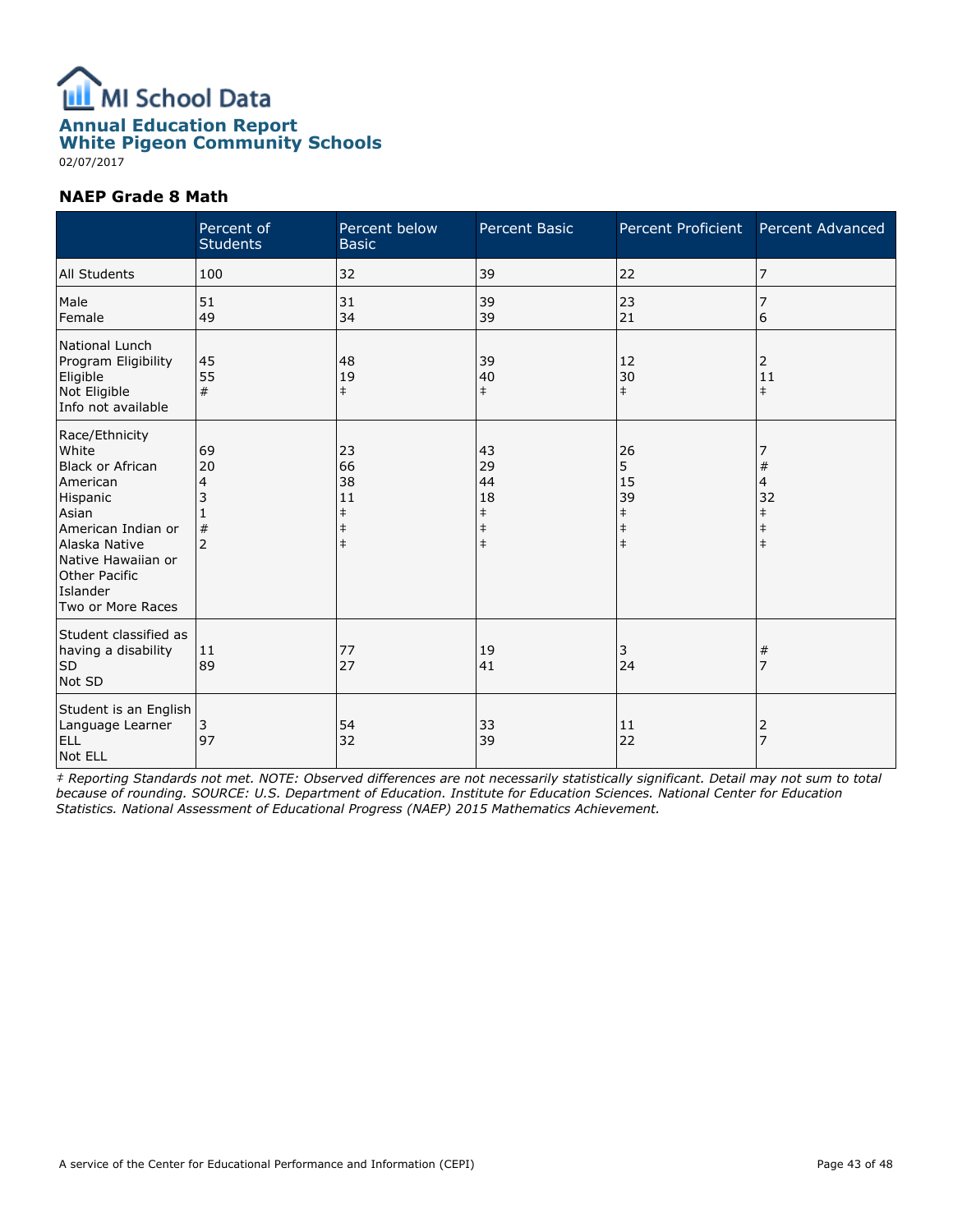

White Pigeon Community Schools

02/07/2017

#### NAEP Grade 12 Math

|                                                                                                                                                                                                           | Percent of<br><b>Students</b>  | Percent below<br><b>Basic</b>                           | <b>Percent Basic</b>                | Percent Proficient                          | Percent Advanced                         |
|-----------------------------------------------------------------------------------------------------------------------------------------------------------------------------------------------------------|--------------------------------|---------------------------------------------------------|-------------------------------------|---------------------------------------------|------------------------------------------|
| All Students                                                                                                                                                                                              | 100                            | 34                                                      | 41                                  | 23                                          | 2                                        |
| Male<br>Female                                                                                                                                                                                            | 51<br>49                       | 32<br>35                                                | 41<br>42                            | 26<br>22                                    | 1<br>1                                   |
| <b>National Lunch</b><br>Program Eligibility<br>Eligible<br>Not Eligible<br>Info not available                                                                                                            | 35<br>64<br>$\Omega$           | 54<br>22<br>$\Omega$                                    | 37<br>44<br>0                       | 9<br>32<br>$\Omega$                         | 0<br>$\overline{c}$<br>$\Omega$          |
| Race/Ethnicity<br>White<br><b>Black or African</b><br>American<br>Hispanic<br>Asian<br>American Indian or<br>Alaska Native<br>Native Hawaiian or<br><b>Other Pacific</b><br>Islander<br>Two or More Races | 76<br>14<br>5<br>3<br>$\Omega$ | 26<br>68<br>58<br>26<br>$\mathbf 0$<br>0<br>$\mathbf 0$ | 42<br>27<br>33<br>32<br>0<br>0<br>0 | 30<br>5<br>9<br>35<br>0<br>0<br>$\mathbf 0$ | 2<br>$\Omega$<br>0<br>0<br>0<br>$\Omega$ |
| Student classified as<br>having a disability<br><b>SD</b><br>Not SD                                                                                                                                       | 9<br>91                        | 78<br>30                                                | 19<br>43                            | 3<br>25                                     | 0<br>$\overline{2}$                      |
| Student is an English<br>Language Learner<br><b>ELL</b><br>Not ELL                                                                                                                                        | 2<br>98                        | 0<br>33                                                 | 0<br>41                             | 0<br>24                                     | 0<br>$\overline{2}$                      |

‡ Reporting Standards not met. NOTE: Observed differences are not necessarily statistically significant. Detail may not sum to total because of rounding. SOURCE: U.S. Department of Education. Institute for Education Sciences. National Center for Education Statistics. National Assessment of Educational Progress (NAEP) 2015 Mathematics Achievement.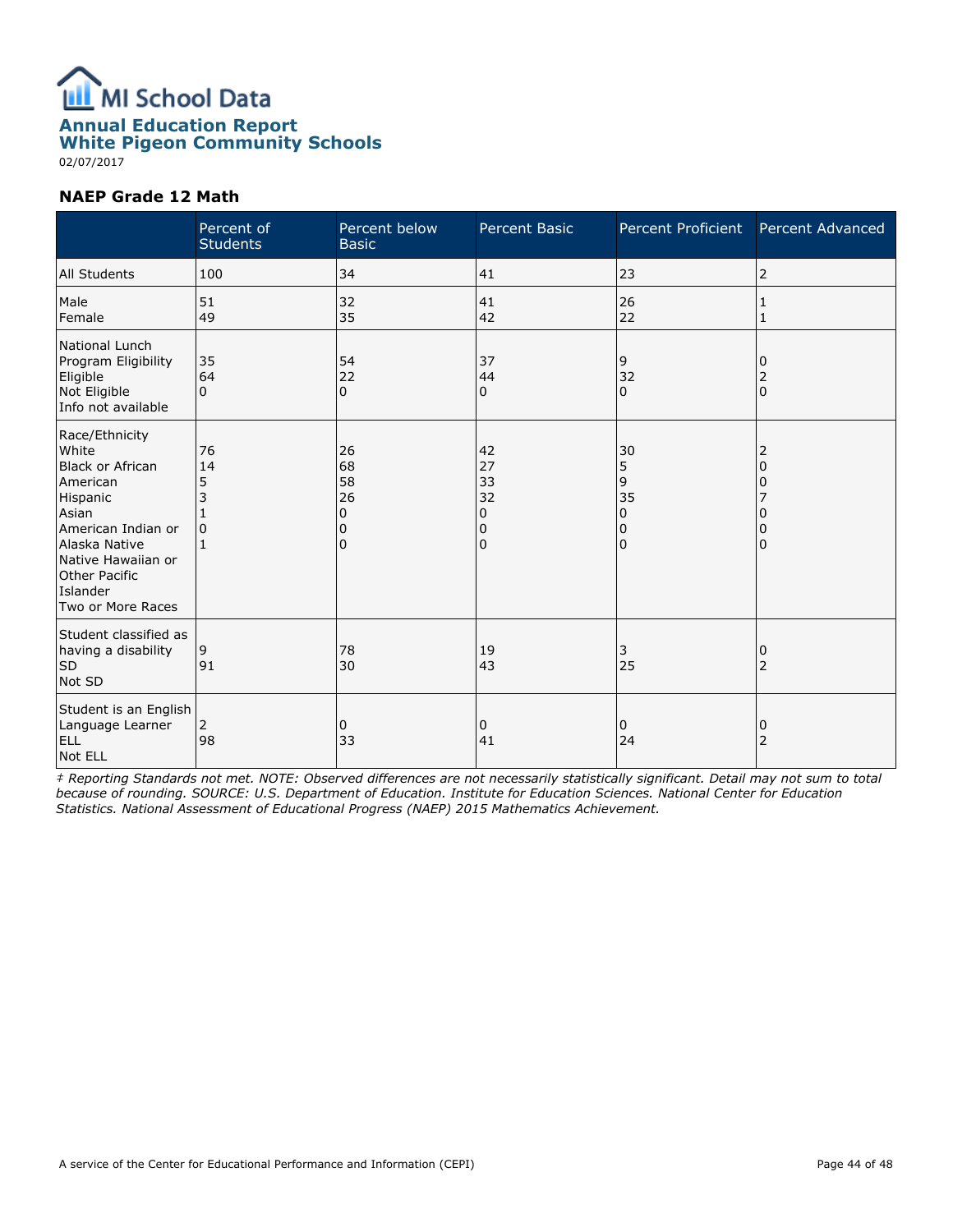

White Pigeon Community Schools

02/07/2017

#### NAEP Grade 4 Reading

|                                                                                                                                                                                                           | Percent of<br><b>Students</b> | Percent below<br><b>Basic</b>                          | Percent Basic                                          | Percent Proficient                                    | Percent Advanced                              |
|-----------------------------------------------------------------------------------------------------------------------------------------------------------------------------------------------------------|-------------------------------|--------------------------------------------------------|--------------------------------------------------------|-------------------------------------------------------|-----------------------------------------------|
| All Students                                                                                                                                                                                              | 100                           | 37                                                     | 63                                                     | 29                                                    | 5                                             |
| Male<br>Female                                                                                                                                                                                            | 50<br>50                      | 39<br>34                                               | 61<br>66                                               | 26<br>31                                              | 5<br>6                                        |
| National Lunch<br>Program Eligibility<br>Eligible<br>Not Eligible<br>Info not available                                                                                                                   | 48<br>52<br>#                 | 50<br>24<br>$\ddagger$                                 | 50<br>76<br>$\ddagger$                                 | 16<br>40<br>$\ddagger$                                | 1<br>$\boldsymbol{8}$<br>$\ddagger$           |
| Race/Ethnicity<br>White<br><b>Black or African</b><br>American<br>Hispanic<br>Asian<br>American Indian or<br>Alaska Native<br>Native Hawaiian or<br><b>Other Pacific</b><br>Islander<br>Two or More Races | 72<br>14<br>6<br>4<br>#<br>3  | 32<br>66<br>49<br>16<br>$\ddagger$<br>$\ddagger$<br>30 | 68<br>34<br>51<br>84<br>$\ddagger$<br>$\ddagger$<br>70 | 32<br>9<br>17<br>49<br>$\ddagger$<br>$\ddagger$<br>37 | 6<br>1<br>15<br>$\ddagger$<br>$\ddagger$<br>8 |
| Student classified as<br>having a disability<br>SD<br>Not SD                                                                                                                                              | 12<br>88                      | 76<br>32                                               | 24<br>68                                               | 7<br>31                                               | $\#$<br>6                                     |
| Student is an English<br>Language Learner<br><b>ELL</b><br>Not ELL                                                                                                                                        | 4<br>96                       | 52<br>36                                               | 48<br>64                                               | 16<br>29                                              | 2<br>5                                        |

#### # Rounds to zero

‡ Reporting Standards not met. NOTE: Observed differences are not necessarily statistically significant. Detail may not sum to total because of rounding. SOURCE: U.S. Department of Education, Institute of Education Sciences, National Center for Education Statistics, National Assessment of Educational Progress (NAEP), 2015 Reading Assessment.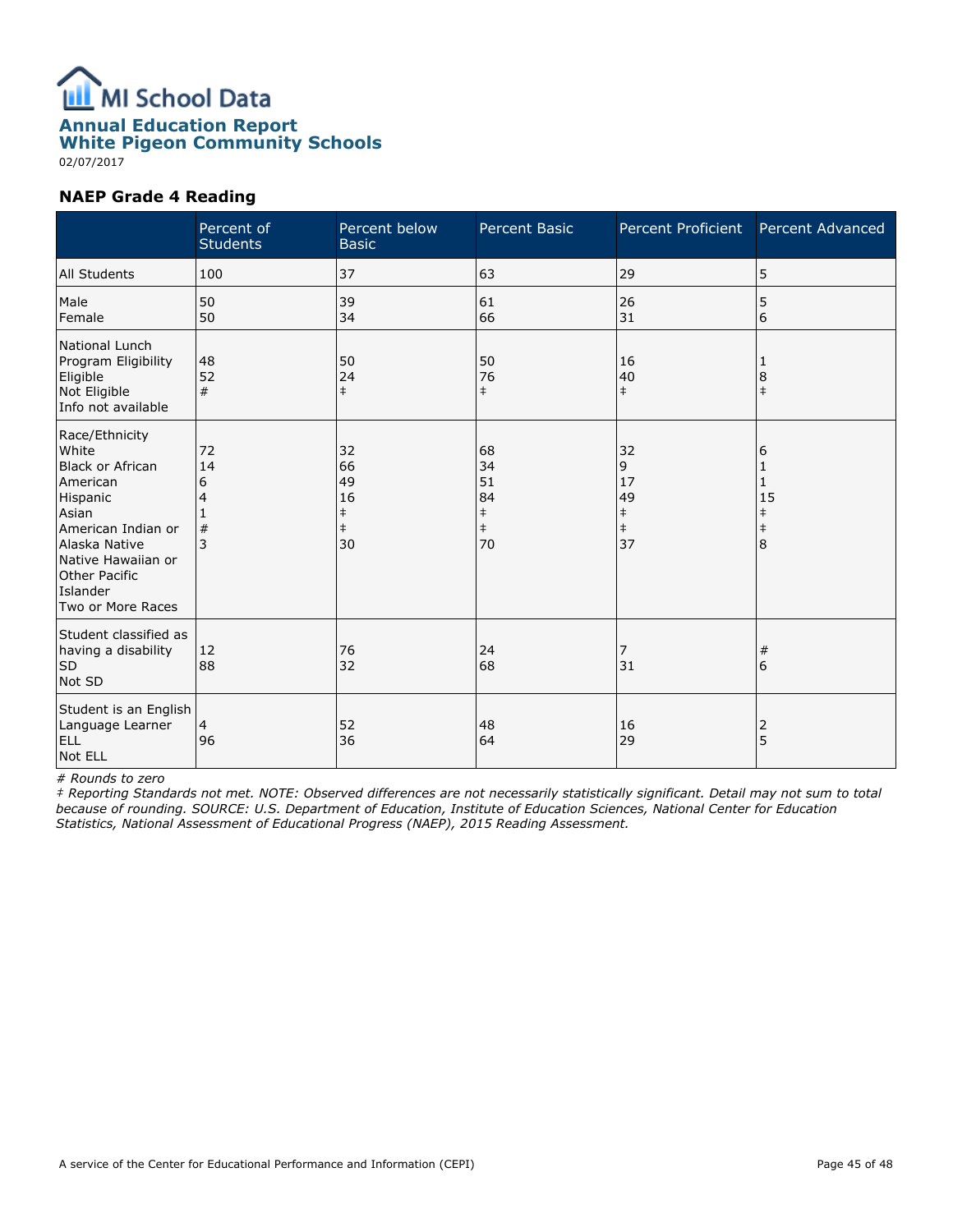

White Pigeon Community Schools

02/07/2017

#### NAEP Grade 8 Reading

|                                                                                                                                                                                          | Percent of<br><b>Students</b> | Percent below<br><b>Basic</b>                    | <b>Percent Basic</b>                             | Percent Proficient                              | Percent Advanced                                 |
|------------------------------------------------------------------------------------------------------------------------------------------------------------------------------------------|-------------------------------|--------------------------------------------------|--------------------------------------------------|-------------------------------------------------|--------------------------------------------------|
| All Students                                                                                                                                                                             | 100                           | 24                                               | 44                                               | 29                                              | 3                                                |
| Male<br>Female                                                                                                                                                                           | 51<br>49                      | 29<br>20                                         | 45<br>42                                         | 25<br>34                                        | 2<br>4                                           |
| National Lunch<br>Program Eligibility<br>Eligible<br>Not Eligible<br>Info not available                                                                                                  | 45<br>55<br>#                 | 37<br>14<br>$\ddagger$                           | 45<br>43<br>$\ddagger$                           | 17<br>39<br>$\ddagger$                          | 1<br>4<br>$\ddagger$                             |
| Race/Ethnicity<br>White<br><b>Black or Afican</b><br>American<br>Hispanic<br>Asian/Native<br>Hawaiian or Pacific<br>Islander<br>American Indian or<br>Alaska Native<br>Two or More Races | 69<br>20<br>4<br>2            | 18<br>47<br>27<br>13<br>$\ddagger$<br>$\ddagger$ | 44<br>44<br>41<br>35<br>$\ddagger$<br>$\ddagger$ | 34<br>9<br>29<br>41<br>$\ddagger$<br>$\ddagger$ | 3<br>8#35<br>3<br>10<br>$\ddagger$<br>$\ddagger$ |
| Student classified as<br>having a disability<br><b>SD</b><br>Not SD                                                                                                                      | 10<br>90                      | 64<br>20                                         | 30<br>45                                         | 5<br>32                                         | #<br>3                                           |
| Student is an English<br>Language Learner<br><b>ELL</b><br>Not ELL                                                                                                                       | 3<br>97                       | 57<br>23                                         | 37<br>44                                         | 6<br>30                                         | $\#$<br>3                                        |

# Rounds to zero

‡ Reporting Standards not met. NOTE: Observed differences are not necessarily statistically significant. Detail may not sum to total because of rounding. SOURCE: U.S. Department of Education, Institute of Education Sciences, National Center for Education Statistics, National Assessment of Educational Progress (NAEP), 2015 Reading Assessment.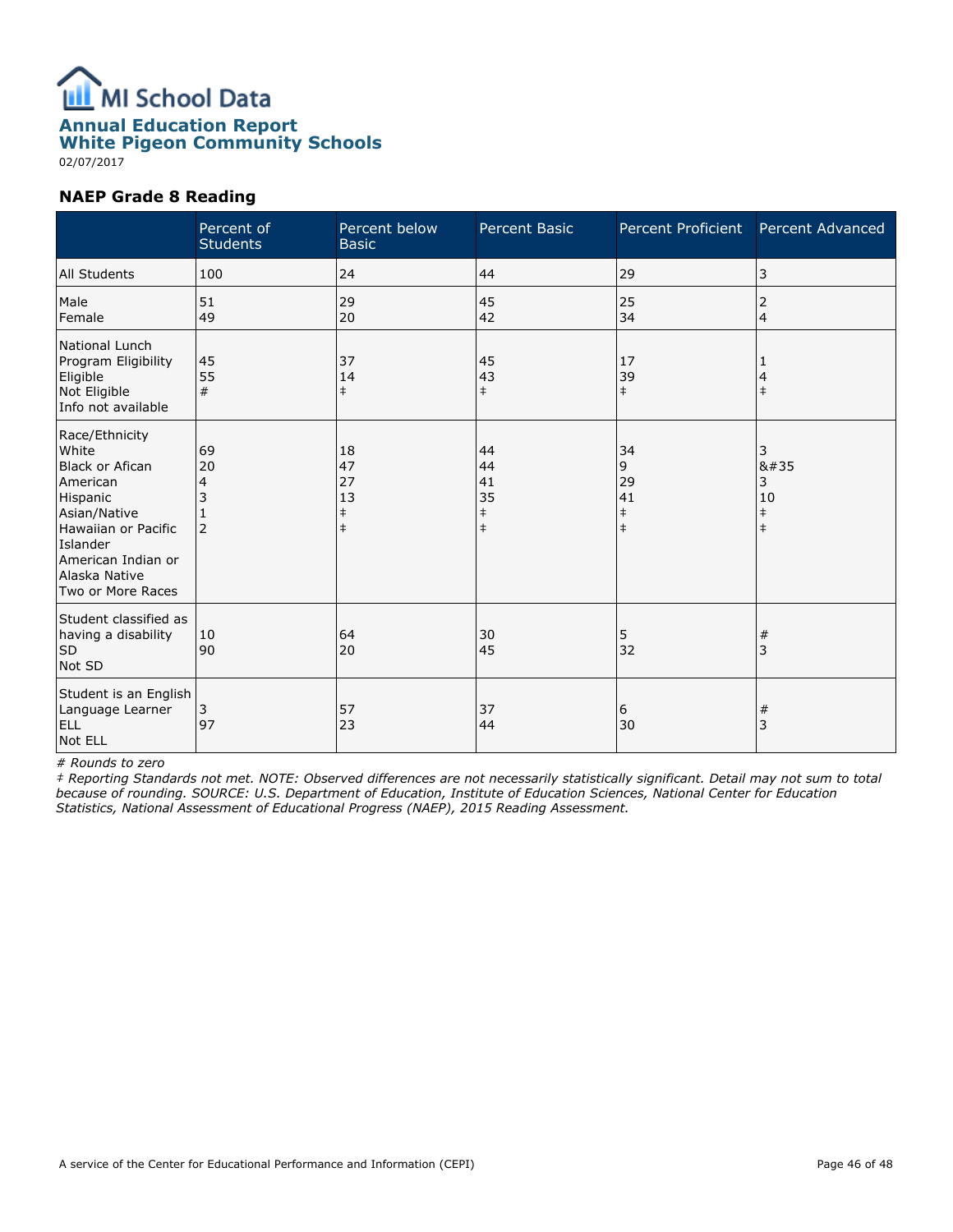

White Pigeon Community Schools

#### 02/07/2017

#### NAEP Grade 12 Reading

|                                                                                                                                                                                                           | Percent of<br><b>Students</b> | Percent below<br><b>Basic</b>              | Percent Basic                       | Percent Proficient                         | Percent Advanced                               |
|-----------------------------------------------------------------------------------------------------------------------------------------------------------------------------------------------------------|-------------------------------|--------------------------------------------|-------------------------------------|--------------------------------------------|------------------------------------------------|
| All Students                                                                                                                                                                                              | 100                           | 26                                         | 5                                   | 27                                         | 5                                              |
| Male<br>Female                                                                                                                                                                                            | 50<br>50                      | 31<br>20                                   | 37<br>37                            | 28<br>37                                   | 4<br>6                                         |
| National Lunch<br>Program Eligibility<br>Eligible<br>Not Eligible<br>Info not available                                                                                                                   | 35<br>64<br>1                 | 37<br>19<br>0                              | 39<br>36<br>0                       | 22<br>38<br>0                              | 2<br>7<br>0                                    |
| Race/Ethnicity<br>White<br><b>Black or African</b><br>American<br>Hispanic<br>Asian<br>American Indian or<br>Alaska Native<br>Native Hawaiian or<br><b>Other Pacific</b><br>Islander<br>Two or More Races | 76<br>14<br>5<br>3<br>0       | 20<br>52<br>34<br>21<br>0<br>0<br>$\Omega$ | 38<br>36<br>44<br>26<br>0<br>0<br>0 | 36<br>12<br>21<br>41<br>0<br>0<br>$\Omega$ | 6<br>0<br>1<br>12<br>$\Omega$<br>0<br>$\Omega$ |
| Student classified as<br>having a disability<br>SD<br>Not SD                                                                                                                                              | 93                            | 66<br>23                                   | 25<br>38                            | 8<br>34                                    | $\cdot$ 1<br>5                                 |
| Student is an English<br>Language Learner<br><b>ELL</b><br>Not ELL                                                                                                                                        | 2<br>98                       | 0<br>25                                    | 0<br>37                             | 0<br>33                                    | 0<br>5                                         |

#### # Rounds to zero

‡ Reporting Standards not met. NOTE: Observed differences are not necessarily statistically significant. Detail may not sum to total because of rounding. SOURCE: U.S. Department of Education, Institute of Education Sciences, National Center for Education Statistics, National Assessment of Educational Progress (NAEP), 2015 Reading Assessment.